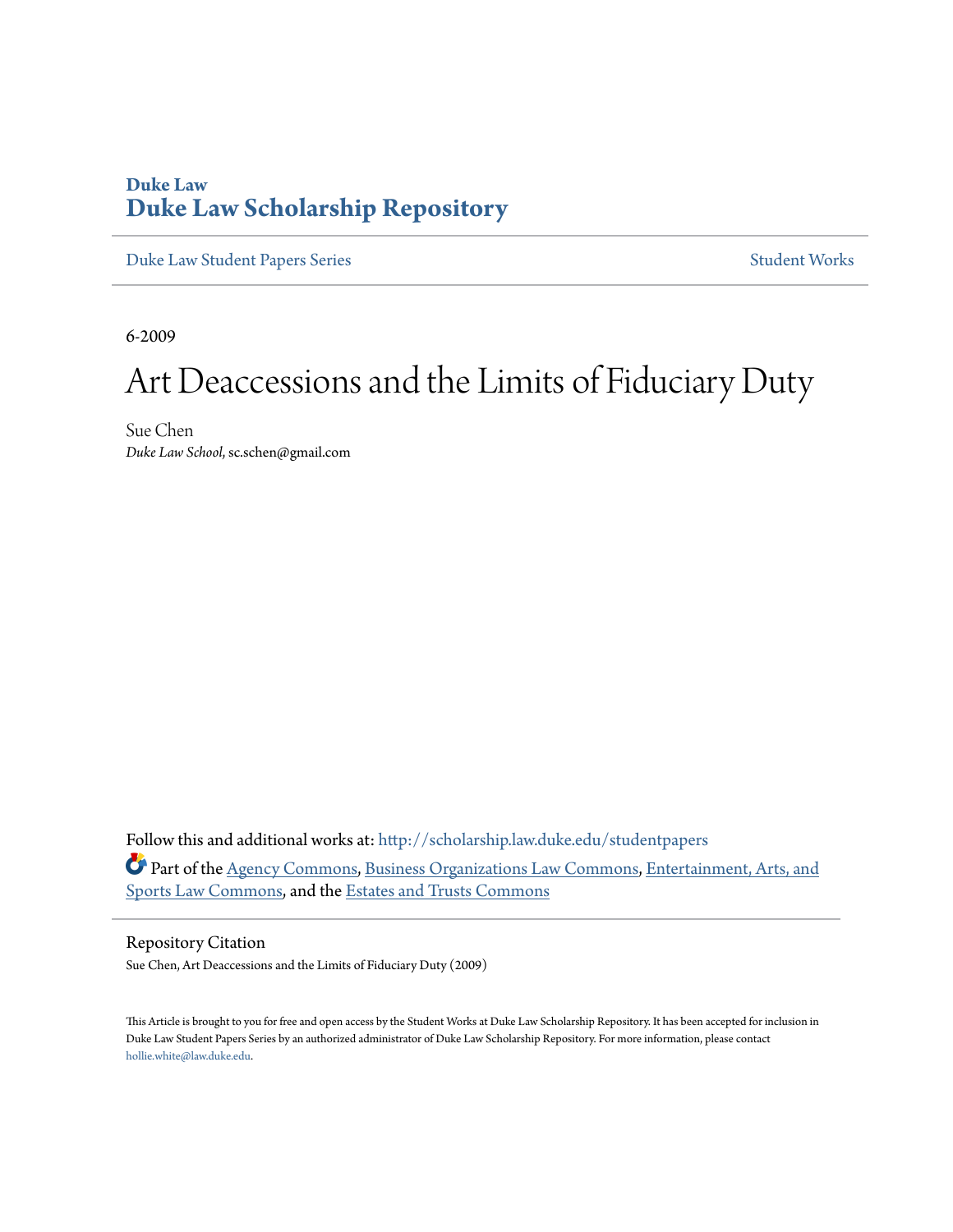#### **Art Deaccessions and the Limits of Fiduciary Duty**

## **Sue Chen\***

#### **Abstract**

Art deaccessions prompt lawsuits against museums, and some commentators advocate using the stricter trust standard of care, instead of the prevailing corporate standard (business judgment rule), to evaluate the conduct of non-profit museum boards. This Article explores the consequences of adopting the trust standard by applying it to previously unavailable deaccession policies of prominent art museums. It finds that so long as museum boards adhere to these policies, their decisions would satisfy the trust standard. This outcome illustrates an important limitation of fiduciary law: the trust standard evaluates procedural care but cannot assess deaccessions on their merits. Yet this limitation, far from undercutting the trust rule, balances judicial review with protecting boards' management discretion. This article ventures beyond formalist analysis of fiduciary duty and examines the nonlegal, substantive rules governing art deaccessions. It argues that complemented by non-legal rules, the trust standard provides the best framework for adjudicating deaccession lawsuits because it ensures judicial scrutiny of deaccession procedures while leaving appraisal of deaccessions' merits to museum professionals and the public they serve.

#### **I. Introduction**

In September 1970, the Metropolitan Museum of Art learned that Velazquez's portrait of Juan de Pareja was up for auction. The painting, one of Velazquez's masterpieces, depicts the artist's assistant and was first exhibited in the Pantheon in 1650. The Metropolitan bought the work for just over \$5.5

Duke University School of Law, J.D. 2009; B.A. 2006, Swarthmore College; Law Clerk to the Honorable Harris L. Hartz, United States Court of Appeals for the Tenth Circuit, 2009-2010. I thank Professor Deborah DeMott for her counsel and encouragement throughout the research and writing of this article. For insight into the art world, I thank Verónica Betancourt and Kim Rorschach. Thanks also to Professor Barak Richman and participants of the Duke Law Student Paper Series, where earlier versions of this article were presented.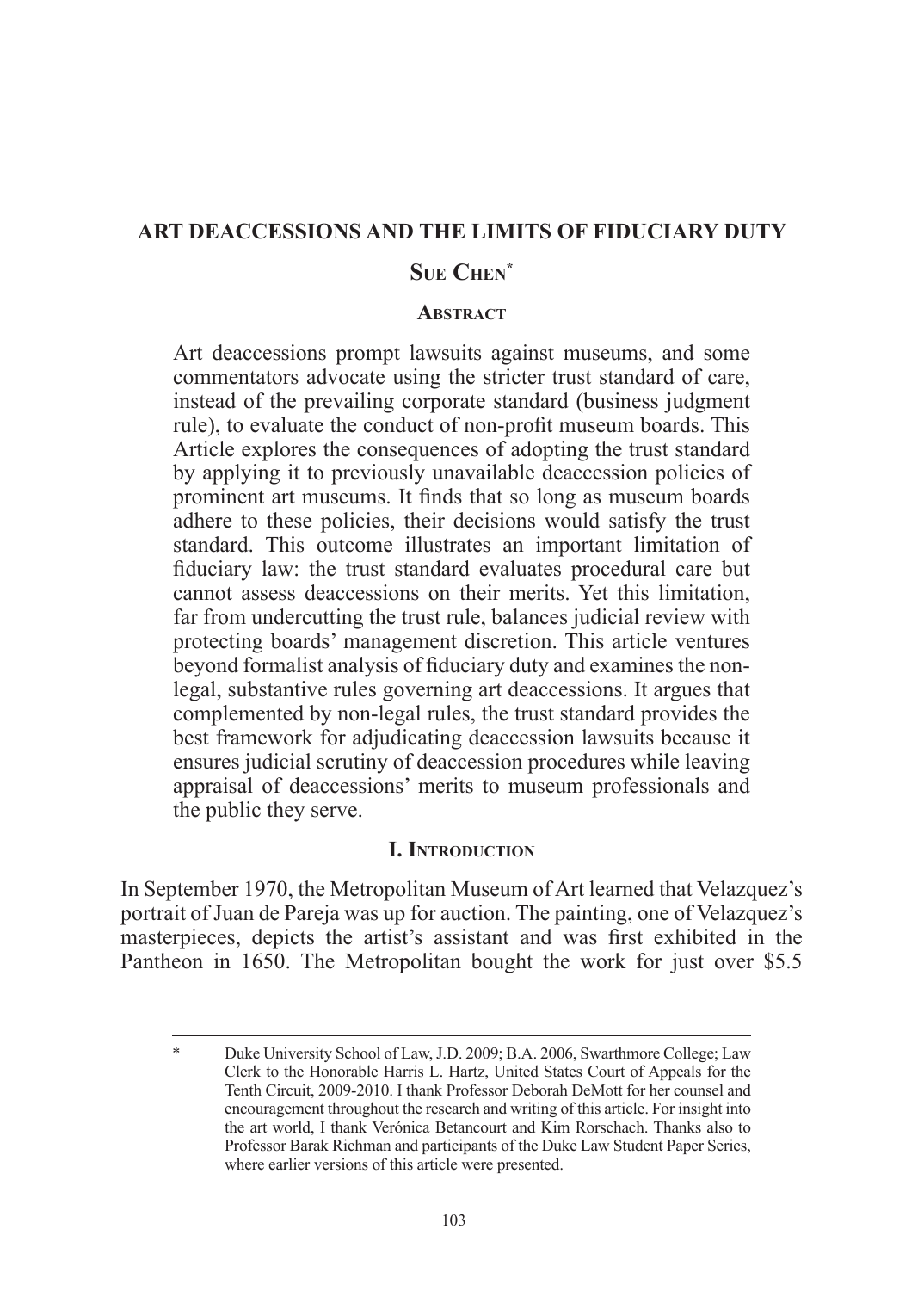million, then a record price for a single work of  $art<sup>1</sup>$ . After the painting was exhibited, a *New York Times* editorial opined that despite the price tag, "the Metropolitan's acquisition of this superb painting enhances the quality of its great collection and permanently enriches the life of the city."

All went well until 1972, when the *N.Y. Times* reported that to help finance the Velazquez purchase, the Metropolitan had been secretly selling works from the modern art collection bequeathed by Adelaide de Groot.<sup>3</sup> The revelation led to fierce criticism of the Metropolitan and of its Director Thomas Hoving,<sup>4</sup> plus a seven-month investigation by the state Attorney General that resulted in the museum agreeing to notify the Attorney General of any deaccessions worth more than \$5,000.<sup>5</sup> The Metropolitan's debacle helped to bring the concept of deaccession to the public consciousness and since then, the responsibilities of museum boards in art deaccessions have been scrutinised and criticised.<sup>6</sup>

Museum boards<sup>7</sup> are sometimes sued for their role in deaccessions.<sup>8</sup> Their cases highlight a problem bedevilling fiduciary law: against what standard should the decisions of non-profit corporate directors be measured?<sup>9</sup> Many

 $\mathbf{1}$ Thomas Hoving, �The Chase, the Capture', in *The Chase, the Capture: Collecting at the Metropolitan* pp. 30-40 (Metro. Museum of Art ed., 1975) [hereinafter Hoving, 'The Chase']; see also Karl E. Meyer, 'The Deaccession Controversy', reprinted in *Law, Ethics and the Visual Arts* 1273, 1274 (John Henry Merryman *et al*. eds, 5th edn 2007). The exact price was \$5,544,000. For the Museum's auction stratagems and the thrill of bidding for the Velazquez, see Hoving, 'The Chase', above, at pp. 39-40. For a less flattering account of the Velazquez purchase, and of the Metropolitan in general, see John L. Hess, *The Grand Acquisitors* (1974).

 $\overline{c}$ Hoving, �The Chase', above, note 1, at p. 40 (quoting *The New York Times*).

 $\overline{3}$ See Meyer above, note 1, at p. 1274. In her will, de Groot requested that the Metropolitan not sell works from her bequest, but the subsequent phrase "without limiting in any way the absolute nature of this bequest" made the request precatory and thus unenforceable. Thomas Hoving, *Making the Mummies Dance* p. 291 (1993) [hereinafter Hoving, *Making the Mummies Dance*]. For Hoving's personal, irreverent account of the de Groot deaccession battle within the Metropolitan, see Hoving, *Making the Mummies Dance* pp. 275-306.

See, e.g., John Rewald, 'Should Hoving be De-accessioned?', reprinted in *A Deaccession*  $\overline{4}$ *Reader* (Stephen E. Weil ed., 1997).

<sup>5</sup> Hoving, *Making the Mummies Dance*, above, note 3, at p. 306; *Law, Ethics and the Visual Arts*, above, note 1, at p. 1275. Louis Lefkowitz, then-attorney general of New York, eventually concluded that the Metropolitan's actions did not constitute mismanagement, violation of de Groot's gift, or any other wrongdoing; as Hoving describes it, "[t]he only criticism – and it was harsh – was that I had handled the public relations atrociously." Hoving, *Making the Mummies Dance*, above, note 3, at p. 306.

*Law, Ethics and the Visual Arts*, above, note 1, at p. 1271.<br><sup>7</sup> Confusingly, museums that are non-profit corporations cal

Confusingly, museums that are non-profit corporations call their board members 'trustees'. For clarity, in this Article, the term 'board members' denotes those serving on boards of museums, be they charitable trusts or non-profit corporations; 'trustees' and 'directors' will be used according to their legal definition; 'Director', as a title, refers to the museum's chief executive officer.

See, e.g., *Dennis v. Buffalo Fine Arts Academy*, 836 N.Y.S.2d 498 (N.Y. Sup. Ct. 2007); *Rowan v. Pasadena Art Museum*, No. C3228171 (Cal. Super. Ct. 1981) reprinted in *Law, Ethics and the Visual Arts*, above*,* note 1, at p. 1282.

<sup>9</sup> See Jennifer L. White, 'When It's OK To Sell the Monet: A Trustee-Fiduciary-Duty Framework for Analyzing the Deaccessioning of Art to Meet Museum Operating Expenses', 94 *Mich. L. Rev*. 1041 (1996), reprinted in (1996) I *Art Antiquity and Law* 375.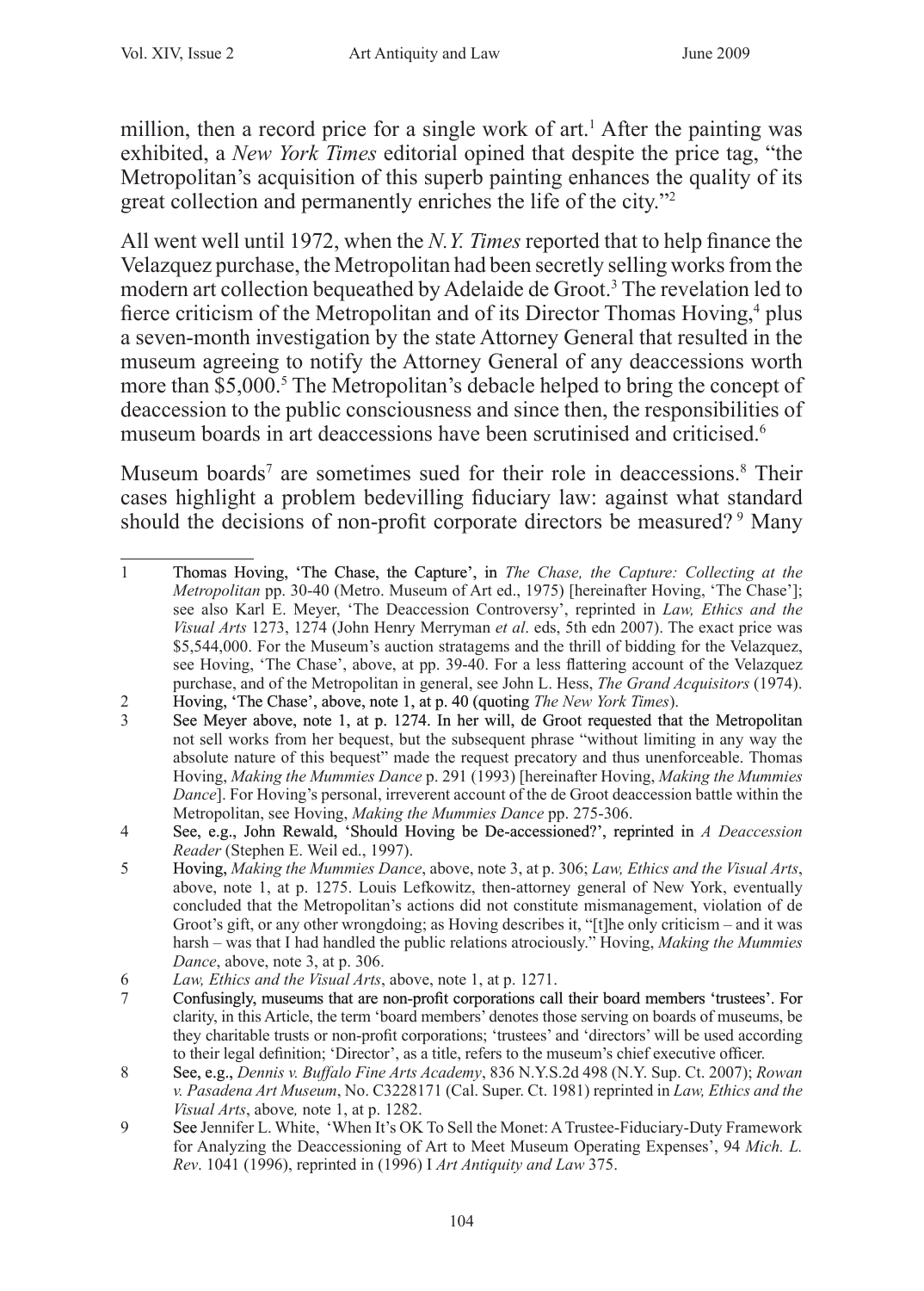art museums are non-profit corporations and the trend is to apply the corporate standard, which includes the highly deferential business judgment rule. But because the non-profit corporation lacks many of the functional attributes that justify the business judgment rule, some commentators advocate using the trust standard to evaluate the decisions of non-profit corporate directors.<sup>10</sup>

What has been left unexplored is how the trust standard applies to museums, as well as its implications. This Article applies the trust standard to the deaccession procedures of some prominent American art museums. It finds that so long as museums' internal deaccession guidelines provide for particular procedures and boards adhere to those procedures, board decisions would survive challenges under the trust standard. This outcome illuminates the limits of the law in resolving management disputes such as art deaccessions: the trust standard is procedurally focused and asks whether trustees were sufficiently deliberative in making their decisions; it does not authorise review of the merits of the decision.

But far from proving failure, this limitation, by balancing judicial review with board discretion, makes the trust standard the ideal legal framework in resolving deaccession disputes. Moreover, law's inability to reach the substance of a deaccession does not free museum boards to decide on whim rather than merits. Complementing the trust standard's procedural safeguards are nonlegal rules that regulate deaccessions on the merits. These restraints range from professional guidelines, to self regulation, to the court of public opinion. Together, the trust standard and the non-legal restraints create a normatively desirable set of rules governing art deaccessions: the trust standard holds museum boards to a more rigorous procedural standard than that required by the corporate rule, while the substance of the ultimate decision is judged by the museum profession and the public it serves.

This Article argues that, complemented by non-legal rules, the trust standard is the best framework for adjudicating legal disputes over art deaccessions. Part II introduces the practice of deaccession and its function in American art museums' approach to collection management. It then ventures beyond a formalist treatment of deaccessions by examining how the museum profession regulates deaccessions as well as the board's role within the complex organisational structure of the art museum. Part III compares the fiduciary duties of the corporate director with those of the trustee and explores applicable standards for non-profit corporate directors. It further reviews arguments put forth for adopting a trust standard of care in the non-profit corporate context. Part IV applies the trust standard to current art museum practices and finds that if museums have certain procedures and follow them, their deaccessions

<sup>10</sup> See Patty Gerstenblith, �The Fiduciary Duties of Museum Trustees', 8 *Colum. J.L. & Arts* 175 (1982); Denise Ping Lee, 'The Business Judgment Rule: Should it Protect Nonprofit Directors?', 103 *Colum. L. Rev*. 925 (2003); White, above, note 9.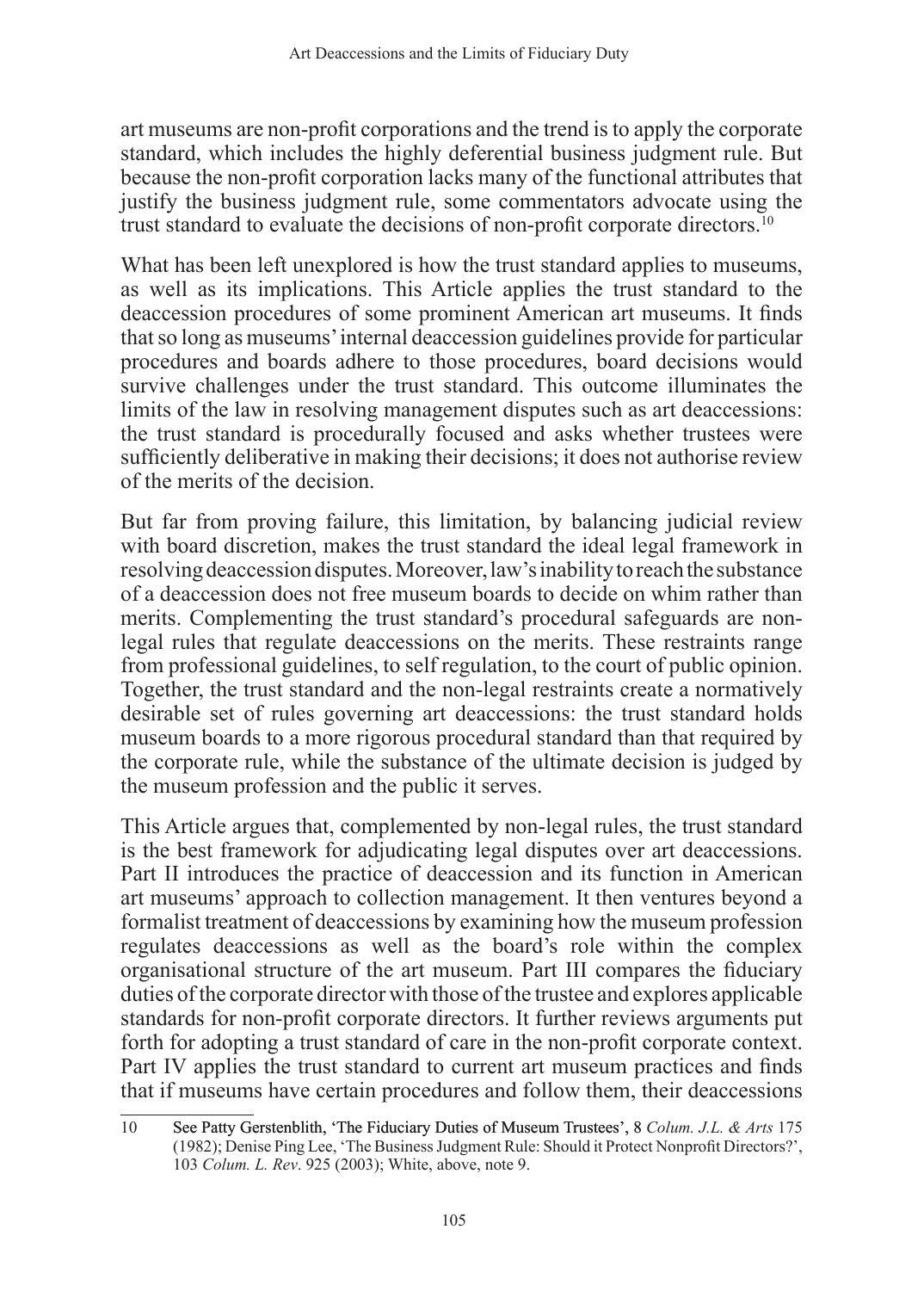satisfy the trust standard. This part then discusses the trust standard's focus on procedure and how it limits the trust standard's scope. Part V examines how non-legal, substantive restraints on art deaccessions complement the trust standard's procedural safeguards. Part VI shows that the trust standard strikes the best balance between holding museum boards accountable for illconsidered deaccessions and giving boards sufficient management discretion. It explains that the trust standard, together with non-legal rules, ensures judicial scrutiny of deaccession procedures while leaving the merits of deaccessions to more knowledgeable critics: museum professionals and the public they serve. Part VII concludes.

## **II. The View from the Gallery: How Museums Think about Deaccessions**

Deaccession is an integral part of collection management in American art museums. Whether to deaccession requires the board to make fundamentally artistic and financial decisions about the collections in their charge. Because deaccessions proceed within the peculiar context of the art museum, it is critical to understand how art museums operate. This section briefly reviews the origin of American art museums and their unique approach to collection management; explains why deaccession is critical to that management philosophy; describes the range of non-legal professional rules governing art deaccessions; and concludes with a discussion of the art museum's organisational structure and the board's role within.

# **A. A Brief Overview of American Art Museums**

Deaccession is "the practice by which an art museum formally transfers its ownership of an object to another institution or individual by sale, exchange, or grant, or disposes of an object if its physical condition is so poor that it has no aesthetic or academic value."11 Despite the handwringing that accompanies a museum's sale of a favourite painting, museum professionals view deaccession as an accepted and, indeed, necessary practice in American museums<sup>12</sup>

<sup>11</sup> Ass'n of Art Museum Directors, 'Art Museums and the Practice of Deaccessioning' (Nov. 2007), at 1, <http://www.aamd.org/papers/documents/FINALPositionPaperDeaccessioning. doc> [hereinafter AAMD, 'Practice of Deaccessioning']. Courts use a similar definition. See *Dennis v. Buffalo Fine Arts Academy*, 836 N.Y.S.2d 498, 498 (N.Y. Sup. Ct. 2007). Deaccession is different from disposal: whereas deaccession is the decision to transfer ownership, disposal refers to *how* that transfer is to take place – that is, should the work be sold or exchanged? Marie C. Malaro, 'Deaccessioning: The American Perspective', 10 *Museum Mgm't & Curatorship*  273, 273 (1991) [hereinafter Malaro, 'Deaccessioning']. Fiduciary obligations apply to both deaccession and disposal.

<sup>12</sup> Marie C. Malaro, *A Legal Primer on Managing Museum Collections* p. 217 (1998) [hereinafter Malaro, *A Legal Primer*]; see also White, above note 9, at p. 1043 ("the museum community generally recognizes the propriety of selling artwork in order to purchase other – presumably superior or more appropriate – art for the collection."); Stephen E. Weil, 'Deaccessioning in American Museums: I', reprinted in *A Deaccession Reader*, above, note 4, at p. 64 [hereinafter Weil, 'Deaccessioning'].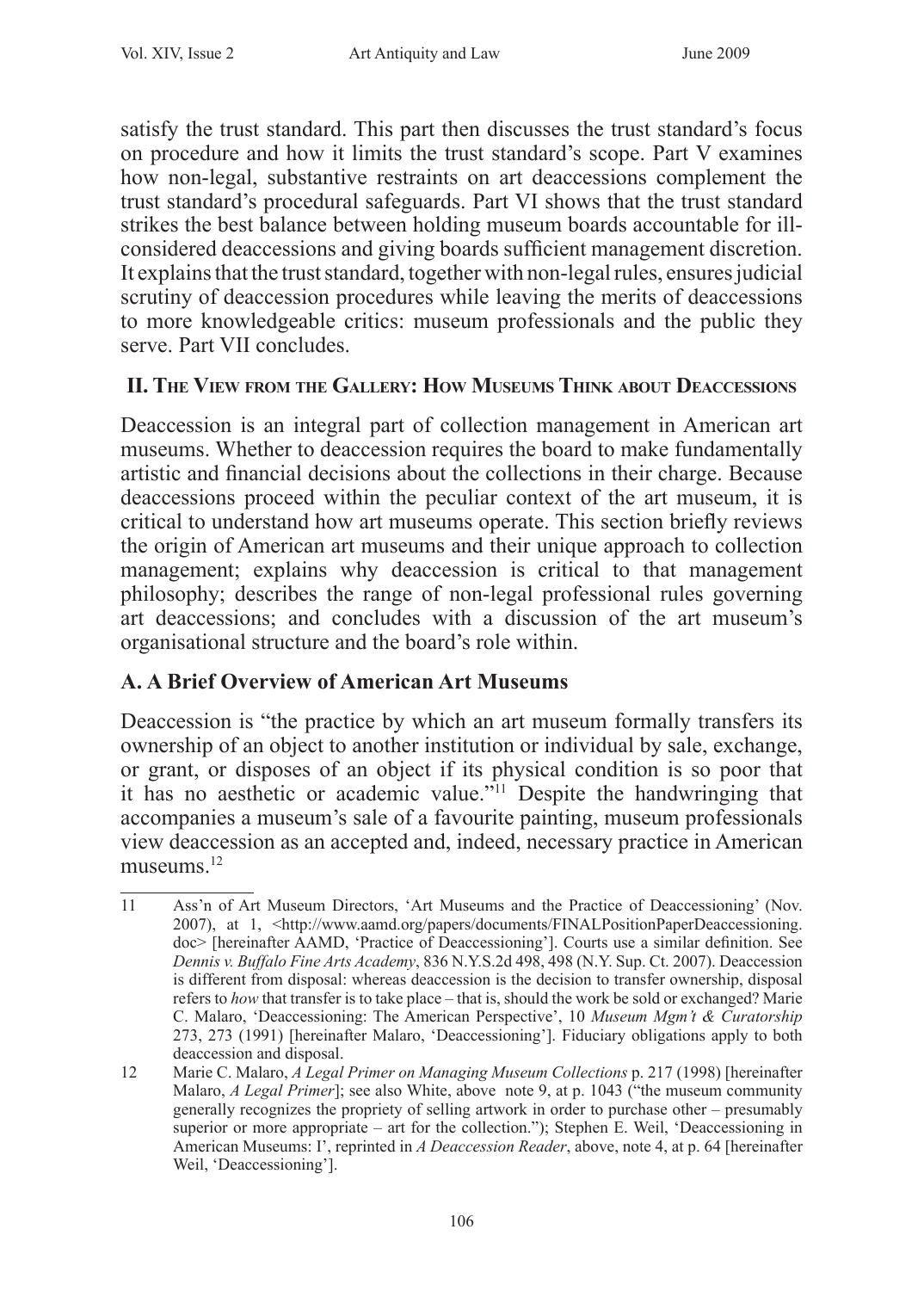Unlike their European counterparts, American art museums did not spring forth from the great royal and aristocratic collections.<sup>13</sup> Rather, they owe their inception and continuing existence to private largesse:

Almost without exception, our great museums are the result of individual citizens determining the need; defining the mission; financing the building . . . and assembling the collections through private purchase and gift.<sup>14</sup>

But reliance on donors obliged American museums to maintain liberal acquisition policies, "either because the curator hoped for more and better quality in [the] future by being nice to the Joneses in their hour of need or he simply didn't know how to say no. Paintings and decorative objects poured in, usually without a coherent plan," so that by the early 1900s, many art galleries possessed clutter instead of collections.<sup>15</sup> Liberal and indiscriminate acquisitions saddled museums with duplicates and second-rate works.<sup>16</sup> Eventually, museums realised "there must be some order and purpose in collecting . . . [which] cannot be achieved without a judicious weeding of existing holdings."<sup>17</sup> This in turn meant that museums that liberally or indiscriminately acquire artworks must also be able to deaccession them to preserve the coherence of their collections.

American art museums are also not depositories or archives; they are not, as the art-law scholar Marie Malaro writes, "mausoleums dedicated to preserving, intact, the accumulation of successive generations"<sup>18</sup> and whose mission is antithetical to the concept of deaccession.<sup>19</sup> Instead, American museums were created to educate the public;<sup>20</sup> a museum's collection is not an end unto itself

<sup>13</sup> Peter Temin, �An Economic History of American Art Museums', in *The Economics of Art Museums* pp. 179, 181 (Martin S. Feldstein ed., 1991).

<sup>14</sup> James N. Wood, �The Authorities of the American Museum', in *Whose Muse? Art Museums and the Public Trust* pp. 103, 107 (James Cuno ed., 2004). Even today, private donations account for over 90% of artworks held in public trust. Ass'n of Art Museum Directors, 'Art Museums, Private Collectors, and the Public Benefit' (Oct. 2001), at 1, <http://www.aamd.org/papers/ documents/PrivateCollectors.pdf>.

<sup>15</sup> Dillon Ripley, *The Sacred Grove: Essays on Museums* pp. 67-69 (1969); see also Malaro, *A Legal Primer*, above, note 12, at p. 217 ("Many museums grew unchecked in their early days areas of interest were undefined, and almost anything offered was accepted.").

<sup>16</sup> Isabel Andrews, �To Sell – or Not to Sell?', *Apollo*, 1 Sept. 2007, available at <http://www. apollo-magazine.com/issue/september-2007/121411/to-sell-or-not-to-sell.thtml>.

<sup>17</sup> Malaro, *A Legal Primer*, above, note 12, at p. 217.

<sup>18</sup> *Id.* at p. 216.

Weil, Deaccessioning', above, note 12, at p. 63.

<sup>20</sup> See Ripley, above, note 15, at p. 68 (noting that museums have been called the 'people's university'); Temin, above, note 13, at p. 181 (observing that American museums were founded "to educate the people's taste, to help them identify with the values of the successful industrialists."); see also Michael Conforti, 'Deaccessioning in American Museums: II – Some Thoughts for England', reprinted in *A Deaccession Reader*, above, note 4, at p. 79. In addition to education, museums may also be established for other purposes. For example, the Barnes Foundation's stated mission is to "promote the advancement of education and the appreciation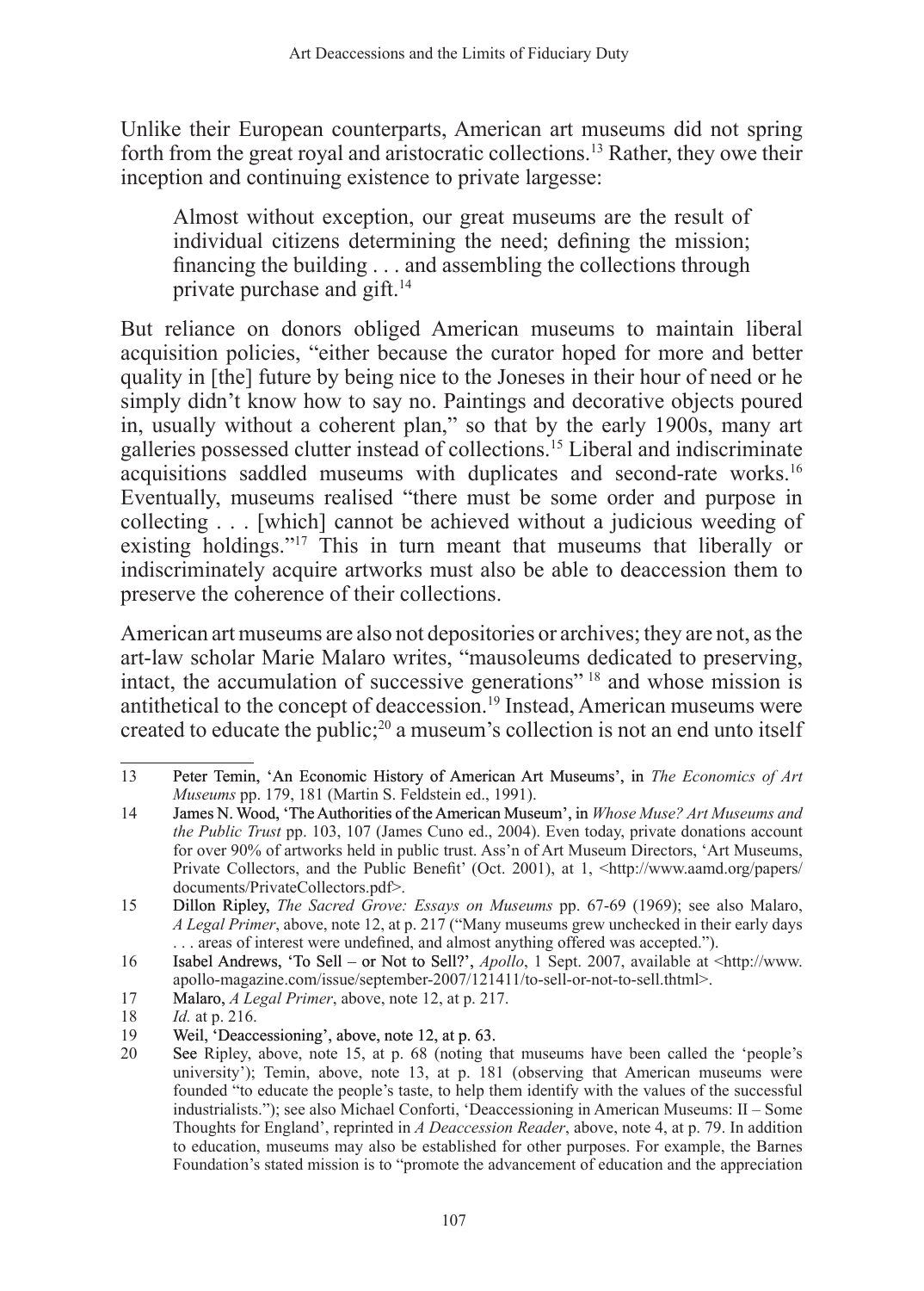but a means to serve its educational mission.21 Failure periodically to pare and reshape the collection could undermine a museum's purpose because stasis may render the collection irrelevant. As Malaro asks:

[h]ow can a museum present itself as an educational organization and yet relinquish a continuing responsibility to review critically its progress in achieving its particular goals? $22$ 

Finally, the great majority of American art museums are private organisations. They are not arms of the State and are unencumbered by the burden of representing a national cultural patrimony.23 This leaves American art museums more autonomy in collection management than their European counterparts. In exercising that autonomy, American museums chose to be pragmatic about deaccessions, treating it as a procedural question rather than a philosophical inquiry into the relationship between collecting art and American culture.<sup>24</sup> One museum Director observes that such pragmatism reflects the nation's character:

[America] is a country which has achieved its position in the world through a lack of historical consciousness and a readiness to deal creatively with the traditions it has inherited. One could argue it is appropriate that America's public art collections reflect

of the fine arts" *The Barnes Foundation, Mission Statement*, available at <http://www. barnesfoundation.org/h\_mission.html>. In addition, the museum was meant to preserve Albert Barnes's collection as his will requires everything to be displayed as he left it. Patricia Horn, 'Judge Backs Move by Barnes Gallery', *Phila. Inquirer*, 14 Dec. 2004, at A01.

<sup>21</sup> Weil, �Deaccessioning', above, note 12, at p. 63. According to the Association of Art Museum Directors (AAMD), "[t]he mission of all art museums is to serve the public through art and education. Fulfillment of this mission is the primary goal of every AAMD member and the touchstone by which all decisions are made concerning museum program and operations." AAMD, 'Practice of Deaccessioning', above, note 11.

<sup>22</sup> Malaro, 'Deaccessioning', above, note 11, at p. 277.<br>23 See Edward P Alexander *Museums in Motion* p.

See Edward P. Alexander, *Museums in Motion* p. 24 (1979) (noting that after the French Revolution, the Louvre became for the State a symbol of "the new society created under the democratic ideals of liberty, equality, and brotherhood."); Wood, above, note 14, at pp. 105-06 (observing that the French Republic created public museums who saw their role as "a national heritage assembled and presented for the benefit of the public."); Andrews, above, note 16 (discussing political pressures on British museums, whose trustees are usually appointed by the government); see also Glenn D. Lowry, 'A Deontological Approach to Art Museums and the Public Trust' in *Whose Muse? Art Museums and the Public Trust*, above, note 14, at p. 129 ("American art museums are primarily private entities that are accorded public status, whereas European museums are, for the most part, civic and state institutions."). Some American art museums, such as the North Carolina Museum of Art and the Smithsonian Institution, are government creations. The Smithsonian was created as a trust by an Act of Congress. 'Smithsonian: History', <http://www.si.edu/about/history.htm> (last visited 13 Mar. 2009). Of the seventeen serving on the Smithsonian's Board of Regents, six are members of Congress, one is the Chief Justice of the United States Supreme Court, and another is the Vice President of the United States. 'About Smithsonian: the Board of Regents', available at <http://www. si.edu/about/regents/> (last visited 13 Mar. 2009). Some private art museums in the United States have strict rules against changing the collection. See below note 65.

<sup>24</sup> Conforti, above, note 20, at p. 80.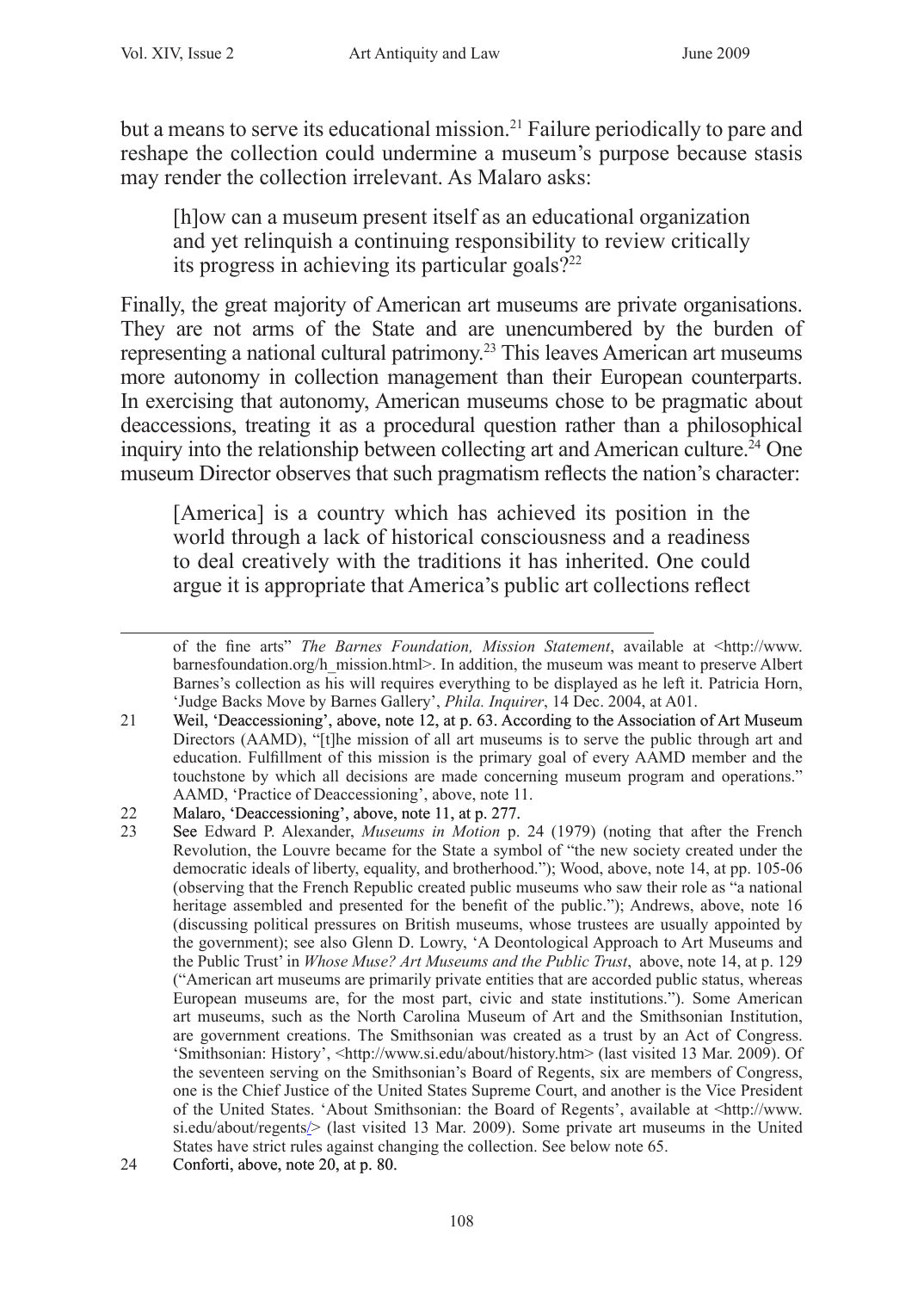this cultural reality as works flow in and out of its museums from generation to generation.25

# **B. Why Museums Deaccession**

These characteristics of American art museums – indiscriminate acquisition, pedagogical mission, and pragmatism – permit and even mandate deaccessions. Collecting art "is not a mechanical process. It is a combination of intelligent selection and thoughtful pruning. Periodic reevaluation is as important as acquisition, and deaccessioning, if properly used, can be a means toward true growth."26 Deaccession, therefore, cannot be analysed in isolation; it is an integral part of collection management and must be treated as such.27 In this context, deaccession involves artistic or financial decisions about how best to build, improve and manage an art collection. What follows is an examination of the three main reasons museums deaccession and the substantive  $decisions - both artistic and financial - embodied in each instance.<sup>28</sup>$ 

Deaccessions may be driven by acquisition needs: museums sell some of their holdings to increase their acquisition funds or to pay for 'better' works.<sup>29</sup> The de Groot deaccession to pay for *Juan de Pareja* is one such example.30 A deaccession decision compares the artistic and financial merits of maintaining

<sup>25</sup> *Id*.

<sup>26</sup> Malaro, *A Legal Primer*, above, note 12, at p. 216. The professional guideline for museums provides that "[t]he development, preservation, conservation, documentation, study, presentation, and explication of the collection are cardinal responsibilities of a collecting museum." Ass'n of Art Museum Directors, *Professional Practices in Art Museums* 5 (May 2001) [hereinafter AAMD Professional Practices]; see also AAMD, Practice of Deaccessioning, above, note 11 ("Deaccessioning is practiced to refine and enhance the quality, use, and character of an institution's holdings.").

<sup>27</sup> Stephen E. Weil, 'Introduction', in *A Deaccession Reader*, above, note 4, at p. 4 [hereinafter] Weil, 'Introduction'].

<sup>28</sup> This article focuses only on deaccessions of works to which museums have legal and unencumbered title. Thus, although bequest conditions and repatriating stolen art are significant topics within the deaccession literature, they command no analysis here. In the context of fiduciary obligations, bequests and repatriation problems are easier problems to resolve than the usual sale. This is because even the corporate standard obliges board members to comply with the relevant law. See *Miller v. Am. Tel. & Tel. Co*., 507 F.2d 759 (3d Cir. 1974) (holding that the business judgment rule does not apply to knowing criminal violations). For example, the Native American Graves Protection and Repatriation Act, 35 U.S.C §§ 3001-3013 (1994), requires museums receiving federal funds to return Native American funerary objects upon request. Thus the real question in bequests and repatriation deaccessions is not the standard of fiduciary duty to be applied, but the laws governing estates and stolen art.

<sup>29</sup> Conforti, above, note 20, at 77.

<sup>30</sup> Another is the Hirshhorn's sale of some less important Man Ray works to pay for the artist's more significant mixed-media work, *Seguidilla*. Weil, 'Deaccessioning', above, note 12, at p. 67. And in 1989, MOMA used \$40 million from the deaccession of seven works from its permanent collection – works by de Chirico, Kandinsky, Mondrian, Monet, Renoir, and Picasso – to buy van Gogh's *Portrait of Joseph Roulin*. Ralph E. Lerner & Judith Bresler, *Art Law* vol. 3, at pp. 1883-84 (3rd edn 2005). The *New York Times* called the van Gogh "one of the most spectacular additions to the Museum of Modern Art in many years." Evans Roth, 'Deaccession Debate', *Museum News*, Mar/Apr 1990, at p. 45 (quoting *The New York Times*).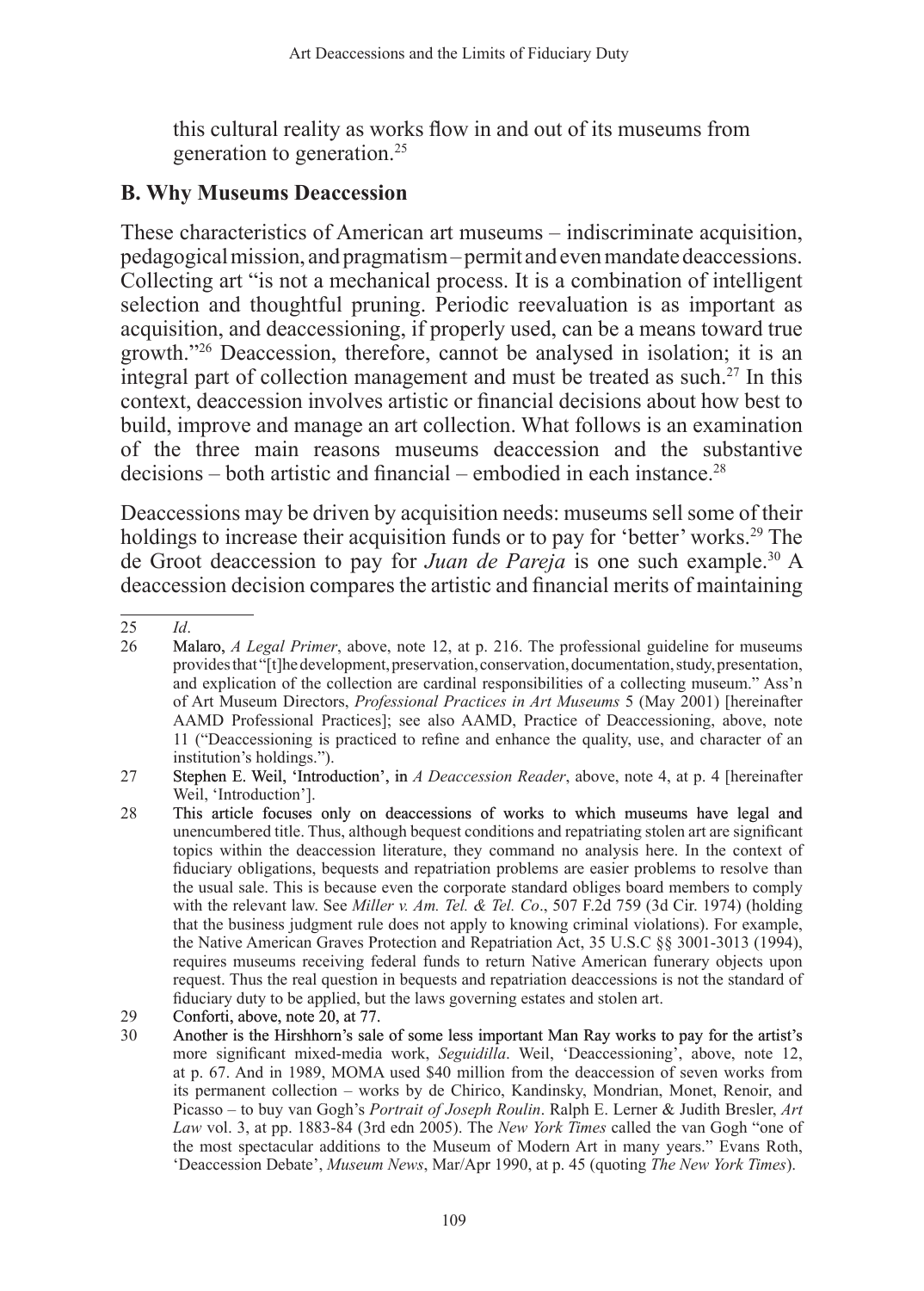the status quo against trading one group of works for another. This is a financial decision because museums must choose the best funding option for an acquisition.31 Given the competitiveness of the art market and the formidable purchasing power of private collectors, museums must be prepared to pay significant sums in order to acquire works of art of a reasonable quality. Star acquisitions cost tens of millions of dollars: whereas the Metropolitan set a record with its \$5.5 million Velazquez purchase in 1970, in 2004 the museum had to pay between \$45 to \$50 million – more than twice what it had ever paid for an acquisition – for Duccio's *Madonna and Child*. <sup>32</sup> Although other funding options exist in the form of acquisition funds and wealthy donors, these sources may attach restrictive conditions or may be better used to pay for other aspects of the collection. Even if museums choose to use these sources, they may not be enough to cover the entire purchase price. Thus the board must decide if funding options should include deaccessions.

Deaccession to pay for a superior work is also an artistic decision about what to collect. American museums, by and large, subscribe to the masterpiece theory of collecting, which emphasises the acquisition of masterpieces and superb representative examples over providing context with a multiplicity of works.<sup>33</sup> When a masterpiece is added to the collection, lesser works become unnecessary and dispensable. As the Metropolitan's Hoving explains:

to reach for some of these rare great works of art, we are weeding out and disposing of numbers of work that once seemed essential to our collection but now are either redundant, superfluous, or not of the requisite quality.<sup>34</sup>

A specific deaccession also embodies this artistic decision. That is, setting aside the general preference for masterpieces, does *this* upgrade improve the collection? Is it better to sell some average to very good Impressionist canvases to gain one superb Velazquez? Museums must compare each work's place within the collection: what does the Velazquez contribute artistically to

<sup>31</sup> The Director of the Kempner Art Museum describes the relationship between deaccession and finances: "If we want to fill important gaps in the collection, deaccessioning is necessary . . . We will sell only minor works of art that will bring in small amounts of money, but we can use it to help purchase more experimental modern works that are not in our collection . . . ." David Bonnetti, 'You Call it Selling, Museums Call it "Housecleaning" ', *St. Louis Post-Dispatch*, 30 Sept. 2007, at F5.

<sup>32</sup> Calvin Tomkins, �The Missing Madonna', *New Yorker*, 11 July 2005, at p. 42 [hereinafter Tomkins, 'Madonna'].

<sup>33</sup> Conforti, above, note 20, at p. 77. In contrast, the European approach favours collecting a multiplicity of works – the superstars *and* the less famous – by the same artist or from the same period. *Id*. at n.23.

<sup>34</sup> Hoving, *The Chase*, above, note 1, at p. 10. But see Lee Rosenbaum, Op-Ed., 'For Sale: Our Permanent Collection', *N.Y.Times*, 2 Nov. 2005, available at <http://www.nytimes. com/2005/11/02/opinion/02rosenbaum.html> (criticising art museums for outdoing one other by commissioning sleek building projects and "redecorate[ing] their shiny new edifices with some appropriately breathtaking acquisitions.").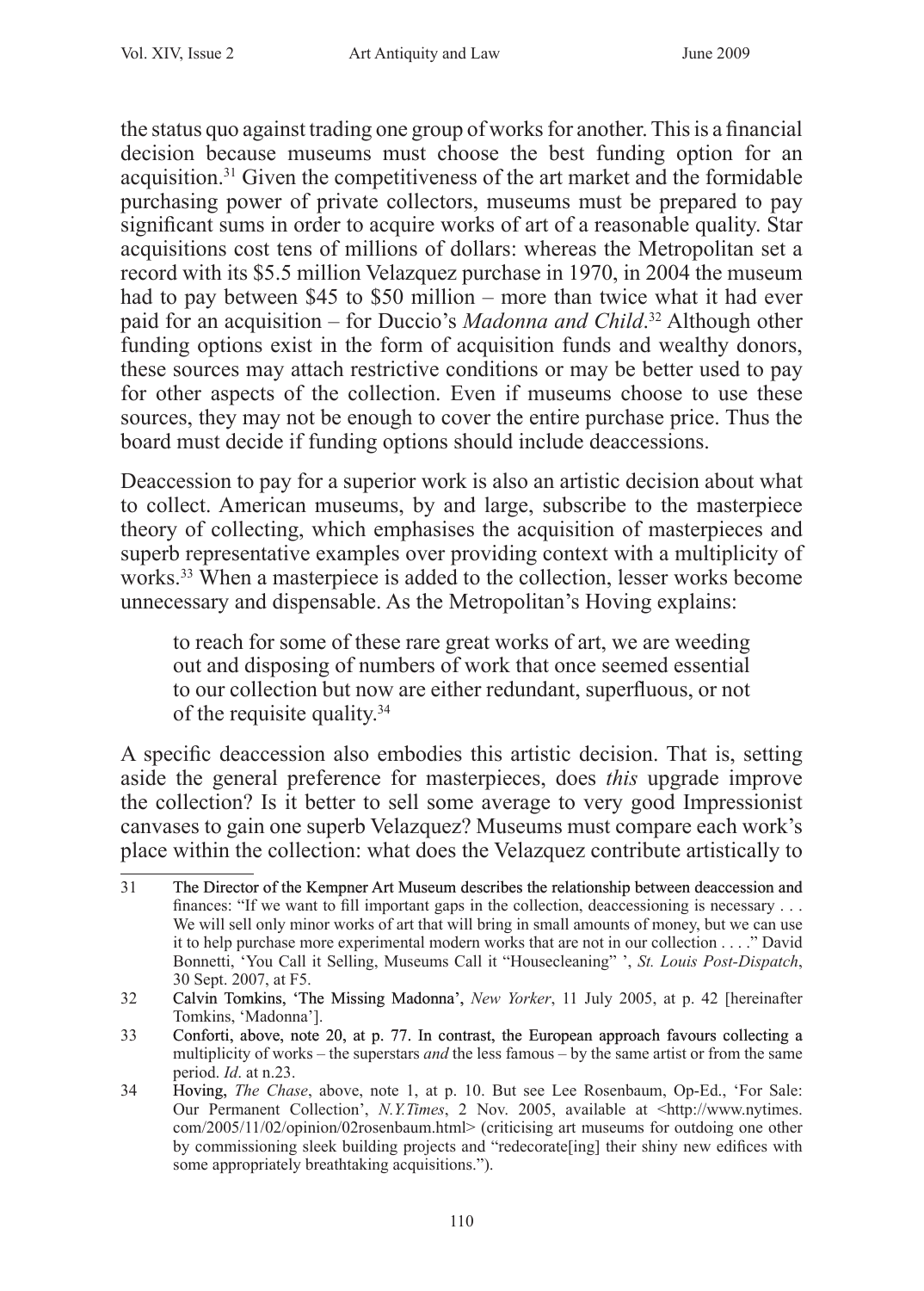the existing collection? What is lost by the sale of a lesser Monet or Degas? Does the transaction improve the overall quality?<sup>35</sup> These questions demand that board members use their knowledge of art and of the collection's strengths and weaknesses when deciding.

A second reason museums deaccession is a change in collecting focus. A museum may deaccession a genre it no longer wishes to collect and add proceeds from the sale to the acquisition fund. Usually these decisions are driven by financial considerations. In 2006, the Albright-Knox Art Gallery's board voted to deaccession over 200 works from its Asian and antiquities collection to increase its endowment and focus on acquiring modern and contemporary works.<sup>36</sup> The combination of:

funding cutbacks, a small philanthropic community and a heated up art market . . . increasingly pressed [the gallery] to keep pace with the acquisitions necessary to [its] vitality and growth  $\ldots$  .<sup>37</sup>

Financial pressures may thus lead a museum to conclude it is no longer feasible to collect across all periods and that its limited funds are better used to improve the quality of a collection with a narrower focus. The board then exercises artistic judgment in deciding which genres to deaccession and which to keep.

The third, and most controversial, reason museums deaccession is to fund their operations.<sup>38</sup> This constitutes a financial decision about how to raise income for the prosaic costs of running a museum, such as conserving artworks and fixing the plumbing. Taking care of the collection is a resource-intensive enterprise. Conservation requires a team of specialists and storage space must be secure, use proper temperature and humidity control, and permit efficient access. 39 Storage, maintenance, and conservation of artworks alone can run into tens of millions of dollars and represent a significant percentage of the annual operating budget.40 Additionally, museums must cope with

<sup>35</sup> See *id.* at pp. 7-29 (discussing the Metropolitan's acquisition philosophy); AAMD, Practice of Deaccessioning, above note 11 (identifying the criteria for deaccessioning a work of art).

<sup>36</sup> Richard Huntington, �Albright to Sell 200 Antiquities', *Buffalo News*, 10 Nov. 2006, at A1. Other museums have also deaccessioned entire genres. When the Walker Art Center in Minneapolis began to focus on contemporary art, it deaccessioned its original collection – including nineteenth-century American and European paintings, Chinese porcelain and Near Eastern jewellery. Roth, above, note 30, at p. 42. Sotheby's auctioned 22 of the Walker's American paintings; the sale brought in \$10.5 million, which was channelled to the museum's acquisition fund. *Id.*; Conforti, above, note 20, at p. 76. Both the Corcoran Gallery and the Pennsylvania Academy of Fine Arts deaccessioned their European paintings to focus on their American collection. Conforti, above, note 20, at p. 76. And in 2003, the Aldrich Museum of Contemporary Art in Connecticut deaccessioned all its paintings and sculptures to focus on collecting photographic works. Lerner & Bresler, above, note 30, at p. 1884.

<sup>37</sup> Huntington, above, note 36.

<sup>38</sup> A related reason art museums may deaccession is because of space constraints or cost of care.<br>39 Malaro. *A Legal Primer* above. note 12. at pp. 217-18.

<sup>39</sup> Malaro, *A Legal Primer* above, note 12, at pp. 217-18.<br>40 In 2007, the Metropolitan Museum of Art spent over \$2

<sup>40</sup> In 2007, the Metropolitan Museum of Art spent over \$50 million on curatorial activities, which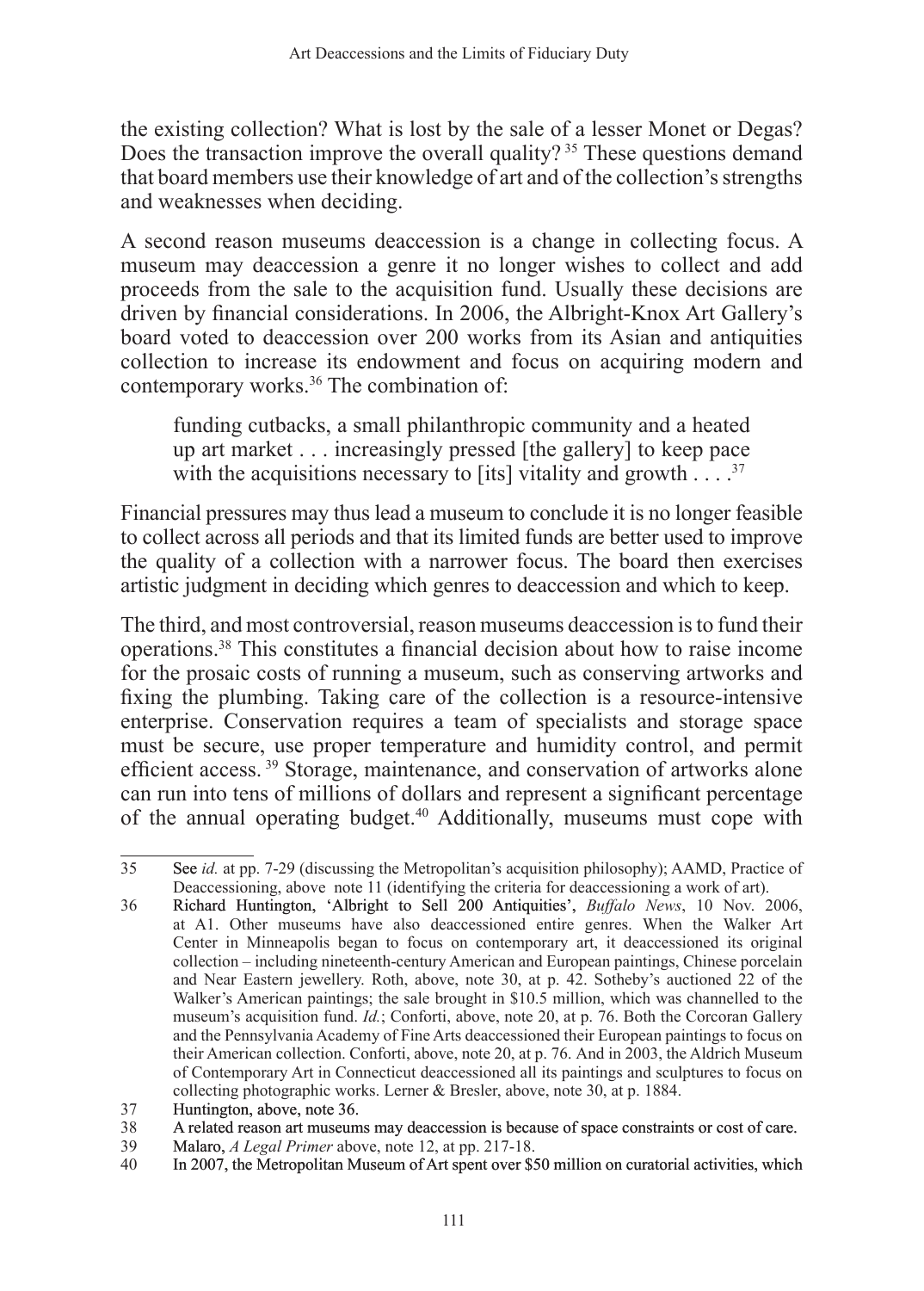unexpected expenditures. In 1994, UCLA's Armand Hammer Museum of Art sold a Leonardo da Vinci manuscript for \$30.8 million to help pay for legal fees incurred in disputes over the Hammer estate.<sup>41</sup> In more extreme cases, a museum may be obliged to sell artwork to save itself from bankruptcy, and that choice is less about fundraising than it is about maintaining solvency. A fine example of a desperate deaccession occurred in 2008, when the National Academy Museum sold two paintings to pay for operations and to exhibit more of its holdings; the museum had struggled with financial problems for years and its Director explained that selling the paintings was the only way to keep the museum open.42

Another recent case of deaccession in dire times is Brandeis University's decision to close its art museum and sell the entire collection to cope with operating deficits from the financial crisis.<sup>43</sup> But unlike stand-alone art museums toward which boards owe fiduciary duties, the university art museum is a unit of the university; the university's board owes fiduciary duties to the entire university,<sup>44</sup> not to the museum as such. This complicates the legal analysis because the museum's interest may conflict with the university's interest, and the board, as the university's fiduciary, must consider the latter. Understandably, universities do not see themselves as part of the

includes conservation, cataloguing, curatorial departments, and scholarly publications; the sum is a \$2 million increase from the year before and represents 29 % of the museum's operating expenses. In the same year, maintenance and operating expenses accounted for 18 % of the operating budget. Metro. Museum of Art, *Annual Report* 60, 62 (2007), available at <http:// www.metmuseum.org/annual\_report/2006\_2007/report\_2006\_2007.asp> [hereinafter Met Annual Report 2007]. The Los Angeles County Museum of Art spent \$4.7 million on curatorial activities (about ten percent of the museum's total expenses in 2007) and \$12.4 million on operations and property maintenance (about 26 %). See Los Angeles County Museum of Art, 'Combined Financial Statements for the Years Ended June 30, 2007 and 2006', at 5, available at <http://www.lacma.org/info/pdf/m-fy07.pdf>. In 2008, the National Gallery of Art, which does not deaccession, spent 37 % of the Gallery's net operating costs on its collections. Nat'l Gallery of Art, 'Financial Statement for the Year Ended September 30, 2008', at 3, 8 (Nov. 2008), available at <http://www.nga.gov/pdf/FY2008FSPWC.pdf>.

<sup>41</sup> Robert C. Lind *et al*., *Art and Museum Law: Cases and Materials* 645 (2002).

Randy Kennedy, 'National Academy Sells Two Hudson River School Paintings to Bolster Its Finances', *N.Y. Times*, 5 Dec. 2008, available at <http://www.nytimes.com/2008/12/06/arts/ design/06acad.html?ref=design>. The National Academy, however, should be distinguished from the typical art museum: it is affiliated with a school and it acquires artwork only through donations, not purchases. *Id.*

<sup>43</sup> Daniel Grant, 'Is the University's Museum Just a Rose to be Plucked?', *Wall St. J.*, 3 Feb. 2009, at D7.

<sup>44</sup> AAMD Professional Practices, above, note 26, at 18 (recognising university art museums' position within the overall university structure and that the Director should report to the governing board of the university). In the Brandeis case, the university's board has power to close the Rose Art Museum without having to consult the Rose's own board. See Statement of the Board of Overseers of the Rose Art Museum, 5 Feb. 2009, <http://www.brandeis.edu/ rose/boostatmentroseclosing2509.pdf> (last visited 13 Mar. 2009) (objecting strenuously to the Trustees of the University's decision to close the Rose and sell the collection). The different fiduciary relationships involving the university art museum takes the topic beyond the scope of this article. It is the subject of my next research project.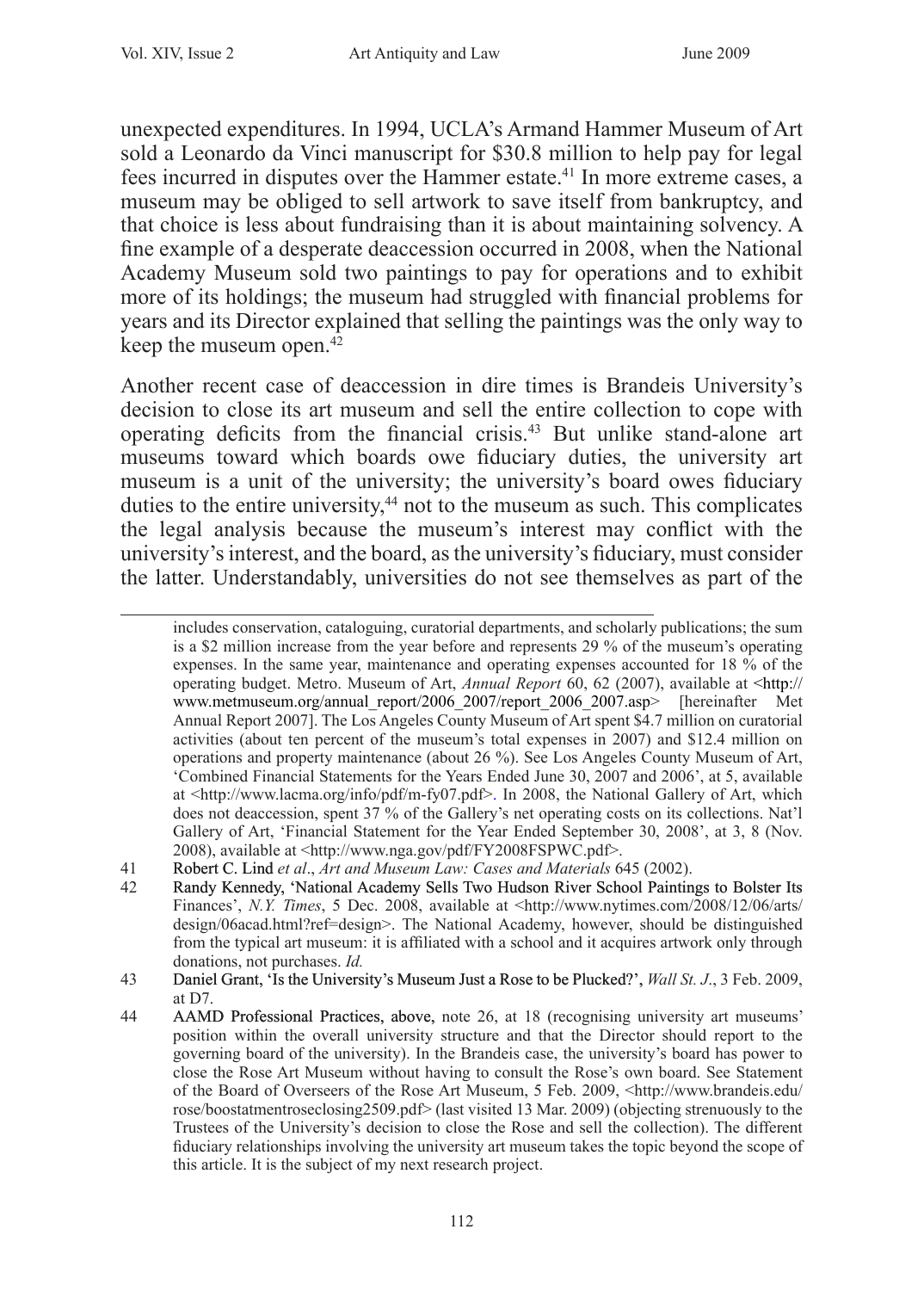museum profession and do not always subscribe to that profession's code of ethics.<sup>45</sup> The result is that "the most vulnerable collections have belonged to university museums, where the core values of the university can trump those of the museum."<sup>46</sup> Perhaps that is why, when compared with stand-alone art museums, university museums are more likely to channel deaccession proceeds to the operating budget and violate professional norms.47 Although the legal analysis of university art museums and their fiduciaries is beyond the scope of this article, university art museums illustrate the impact of *nonlegal* rules and are relevant to understanding the complementarities of legal and non-legal rules in museum governance.

# **C. Safeguards Within the Museum Profession**

For art museums whose existence is defined by the artworks they hold, deaccession is not a lightly made decision. Fallibility of judgment is "a real and haunting possibility for every museum that deaccessions."<sup>48</sup> Equally important is a sense of institutional integrity: museums hold their collections in the public trust not only for the present audience but also for future generations.49 "The conservation, exhibition, and study of the collection are at the heart of a museum's service to its community and to the public."<sup>50</sup> Were museums allowed to sell their collections to balance the budget, they would relinquish their basic role as cultural custodians and become little more than art and antiques dealers with non-profit status.<sup>51</sup> To protect the profession's integrity and minimise impulsive deaccessions, the museum profession provides two types of extra-legal safeguards: peer regulation and self regulation.<sup>52</sup>

<sup>45</sup> See below, Part II.C for a discussion of professional ethics codes; see also <www.aamd.org/ about/members.php> for a list of members of this prominent art museum association.

<sup>46</sup> Jori Finkel, �Whose Rules About Art Sales Are These, Anyway?', *N.Y. Times*, 24 Dec. 2008, available at <http://www.nytimes.com/2008/12/28/arts/design/28fink.html?ref=design>.

<sup>47</sup> In addition to Brandeis, other recent university deaccessions include: Thomas Jefferson University Medical College's 2006 deaccession of Thomas Eakins's *The Gross Clinic*, an important work in the American oeuvre (two Philadelphia art museums managed to raise \$68 million to buy the work, after which the university deaccessioned two other Eakins); Randolph College deaccessioned four paintings in 2007, including George Bellows's *Men of the Docks*, after financial difficulties forced it to spend from the endowment; and Fisk University in 2005 had planned to deaccession Georgia O'Keeffe's bequest to increase its budget, only to be told by a court that doing so violates the terms of O'Keeffe's bequest). *Id.*

<sup>48</sup> Weil, 'Deaccessioning', above, note 12, at 68.<br>49 Telephone Interview with Erik Ledbetter, Direct

<sup>49</sup> Telephone Interview with Erik Ledbetter, Director, International Program and Ethics, American Association of Museums. (10 Dec. 2008) [hereinafter Ledbetter Interview]; AAMD, Practice of Deaccessioning, above, note 11 ("Art museums develop collections of works of art for the benefit of present and future generations.").

<sup>50</sup> Press Release, Ass'n of Art Museum Directors, Press Release on the National Academy Museum (5 Dec. 2008), available at <http://www.aamd.org/newsroom/documents/ 2008AAMDStatementonNAM\_FINAL.pdf> [hereinafter AAMD Press Release on National Academy].

<sup>51</sup> Ledbetter Interview, above, note 49.<br>52 William C. Bovd. 'Museum Acco

<sup>52</sup> William C. Boyd, 'Museum Accountability: Laws, Rules, Ethics, and Accreditation' in *Reinventing the Museum* p. 351, at pp. 357-58 (Gail Anderson ed., 2004).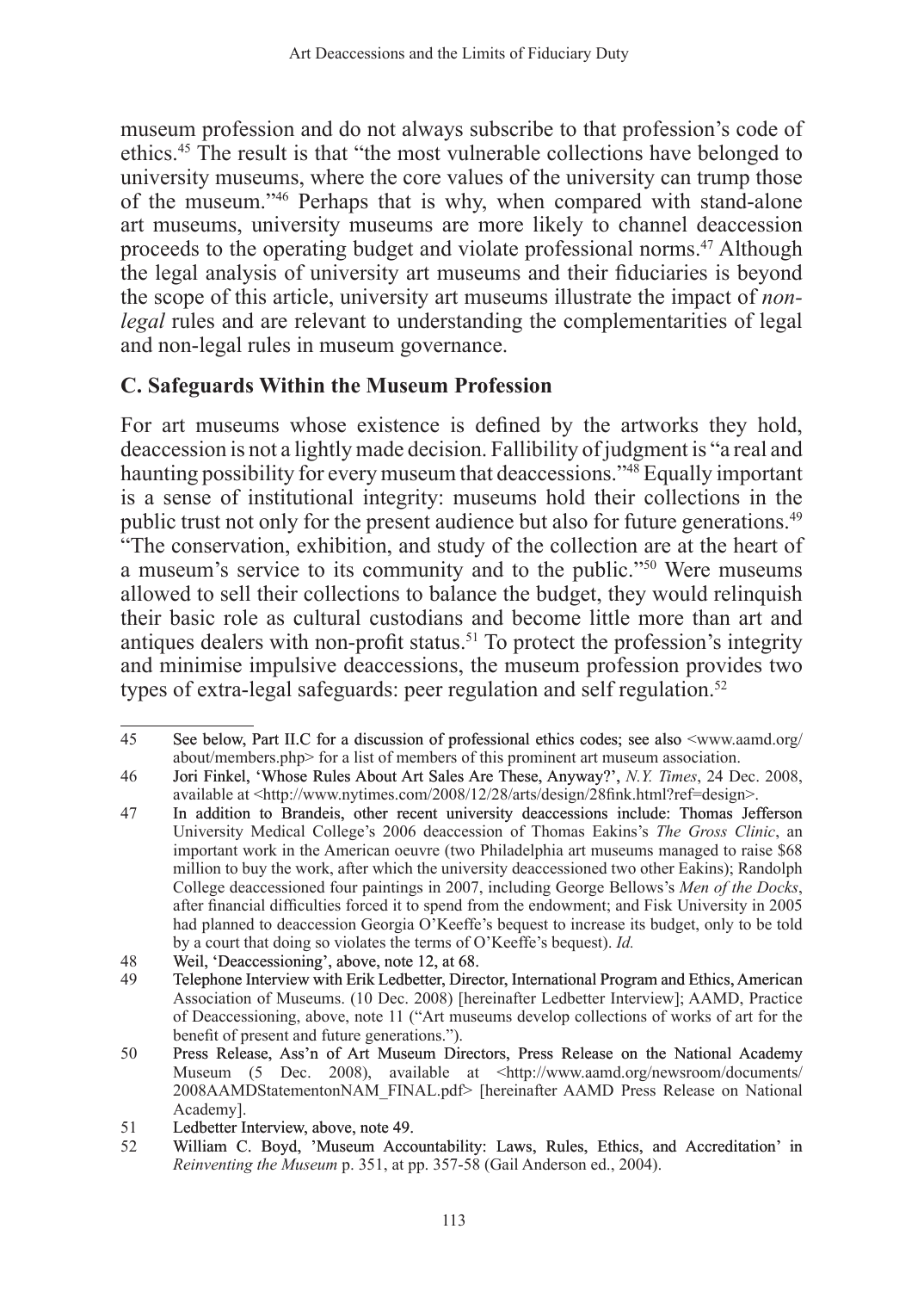Peer regulation is premised on the idea that deaccession proceeds should be used only for acquiring new works. It is comprised of accreditation and professional ethics codes. Accreditation is conducted by the American Association of Museums,<sup>53</sup> whose code of ethics permits deaccession proceeds to be used only for acquisitions or for direct care of the collection.<sup>54</sup> To be accredited, museums must undergo a rigorous three-year process of self and peer evaluation.<sup>55</sup> Accreditation signals to the profession and the public that the museum's management is of the highest quality and that signal, in turn, assists the museum in securing loans and donations.<sup>56</sup> The AAM may revoke accreditation when museums improperly use deaccession proceeds. Such professional censure could cost the museum's Director and board their jobs. In 2003, the AAM's Accreditation Commission stripped the Museum of Northern Arizona's accreditation when the museum deaccessioned 21 objects and used the proceeds to correct an operating deficit.57 In response, the museum changed its board and Director, overhauled its institutional management, and eventually regained accreditation after a three-year evaluation.<sup>58</sup>

The other component of peer regulation is a professional code of ethics. "An ethical code sets forth conduct that a profession considers essential in order to uphold the integrity of the profession."59 Perhaps the most influential ethics code is that promulgated by the Association of Art Museum Directors. AAMD has 190 members, including Directors of prominent art museums such as the Museum of Modern Art and the Metropolitan, as well as Directors of wellregarded regional museums such as the Albright-Knox Art Gallery.<sup>60</sup> AAMD's ethics code permits deaccessions, treating them as an acceptable collectionmanagement tool; the code also prescribes that "proceeds from a deaccessioned work are used *only* to acquire other works of art – the proceeds are never used as operating funds, to build a general endowment, or for any other expenses."<sup>61</sup>

<sup>53</sup> AAM is the association of all museums, not just those devoted to visual art. Its members range from art galleries to history museums to zoos.

<sup>54</sup> Ledbetter Interview, above, note 49. Direct care includes better climate control and shelving, but not general operation support such as staff salary or fixing the front door. *Id.*

<sup>55</sup> *Id*.

<sup>56</sup> *Id.*; see also Boyd, above, note 52, at p. 360. The idea is that donors and institutional lenders are more willing to do business with an accredited museum because some of the due diligence required of such transactions has been completed during the accreditation stage. Ledbetter Interview, above, note 49.

<sup>57</sup> Museum of N. Ariz., AAM Restores MNA's Accreditation, available at <www.musnaz.org/ trustees/aamaccredit.html> (last visited 10 Dec. 2008).

<sup>58</sup> *Id.*; Museum of N. Ariz., AAM Accreditation Process, available at <www.musnaz.org/trustees/ accreditproc.html> (last visited 10 Dec. 2008); Ledbetter Interview, above, note 49; see also Mark Sidel, The Guardians Guarding Themselves: A Comparative Perspective on Nonprofit Self-Regulation" 80 *Chi.-Kent L. Rev*. 803, 829 (2005) (observing that "reputational effects of violation of norms are important negative incentives [for poor decisionmaking practices] even without financial or regulatory incentives" and pointing to the AAM as an example).

<sup>59</sup> Marie C. Malaro, *Museum Governance: Mission, Ethics, Policy* 17 (1994) [hereinafter Malaro, *Museum Governance*].

<sup>60</sup> Ass'n of Art Museum Directors, Mission Statement, <www.aamd.org/about/members.php> (last visited 17 Mar. 2009).

<sup>61</sup> AAMD, Practice of Deaccessioning, above, note 11 (emphasis original).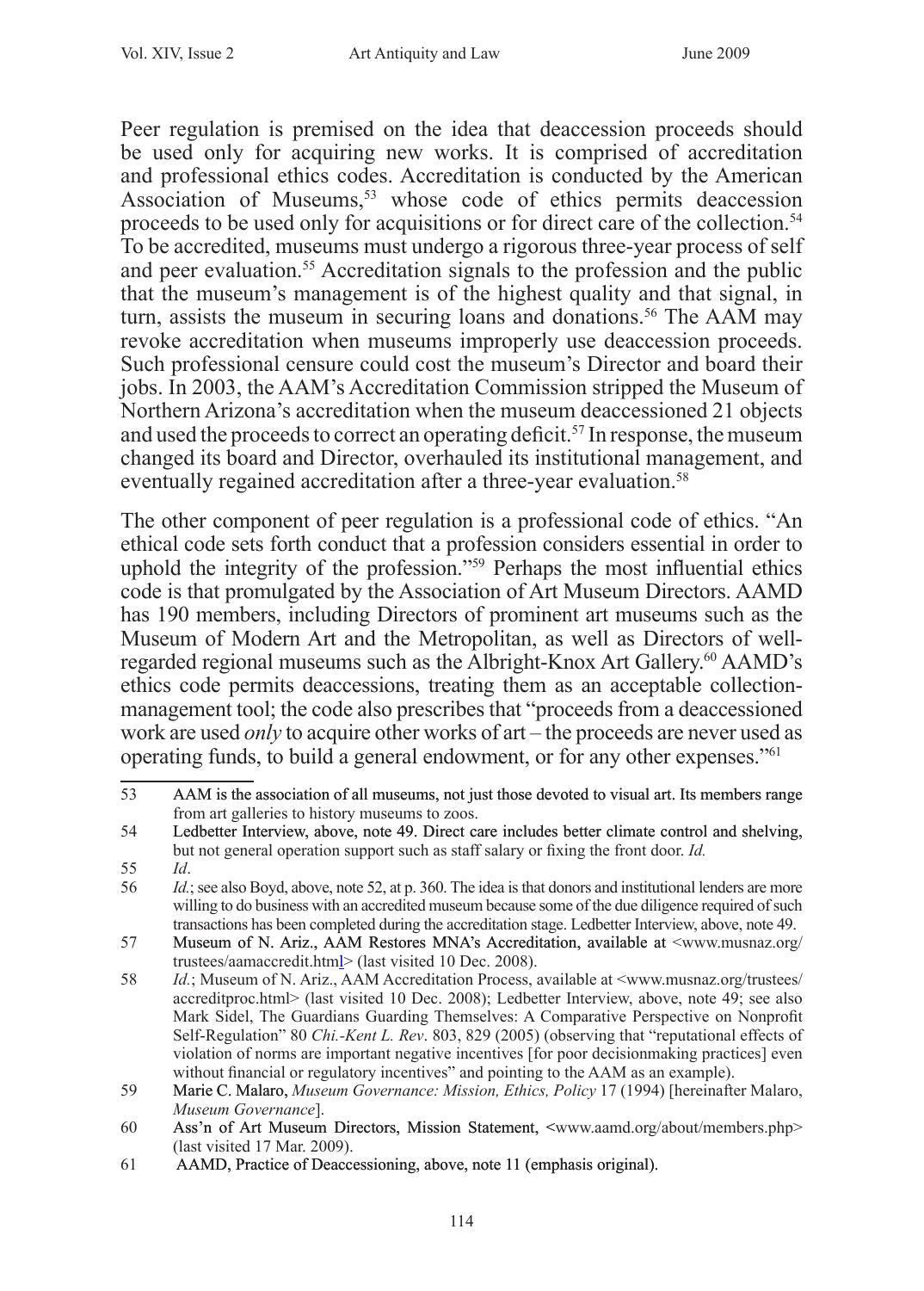Although not binding and although members such as the Hammer Museum have used sale proceeds to pay for operations, the ethics code nevertheless has persuasive power. Member museums have adopted their own 'for acquisition only' policies – MOMA's deaccession procedures, for instance, provide that "[a]ll sales or exchanges of painting are made *ad hoc* for the sole purpose of obtaining another work."62 In addition, member museums respond to AAMD's censure. After the AAMD formally condemned the Fogg Art Museum's plan to use deaccession proceeds to fund construction of its new wing, the museum cancelled the intended deaccession.<sup>63</sup> When the Phillips Collection announced it would sell Braque's cubist work *Le Violon* to increase its general endowment fund, the AAMD objected; although the Braque was eventually deaccessioned, the Phillips channelled the proceeds to its acquisitions fund – a move permitted by AAMD's ethics code.<sup>64</sup>

Beyond peer regulation, museums self regulate by promulgating formal collection policies. Museums, after all, are selling their own assets – assets often irreplaceable and irrecoverable once sold – and have every incentive to ensure the decision is not made rashly or capriciously. The National Gallery of Art, a governmental creation, is among a handful of museums that do not deaccession.<sup>65</sup> Most museums permit deaccession and have collection policies that outline specific procedures to be followed before a work can be deaccessioned. These procedures generally follow professional ethics guidelines and restrict the use of deaccession proceeds to acquisitions. In general, deaccession procedures permit only curators or Directors to initiate the deaccession process, specifies how boards should inform themselves of all material information, requires consultation of outside experts when objects under consideration are particularly valuable, and compels boards to exercise general care by building in opportunities for reconsideration.<sup>66</sup>

- 63 See Weil, 'Deaccessioning', above, note 12, at p. 65.
- 64 See *id.* at pp. 65-66.

<sup>62</sup> �Deaccession Procedures for the Museum of Modern Art (Painting and Sculpture)', reprinted in *Law, Ethics and the Visual Arts*, above, note 1, at p. 1277 [hereinafter MOMA Deaccession Procedures]. Examples of other museums that restrict deaccession proceeds for acquisition include The Philadelphia Museum of Art, the Art Institute of Chicago, and Boston's Museum of Fine Arts. Philadelphia Museum of Art, Collection Policy (confidential and unpublished material; on file with author) [hereinafter PMA Deaccession Policy]; Art Institute of Chicago, Deaccession Policy (confidential and unpublished material; on file with author) [hereinafter Art Institute of Chicago Deaccession Policy]; Museum of Fine Arts, Boston, Collection Policy (2005) (confidential and unpublished material; on file with author) [hereinafter MFA Boston Collection Policy].

Nat'l Gallery of Art, above, note 40, at 8. Some private museums – such as the Isabella Stewart Gardner Museum or the Barnes Foundation – are dedicated to preserving a specific collection and thus do not have to worry about acquisitions or deaccessions. For instance, Isabella Stewart Gardner's will stipulated that no work from her museum's collection can be removed and no acquisitions are allowed (though recently Massachusetts's Supreme Court permitted the museum to reasonably deviate from Gardner's will). Abby Goodnough, 'The Gardner, A Wounded Museum Feels a Jolt of Progress', *N.Y. Times*, 13 Mar. 2009, available at <http:// www.nytimes.com/2009/03/15/arts/design/15good.html? r=1>; see also above, note 23.

<sup>66</sup> See below, Part IV for a more detailed discussion of the content of deaccession policies.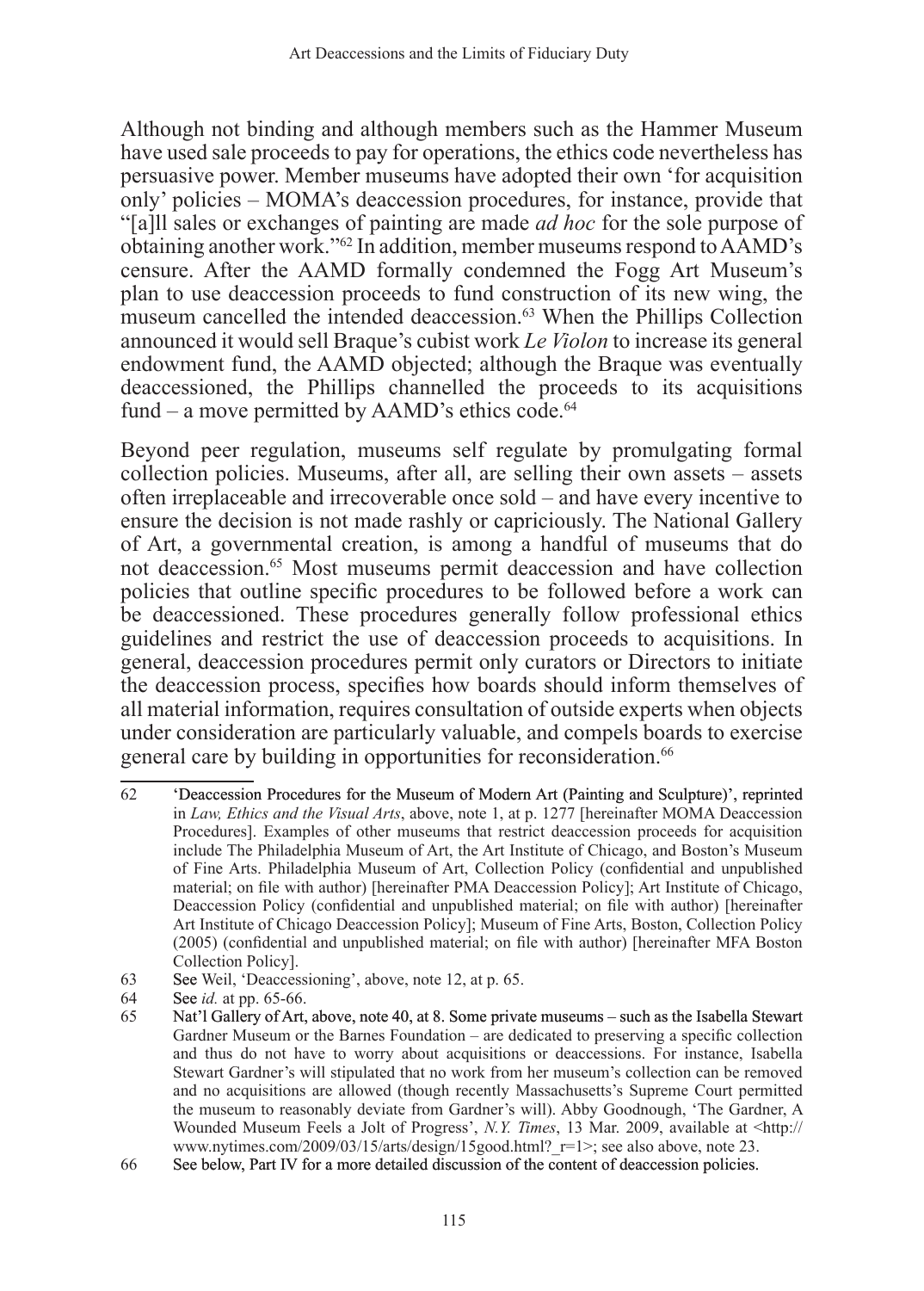# **D. The Organisation and its Cast of Characters**

The American art museum is a complex organisation of "people, functions and relationships." 67 It is run by three distinctive groups: the board, the Director, and the curators. Each group performs a specialised function. The relationships among them – particularly that between the board and the Director – shape the museum's management structure. That relationship is also integral to understanding the board's role in deaccessions.

Most art museums are either non-profit corporations or charitable trusts and, depending on their legal form, are governed by a board of directors or of trustees.<sup>68</sup> The board oversees the museum and is responsible for establishing the museum's general policy, managing finances, taking care of physical assets (including the art collection and the building), and appointing the Director.69 The Director is the museum's chief executive officer and implements the board's policies in addition to conducting the museum's day-to-day operations.70 Both the Director and the curators are part of the museum's professional staff. Curators, hired by the Director,  $71^{\circ}$  are in charge of the acquisition, care, and display of collections.72 Curators lobby the Director to prioritise their curatorial department or to enlist the Director to convince the Board to support a particular acquisition. In turn, Directors depend on curators to run their departments and help them secure donations and loans.<sup>73</sup>

<sup>67</sup> *Law, Ethics and the Visual Arts*, above, note 1, at p. 1194. This observation is not to deny the importance of other museum personnel such as the registrar, conservators, business staff, and others; but it is the trinity consisting of the board, the Director, and the curators that makes all the decisions critical to managing an art museum and thus they and their relationships are scrutinised here.

<sup>68</sup> White, above, note 9, at p. 1048. Other less common legal forms that art museums take include government trust (the Smithsonian Institution), or state agency (North Carolina Museum of Art).

<sup>69</sup> Grace Glueck, �Power and Esthetics: The Trustee', *Art in America* pp. 78-83 (Jul-Aug. 1971), reprinted in *Law, Ethics and the Visual Arts*, above, note 1, at pp. 1194, 1195; see also, e.g., Los Angeles County Museum of Art, Bylaws of Museum Associates Art. V § 7, available at <http:// www.lacma.org/info/pdf/bylawsjune05.pdf> [hereinafter LACMA Bylaws] ("[The Director] shall be selected by the Board of Trustees . . . and shall report to the Board of Trustees . . . ."); Calvin Tomkins, 'I Remember MOMA', *New Yorker*, 25 Sept. 2006, at pp. 126, 131 [hereinafter Tomkins, 'MOMA'] (mentioning that Directors are hired and fired by MOMA's board).

<sup>70</sup> Ass'n of Art Museum Directors, Good Governance and Non-Profit Integrity (June 2006), at 2, <http://www.aamd.org/papers/documents/GoodGovernance\_Final.pdf>; see also LACMA Bylaws, above, note 69, at Art. V  $\S 7$  ("The Director shall be the chief executive officer of the corporation . . . .").

<sup>71</sup> See, e.g., LACMA Bylaws, above, note 69, at Art. V § 7 ("[The Director] shall have the powers and duties of administration and management usually vested in the chief executive officer of a corporation . . . ."; Hoving, *Making the Mummies Dance*, above, note 3, at pp. 76-79 (describing Hoving's rationale for hiring or firing certain curators).

<sup>72</sup> Association of Art Museum Curators, <http://www.artcurators.org/> (last visited 16 Feb. 2008).

<sup>73</sup> See, e.g., Hoving, *Making the Mummies Dance*, above, note 3, at 68-82, for a Director's view of his relationship with curators; see also Carol Vogel, 'Director (and Voice) of Met Museum of Retire', *N.Y.Times*, 9 Jan. 2008, available at <http://www.nytimes.com/2008/01/09/arts/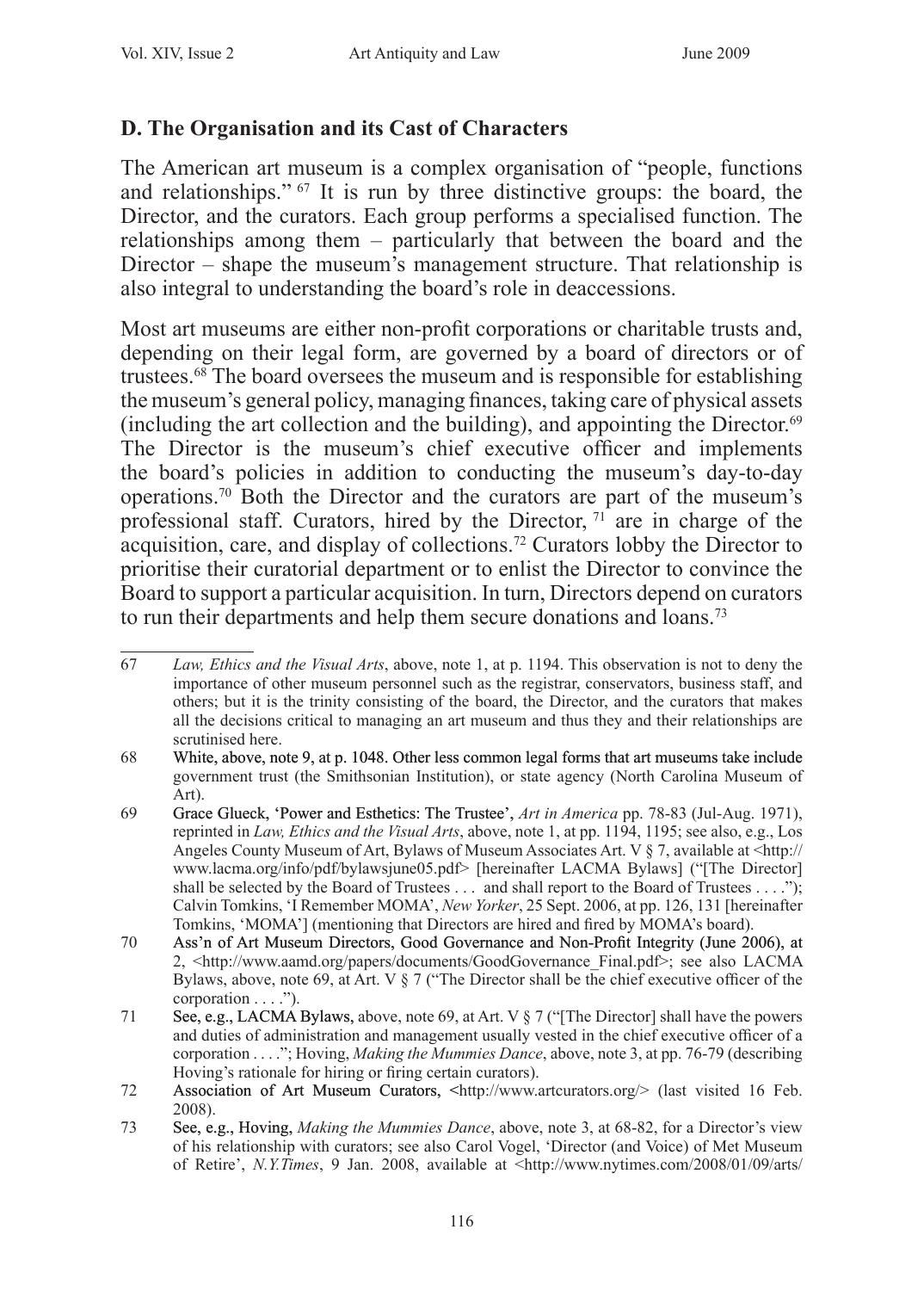The Director, as the public face of the museum, leads fundraising campaigns and socialises with potential donors in hopes of persuading them to part with their money, art collections, or both.74 Though the board is the museum's governing body, frequently it is the Director's personality and artistic vision that shape the museum.<sup>75</sup> Thomas Hoving, a "brilliant showman and populizer,"<sup>76</sup> transformed the "slumbering" Metropolitan into an "insatiable, acquisitive, blockbuster-besotted" modern museum.77 In contrast, his successor, the erudite and 'Old World' Philippe de Montebello, focused on displaying the museum's permanent collection<sup>78</sup> and ran acclaimed, scholarly exhibitions,<sup>79</sup> but was criticised for slighting contemporary art.<sup>80</sup>

Board members are the monied elite on whom the museum relies for major donations or hosting fundraisers; many come from business and finance; <sup>81</sup> many have superb art collections<sup>82</sup> that the museum one day hopes to obtain. Contemporary boards are criticised for running a museum the way they run their corporations, focusing on balancing the budget rather than on art. <sup>83</sup> The

design/09muse.html> (noting the close collaboration between Philippe de Montebello, the Metropolitan's former Director, and museum curators).

<sup>74</sup> For a scathing and hilarious account of a former Metropolitan Director's escapades trying to woo donors, see generally Hoving, *Making the Mummies Dance*, above, note 3.

<sup>75</sup> Or, as the AAMD puts it, "nurtures the intellectual and aesthetic philosophy of the museum." AAMD *Professional Practices*, above, note 26, at p. 11.

<sup>76</sup> Charles McGrath, 'Twilight of the Sun King', *N.Y.Times*, 29 July 2007, at <http://www.nytimes. com/2007/07/29/arts/design/29mcgr.html? r=1&ref=design>.

<sup>77</sup> Michael Kimmelman, �The Legacy of a Pragmatic Custodian of Human Civilization', *N.Y. Times*, 9 Jan. 2008, <http://www.nytimes.com/2008/01/09/arts/design/09kimm.html?ref=design>.

<sup>78</sup> See Vogel, above, note 73.<br>79 See Rachel Donadio 'Wh

<sup>79</sup> See Rachel Donadio, 'What Awaits the Met', *N.Y. Times*, 13 Jan. 2008*, available at* <http:// www.nytimes.com/2008/01/13/weekinreview/13donadio.html?ref=weekinreview> ("Mr. de Montebello is leaving strong, following . . . a run of well-attended, scholarly, rigorous and critically acclaimed exhibitions.").

<sup>80</sup> See Kimmelman, above, note 77 ("What the art world complained most about was the inattention to living artists, reflecting Mr. de Montebello's own discomfort with contemporary art."); see also Tomkins, 'MOMA', above, note 69 for an account of how the appointment of Glenn Lowry as MOMA's Director changed that museum's approach to collecting and displaying art.

<sup>81</sup> See *Law, Ethics and the Visual Arts*, above, note 1, at 1196 (observing the continuing trend that museum boards remain "predominantly white, older, wealthy, business and professional in background, and socially and politically influential."). One member of the Metropolitan's acquisition committee notes that after curatorial presentations of potential objects for acquisition, sometimes a board member will "step up and offer to personally fund a purchase that is costly, but particularly important to the [D]irector or one of our curators." Danny Danziger, *Museum: Behind the Scenes at the Metropolitan Museum of Art* p. 194 (2007) (quoting Annette de la Renta).

<sup>82</sup> According to Hoving, acquisition committee members are "chosen for their special knowledge or their great interest in works of art. Many of them are connoisseurs in their own right, having private collections with great distinction." Hoving, 'The Chase', above, note 1, at p. 28.

<sup>83</sup> See, e.g., Tomkins, 'MOMA', above, note 69, at pp. 131,135 (profiling MOMA's management, particularly of its Director, Glenn Lowry, who "proved to be a dazzlingly effective C.E.O." and whom some blamed for the "'corporate' transformation of MOMA's culture."); Andrew Decker, 'The State of Museums: Cautious Optimism Prevails', *Museum News* pp. 24-25, 33 (Mar/Apr 1988) (describing the state of American museums as a "time of marketing and finance" and quoting complaints that board members are now populated by businessmen who "are there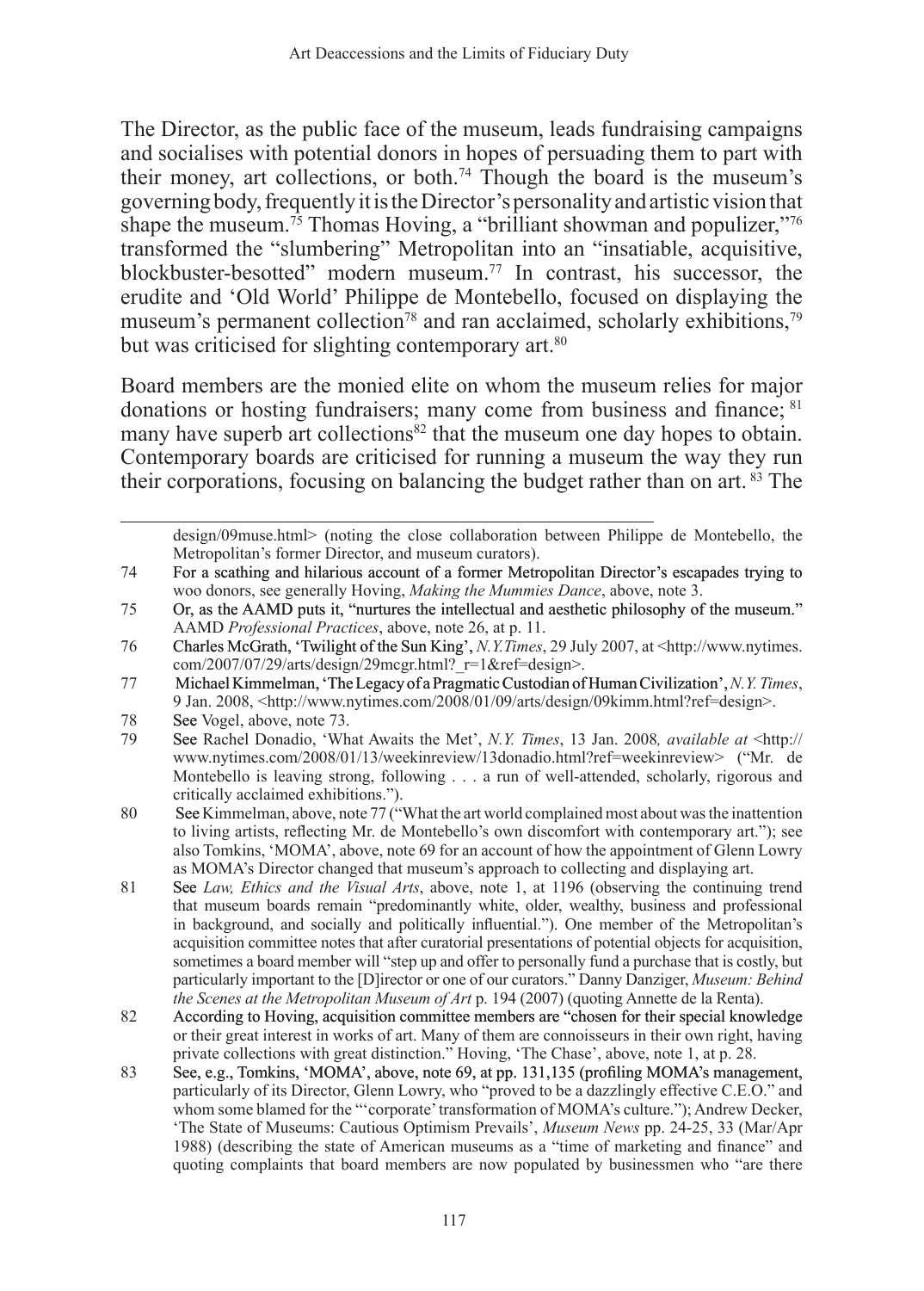accusation is not entirely fair. No longer are art museums just galleries with artwork. Responsible planning and management – of expensive building projects, of multi-million dollar acquisitions, of the museum's endowment – require financial savvy and an eye on the bottom line. The consequences of prioritising art above the budget are painfully illustrated by the Museum of Contemporary Art in Los Angeles. Under Director Jeremy Strick, the museum built an impressive collection of post-war art and organised "some of the most serious and ambitious contemporary art exhibitions anywhere."<sup>84</sup> But in "putting art ahead of the bottom line," MOCA chronically overspent its budget and was forced to draw down the principal of its endowment as well as borrow from donor-restricted accounts to pay for operating costs.<sup>85</sup> Nearing financial collapse, MOCA had to accept a \$30-million bailout from philanthropist Eli Broad. Thus, fiscal responsibility is a necessary ingredient in sound museum governance.

The Director-board relationship is one of checks and balances.<sup>86</sup> Directors and, to a lesser extent, curators drive collection management while the board retains ultimate decisionmaking power. Proposals for acquiring or deaccessioning an object are almost always initiated by the curator and submitted by the Director to the board for approval.<sup>87</sup> Some Directors have great personal authority among board members and enjoy much freedom in acquisitions. Indeed, because museums often compete with other buyers on the art market, freedom to make instantaneous decisions gives Directors an advantage during bidding or negotiations. For example, the Metropolitan's de Montebello concedes that though he had spoken to some key board members beforehand about buying Duccio's *Madonna and Child*, he did not technically have the necessary board authority when he made an on-the-spot offer to the auction house.<sup>88</sup> For de Montebello, an official approval was probably never in question, because as one curator describes, "[i]f [de Montebello] wants

more for status than anything else" and whose priority is financial health rather than art).

<sup>84</sup> Edward Wyatt & Jori Finkel, 'Soaring in Art, Museum Trips Over Finances', *N.Y. Times*, 5 Dec. 2008, at A1.

<sup>85</sup> *Id.*; Mike Boehm, 'Museum in Deep Financial Trouble', *L.A. Times*, 19 Nov. 2008, available at <http://articles.latimes.com/2008/nov/19/entertainment/et-moca19>.

<sup>86</sup> Hoving, 'The Chase', above, note 1, at p. 30.<br>87 See e.g. AAMD Professional Practices above.

<sup>87</sup> See, e.g*.*, AAMD Professional Practices, above, note 26, at p. 5 ("The [D]irector and curatorial staff are responsible for identifying possible acquisitions made through purchase. No work of art may be considered for acquisition without the recommendation of the [D]irector."); Metropolitan Museum of Art, *Collections Management Policy* (12 Nov. 2008), at 3, available at <http://www.metmuseum.org/works of art/collection database/collections mgmt policy. pdf> [hereinafter Met Collections Policy]. Sometimes the board will bring a potential candidate for acquisition to the curator or Director's notice.

<sup>88</sup> Tomkins, 'Madonna', above, note 32, at p. 49; see also Met Collections Policy, above, note 87 (requiring all purchases over \$100,000 to be approved by the acquisitions committee). De Montebello explained his offer was to Christie's, not to the seller; by the time the seller received the offer, the Metropolitan's board had approved the acquisition. Tomkins, 'Madonna', above, note 32, at p. 49.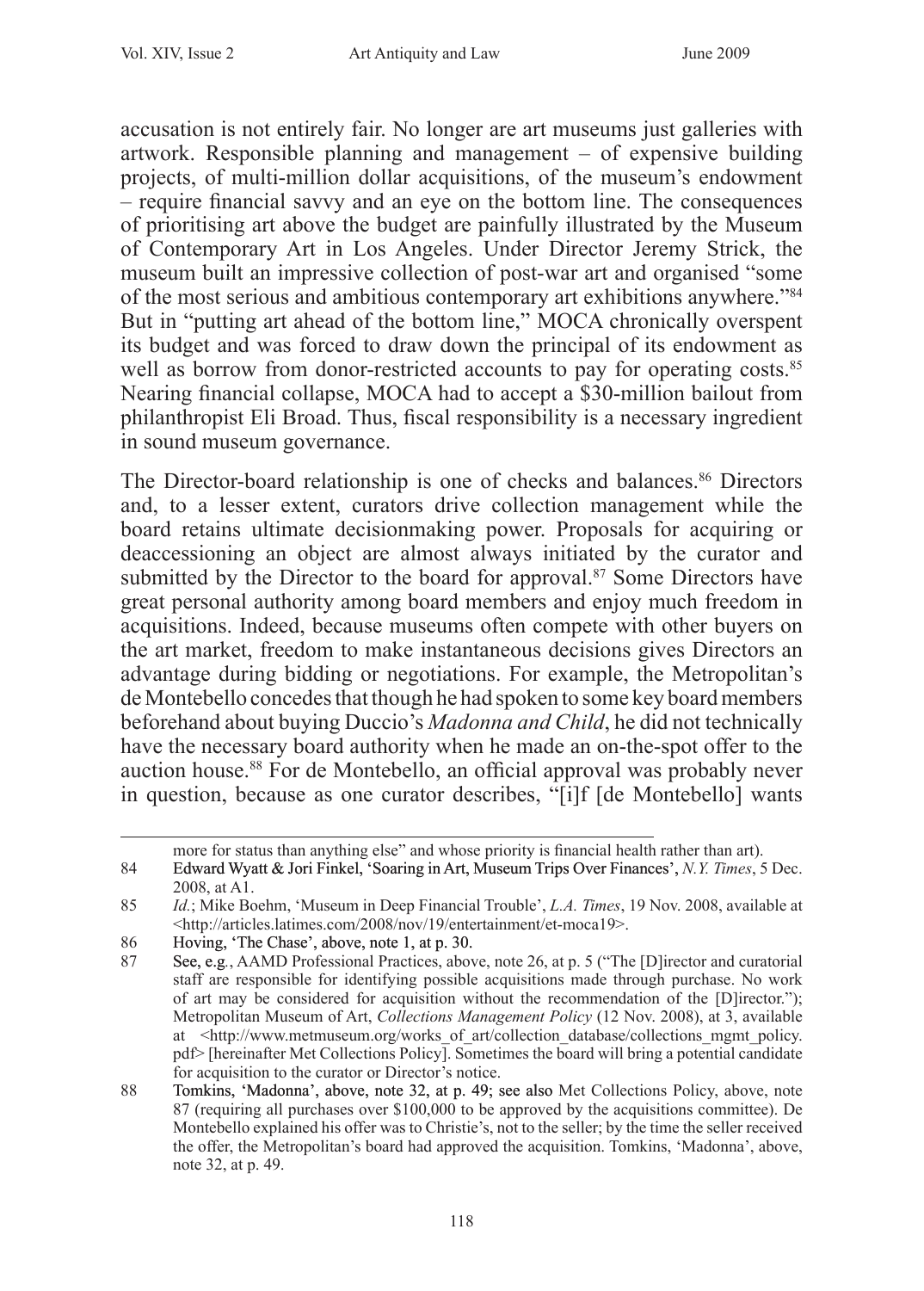something, and the trustees know he wants  $it - I$  had no doubt that the funds could be found "89

But museum boards are hardly in the business of rubber-stamping Directors' recommendations. Boards have power over the Director and are not shy about using it. Because major decisions such as acquisition, loans and deaccessions (not to mention the hiring and firing of the Director) require board votes,  $90$ boards can check the Director and curators if the board believes a proposal is inappropriate. Both the acquisition and deaccession processes give boards opportunities to question curators and Directors about their proposals and to make the final authorisation. Long before the Metropolitan acquired its current Duccio, Hoving wanted to buy Duccio's *The Crucifixion*; the board authorised him to bid but later rescinded its authorisation.<sup>91</sup> (That painting is no longer attributed to Duccio.) When Hoving and his curators proposed deaccessioning a long list of works to pay for *Juan de Pareja*, the acquisitions committee approved some proposals but vetoed others.<sup>92</sup> Boards have also got rid of Directors for poor management: MOMA's board forced Director Bates Lowry to resign for, among other things, running a deficit; the board then fired Lowry's successor after he mishandled union strikes at the museum.<sup>93</sup>

## **III. The View from the Bar: the Fiduciary Duties of Museum Boards**

Board members of art museums – be they corporate directors or trustees – have fiduciary duties to the museum and its collections. But whereas the 'trust standard' tests the prudence of trustee conduct, the more lax 'business judgment rule' presumes propriety of the corporate director's business decisions. For the corporate director, the effective check on his conduct comes not from the corporate standard, but from shareholder votes and lawsuits. A problem arises when an entity's legal form is a non-profit corporation, whose 'shareholders' have neither voting power nor standing to sue. States disagree whether the conduct of non-profit directors should be assessed under the corporate standard or under the trust standard.<sup>94</sup> Some

<sup>89</sup> *Id.* at p. 48. Before the auction for *Juan de Pareja*, Hoving successfully convinced the board to raise the maximum bid from £2 million, to £2 million plus one bid back to the museum. Hoving, 'The Chase', above, note 1, at p. 39. It was on this additional bid that the Metropolitan won the painting. *Id*. at p. 40. For more on acquisitions at the Metropolitan, see *The Chase, the Capture: Collecting at the Metropolitan*, above, note 1.

<sup>90</sup> See, e.g*.*, LACMA Bylaws, above, note 69, at Art. IV, § 14(b) (providing that the acquisitions committee's job includes approving all acquisitions, deaccessions, and major loans).

<sup>91</sup> Tomkins, 'Madonna', above, note 32, at p. 49.

<sup>92</sup> For example, at one point the board cancelled the sale of a Rousseau and postponed the decision on other paintings. Eventually, the Rousseau was deaccessioned but other works on the proposed deaccession list were not. Hoving, *Making the Mummies Dance*, above, note 3, at pp. 300-01. In another Velazquez-related deaccession, the board voted to deaccession three German expressionist paintings, but not without tough questions from board members. *Id.* at 294.

<sup>93</sup> Charlie Finch, 'How to Fire a MOMA Director', artnet, 28 July 2008, available at <http://www. artnet.com/magazine/features/FINCH/FINCH7-28-00.asp>.

<sup>94</sup> *Id.*; George Gleason Bogert *et al.*, *The Law of Trusts and Trustees* § 394 (rev. 3rd edn, 2008).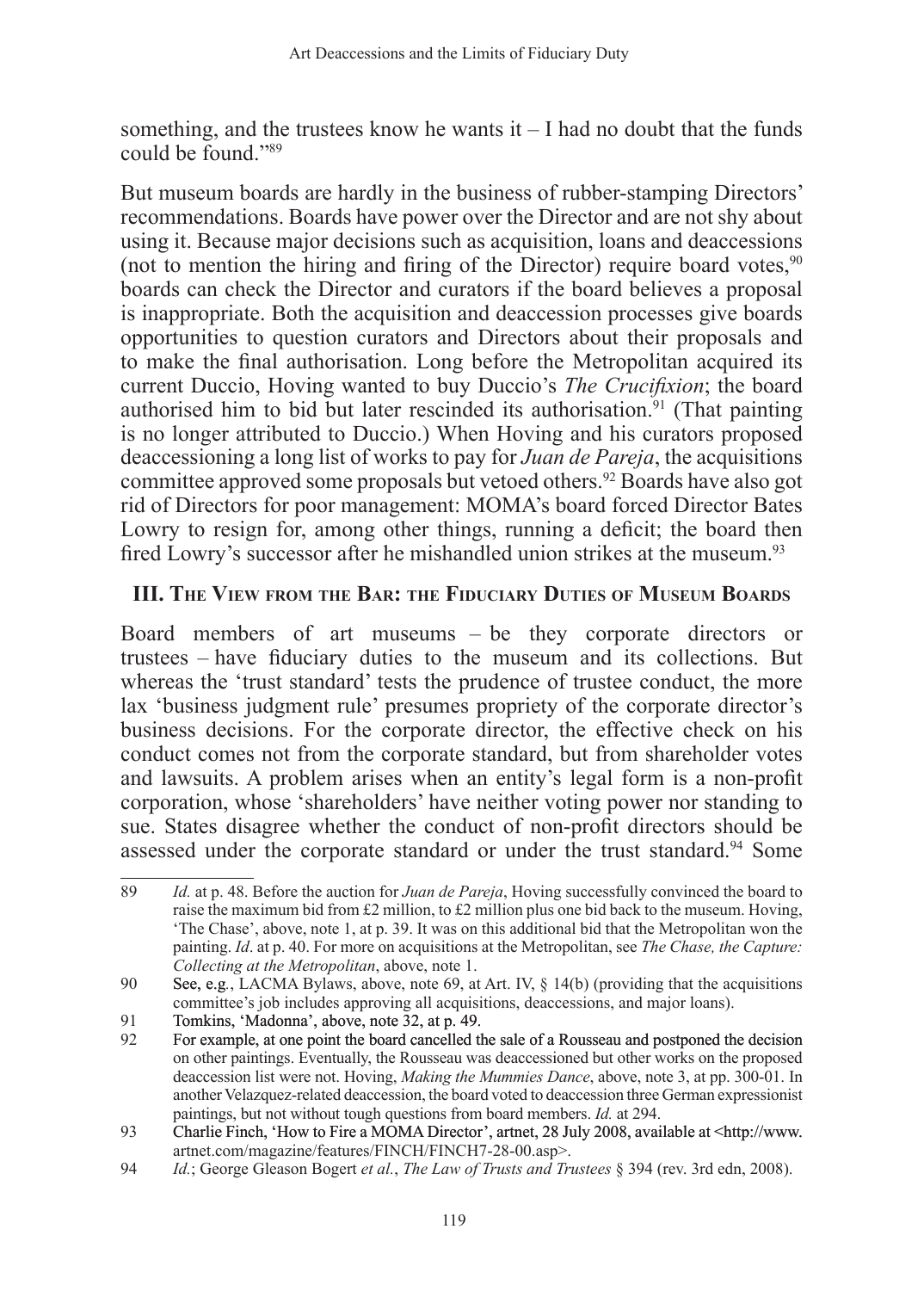commentators propose applying the trust standard regardless of the museum's legal form. This section first examines the fiduciary duties of trustees and corporate directors;<sup>95</sup> it then turns to the debate over the appropriate standard of care for non-profit corporate directors, before considering critique of the business judgment rule in a non-profit context and proposals to impose a uniform trust standard on museum board members.

# **A. Fiduciary Duties of Corporate Directors and of Trustees**

In corporate law, the business decision of directors is evaluated under the business judgment rule. The rule presumes propriety and imposes a rationalbasis review to business decisions made with reasonable care and without conflict of interest.<sup>96</sup> Because the business judgment rule is a rule of abstention that essentially prevents courts from reviewing the substance of the decision,  $97$ few directors are ever found liable.<sup>98</sup> If, however, the plaintiff can show that the director breached either the duty of care or the duty of loyalty, the business judgment rule no longer applies. <sup>99</sup>

The duty of care requires decisions be made in a reasonable manner – directors must "act on an informed basis"<sup>100</sup> and "inform [themselves] of all material information that is reasonably available to them."<sup>101</sup> Breach of care is evaluated

<sup>95</sup> The fiduciary obligation encompasses both the duty of care and the duty of loyalty. E.g., *Schoon v. Smith*, 953 A.2d 196, 206 (Del. 2008). The duty of loyalty bars self-interested transactions or other conflicts of interest. The duty of care, in contrast, assumes disinterest and asks whether the actor exercised the proper care in making that decision. Because loyalty raises a different set of concerns and problems seem to occur less frequently in the deaccession context, this Article will, with the exception of the discussion on good faith, focus solely on the standard of care. This is not to say that loyalty problems do not exist. Indeed, trustee acquisition of deaccessioned works presents a classic instance of conflict of interest under fiduciary law. Merryman recounts such an instance afflicting the Museum of the American Indian in New York City. See *Law, Ethics and the Visual Arts*, above, note 1, at p. 1227.

<sup>96</sup> See *Sinclair Oil Corp. v. Levien*, 280 A.2d 717, 720 (Del. 1971) ("A board of directors enjoys a presumption of sound business judgment, and its decisions will not be disturbed if they can be attributed to any rational business purpose."); *Brehm v. Eisner*, 746 A.2d 244, 264 (Del. 2000) ("Irrationality is the outer limit of the business judgment rule.").

<sup>97</sup> Edward Brodsky & M. Patricia Adamski, *Law of Corporate Officers and Directors: Rights, Duties and Liabilities* § 2:10 (2007).

<sup>98</sup> See below, note 120.<br>99 Aronson y Lewis 47

<sup>99</sup> *Aronson v. Lewis*, 473 A.2d 805, 812 (Del. 1984), overruled on other grounds by *Brehm*, 746 A.2d at 244; see also *Paramount Communic'ns v. QVC Network*, 637 A. 2d 34, 46 (Del. 1994) ("where the traditional business judgment rule is applicable . . . the Court gives great deference to the substance of the directors' decision").

<sup>100</sup> See, e.g*.*, *Cede & Co. v. Technicolor, Inc*., 634 A. 2d 345, 367 (Del. 1993); *Benihana of Tokyo, Inc. v. Benihana, Inc*., 891 A. 2d 150, 192 (Del. Ch. 2006) (articulating the rule that corporate directors must "inform themselves . . . of all material information reasonably available to them."); Model Business Corp. Act § 8.31(a)(2)(ii)(B) (2002) (providing that liability may arise when the challenged conduct resulted from a decision to which "the director was not informed to an extent the director reasonably believed appropriate in the circumstances") [hereinafter MBCA].

<sup>101</sup> *Cede & Co.*, 634 A. 2d at 367 (internal citations omitted) (discussing duty of care in mergers or sales).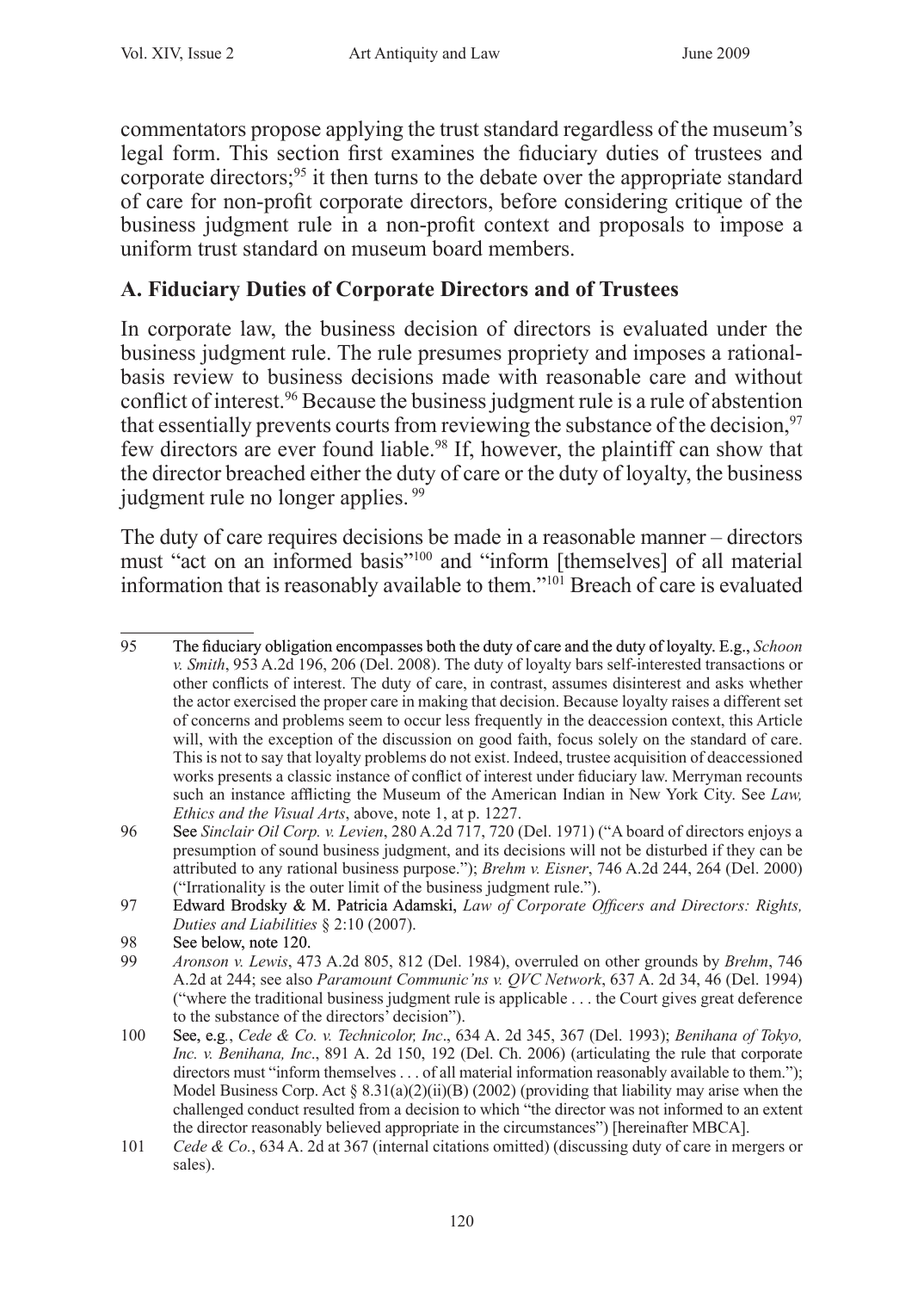under a gross negligence standard,<sup>102</sup> which means "reckless indifference to or a deliberate disregard of the whole body of stockholders or actions which are without the bounds of reason."<sup>103</sup> To overcome the presumption of the business judgment rule, the plaintiff must show that the director failed to "adequately apprise himself of the information material to the decision in question."<sup>104</sup> Breach of care, however, does not automatically give rise to liability; it only removes the business judgment rule and its presumptions of propriety.

Although the duty of care is distinct from the duty of loyalty, the good faith component of loyalty is implicated in the director's decision-making process. Good faith obliges corporate directors to ensure that adequate mechanisms exist within the corporation to provide them with "timely, accurate information sufficient . . . to reach informed judgments concerning both the corporation's compliance with law and its business performance."<sup>105</sup> Breach of good faith occurs when there is a "sustained or systematic failure" to establish reasonable information and reporting systems.<sup>106</sup> This is not a demanding standard, since ordinary failure is not enough to establish breach; rather, the failure must have been sustained and extreme.<sup>107</sup> As with the duty of care, breach of good faith deprives directors of the protection of the business judgment rule.

On top of their discretion under gross negligence and good faith, directors may shield themselves from fiduciary breaches. Both the Model Business Corporation Act and Delaware's corporate statute permit corporations to limit the liability of directors who breach the standard of care.<sup>108</sup> And, in addition to limited liability, directors may be indemnified if they acted in good faith and in reasonable belief the action was in the corporation's best interest.<sup>109</sup> Together, the gross negligence standard and immunity create little structural incentive for directors to take scrupulous care.<sup>110</sup>

<sup>102</sup> *Smith v. Van Gorkom*, 488 A. 2d 858, 873 (Del. 1985).

<sup>103</sup> *Benihana*, 891 A. 2d at 192 (internal citation omitted).

<sup>104</sup> *Kahn ex rel DeKalb Genetics Corp. v. Roberts*, 1995 Del. Ch. LEXIS 151, at \*11 (Del. Ch. 1995).

<sup>105</sup> *In re Caremark Int'l Inc. Derivative Litig*., 698 A. 2d 959, 970 (Del. Ch. 1996).

*Id.* at 971.

<sup>107</sup> See *id.* ("only a sustained or systematic failure of the board to exercise oversight – such as an *utter failure to attempt* to assure a reasonable information and reporting system exists – will establish the lack of good faith that is a necessary condition to liability.") (emphasis added). Detail of system design, however, is a business decision and accorded the same deference as are other business decisions. *Id.* at 970.

<sup>108</sup> MBCA, above, note 100, at § 2.02(b)(4); Del. Gen. Corp. Law § 102(b)(7).<br>109 MBCA, above, note 100, at § 8.51; Del. Gen. Corp. Law § 145. It is more a

MBCA, above, note 100, at § 8.51; Del. Gen. Corp. Law § 145. It is more accurate to say that directors do not have a right to indemnification under these provisions; rather, the corporation has the power but not obligation to indemnify its directors. The MBCA provides that corporations "may indemnify" and the Delaware statute similarly states that corporations "shall have the power to indemnify" directors.

<sup>110</sup> It is, however, interesting to observe that in practice, after *Smith v. Van Gorkom*, corporations seem to err on the side of caution and do everything the Transunion board failed to do to guard against a finding of gross negligence.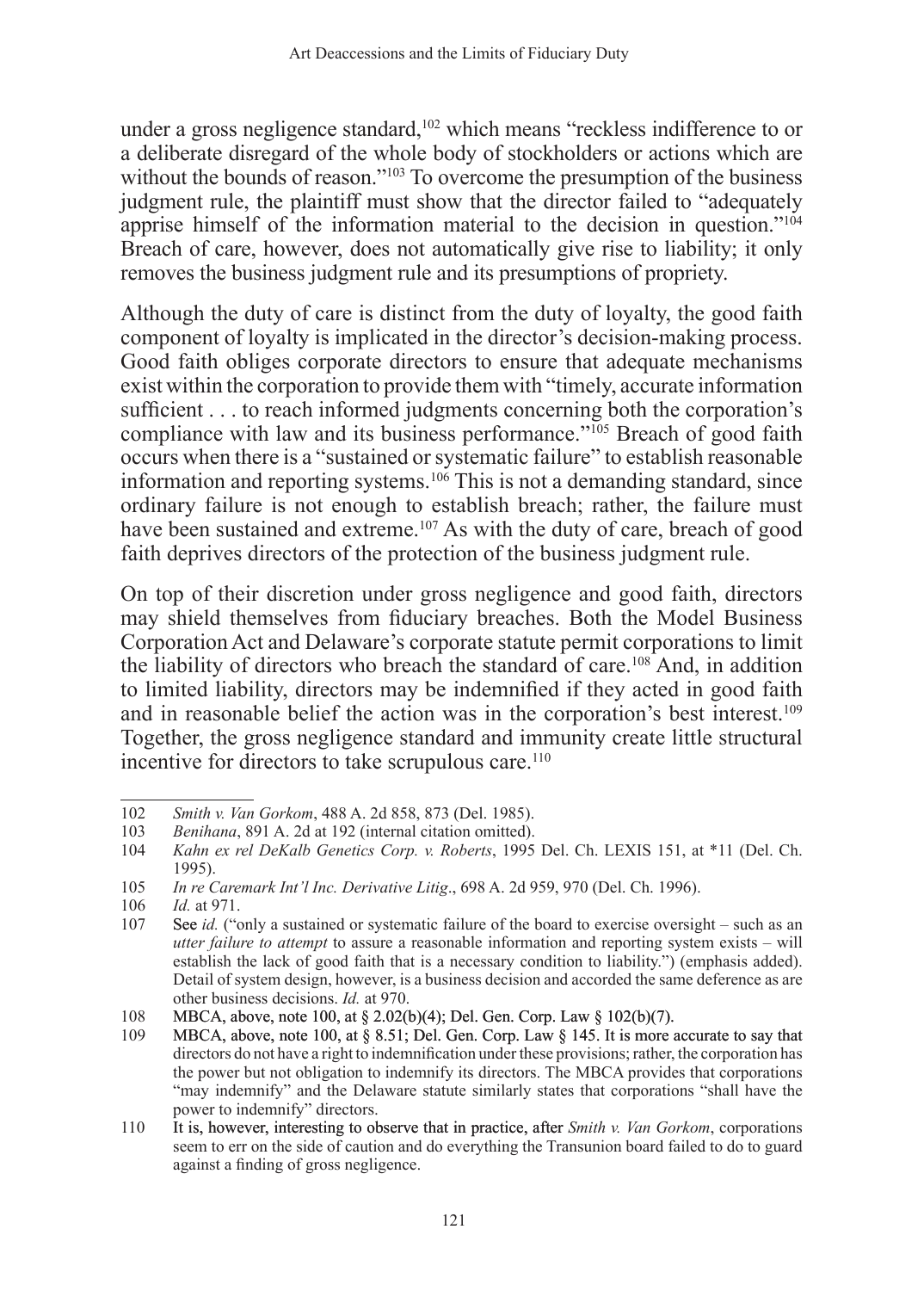The trust standard of care obliges a fiduciary to "manifest the care, skill, prudence, and diligence of an ordinarily prudent man engaged in similar business affairs and with objective similar to those of the trust in question."<sup>111</sup> The same prudence standard also applies to trustees of a charitable trust, whose beneficiary is the public.<sup>112</sup> Unlike corporate law's gross-negligence standard, the trust standard of care turns on ordinary negligence.<sup>113</sup> Whereas corporate law merely requires decisions to be made in a reasonable manner, the trust standard articulates the steps trustees must follow in the decisionmaking process. These steps include: making proper investigations, using sufficient safeguards, complying with internal procedures, considering expert advice where appropriate, and generally exercising ordinary skill, care, and caution.<sup>114</sup> Compared with the corporate 'reasonable manners' requirement, the trust standard is less flexible and provides greater clarity. Corporate directors satisfy their duty of care if they are reasonably informed; the rule is not concerned about precisely how they became informed.<sup>115</sup> In contrast, under the trust standard, trustees must satisfy specific procedural safeguards to not breach their duty of care.<sup>116</sup> Further, the "test of prudence is one of

- 111 Bogert, above, note 94, at § 541. Case law and statutes differ on precisely what "similar business affairs" means. The Uniform Probate Code sets the standard at that observed by the "prudent man dealing with the *property of another*." *Id.* (quoting the Uniform Probate Code) (emphasis added). Case law generally requires trustees to exercise the degree of care observed by a prudent man "dealing with his *own property*." *Restatement (Second) of Trusts*, § 174 (1959) (emphasis added); see also *Estate of Beach*, 15 Cal. 3d 623, 631 (Cal. 1975). The MBCA uses similar language to describe the director's standard of conduct: members of the board "shall discharge their duties with the care that a person in a like position would reasonably believe appropriate under similar circumstances." MBCA, above, note 100, at  $\S$  8.30(b). However, this language is absent in the provision governing the director's standard of liability. *Id.* at § 8.31. Further, case law interprets the corporate standard to be one of gross negligence (under the business judgment rule) while the trust standard is one of ordinary negligence.
- 112 Bogert, above, note 94, at §§ 394, 363 (discussing beneficiaries of the charitable trust).<br>113 See e.g. Stern v Lucy Webb Nat'l Training Sch. For Degconesses and Missionaries
- 113 See, e.g*.*, *Stern v. Lucy Webb Nat'l Training Sch. For Deaconesses and Missionaries*, 381 F. Supp. 1003, 1013 (D.D.C. 1974) ("A trustee is uniformly held to a high standard of care and will be held liable for simple negligence, while a director must often have committed 'gross negligence'"); see also *Bogert*, above, note 94, at § 394.
- 114 See, e.g*.*, Bogert, above, note 94, at § 541 ("The standard of care applicable to trustees would appear to include at least two elements. The element of initiative or effort refers to those acts necessary to the collection and preservation of the trust assets, and to the seeking of qualified assistance where necessary for the proper administration of the trust. The element of skill or judgment . . . appear[s] to include the use of proper safeguards and internal procedures as well as consideration of the advice of specialists or experts where necessary to make informed decisions."); *First Alabama Bank of Montgomery v. Martin*, 425 So. 2d 415, 426-27 (Ala. 1982) (listing the procedural steps that satisfy prudence); *Estate of Collins*, 72 Cal. App. 3d 663, 670-71 (Cal. Ct. App. 1977) (requiring trustees to investigate the financial status of their purchase and of those with whom they do business); see also *Restatement (Third) of Trusts* § 77 cmts. a & b (2003).
- 115 See *Cede & Co. v. Technicolor, Inc*., 634 A. 2d 345, 368 (Del. 1993) ("a trial court will not find a board to have breached its duty of care unless the directors individually and the board collectively have failed to inform themselves fully and in a deliberate manner before voting as a board upon a transaction as significant as a proposed merger or sale of the company.").
- 116 For instance, in *First Alabama Bank*, the trustee-bank was liable for losses to the trust principle; it had purchased securities in contravention of its own minimum investment safety standards. 425 So.2d at 419.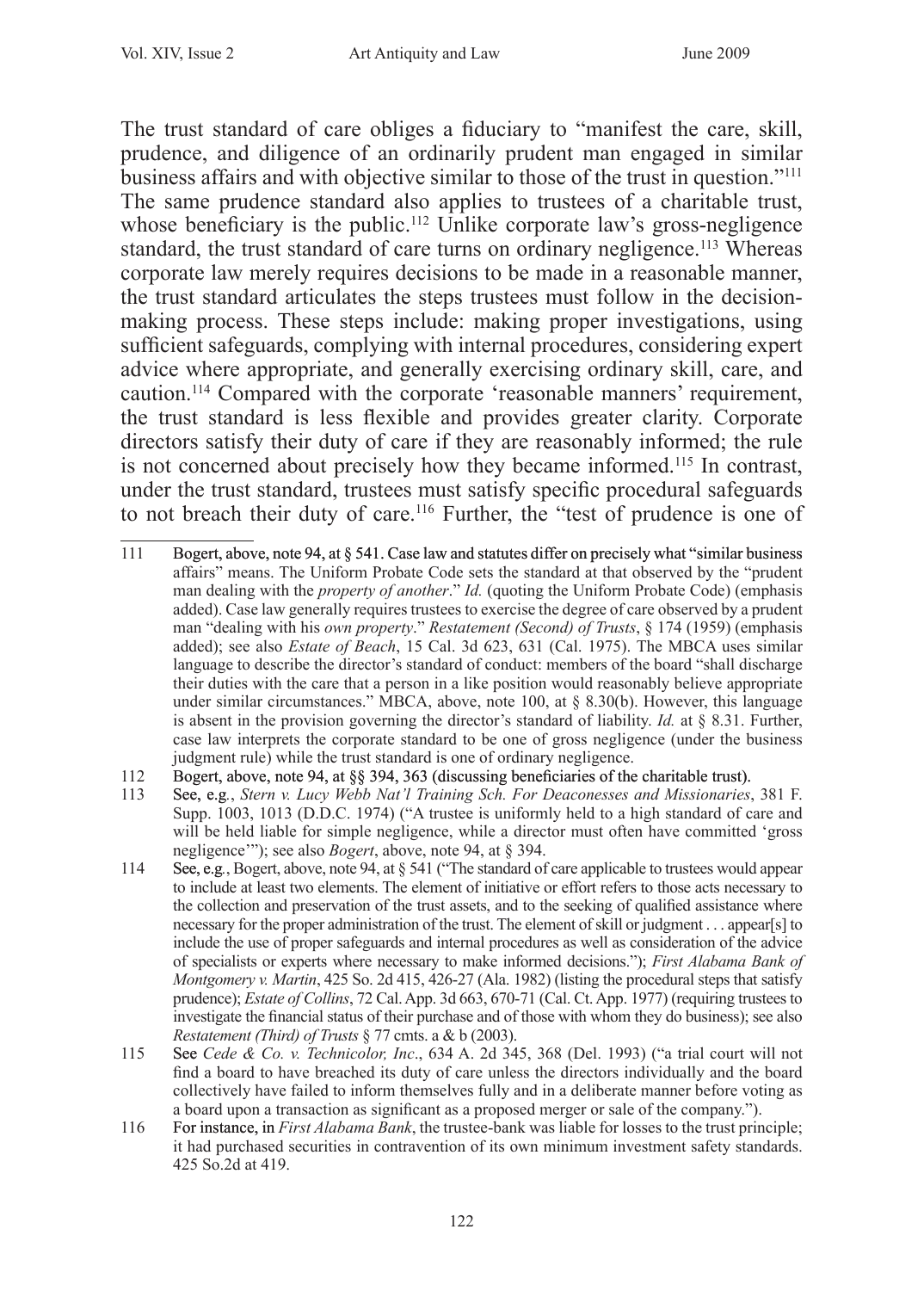conduct not of performance."117 Breach turns on whether the trustee's conduct was prudent, not on the result of that conduct.<sup>118</sup> That is, so long as the trustee dutifully investigates, considers expert advice where appropriate, follows internal guidelines, and generally exercises care, his decision is considered prudent and is not evaluated on its merits.119 In some ways, the prudence standard operates like the business judgment rule, whereby the substance of the decision is not subject to review so long as the procedure is adequate. The difference is that the trust standard is procedurally more exacting. More importantly, because a trustee's actions are not presumed proper, breach of care by a trustee results in liability; in contrast, a corporate director's breach of care only lifts the presumption of propriety.120

Trustees, like corporate directors, may be exculpated from breaches of care. Trust instruments can exculpate the trustee for certain conduct, and the typical exculpatory clause relieves trustees of liability for all acts other than gross negligence or willful default.121 Though courts dislike such clauses, the modern trend is to accept exculpatory clauses so long as they do not immunise trustees from all liability.122 In addition, the Uniform Trust Code permits exculpation for trustees acting in good faith and without reckless indifference.<sup>123</sup> The consequence is that although the default trust standard is ordinary negligence, a trustee may be liable only for gross negligence (not unlike the un-immunised corporate director). It is, however, harder for the trustee to successfully invoke

118 *Id.*

- 121 Bogert, above, note 94, at § 542.
- 122 *Id.*
- Uniform Trust Code § 1008(a) (2001).

<sup>117</sup> *Restatement (Third) of Trusts*, above,note 114, at § 77 cmt. a.

<sup>119</sup> See, e.g*.*, *Donovan v. Cunningham*, 716 F.2d 1455, 1467 (5th Cir. 1983) ("courts have focused the inquiry under the 'prudent man' rule on a review of the fiduciary's independent investigation of the merits of a particular investment, rather than on an evaluation of the merits alone."); Ethan G. Stone, 'Must We Teach Abstinence? Pensions' Relationship Investments and the Lessons of Fiduciary Duty', 94 *Colum. L.Rev*. 2222, n.118 (1994) (internal citations omitted) ("the test of prudence – the Prudent Man Rule – is one of conduct, and not a test of the result of performance of the investment. The focus of the inquiry is how the fiduciary acted in his selection of the investment, and not whether his investments succeeded or failed.").

<sup>120</sup> See, e.g*.*, *Jones v. Ellis*, 551 So. 2d 396, 402 (Ala. 1989) ("a trustee is liable for losses occasioned by his mere imprudent management of the trust."). But see *Pederzani v. Guerriere*, 4 Mass L. Rep. 447, at \*2 (Sup. Ct. Mass. 1995) (applying the business judgment rule to conduct of trustees of a condominium trust). Under these circumstances, it is unsurprising that trustees are more frequently found personally liable for breach of care than their corporate counterparts. Compare Dana M. Muir & Cindy A. Schipani, 'The Challenge of Company Stock Transactions for Directors' Duty of Loyalty', 43 *Harv. J. on Legis*. 437, 442 & n.26 (2006) (noting the paucity of cases – fewer than ten – in which corporate directors are held liable for violating the standard of care), and Andrew S. Gold, 'A Decision Theory Approach to the Business Judgment Rule: Reflections on Disney, Good Faith, and Judicial Uncertainty', 66 *Md. L. Rev*. 398, 472 (2007) (observing that in Delaware, "the few cases in which allegations of gross negligence alone enabled a plaintiff to rebut the business judgment rule are outliers."), with Bogert, above, note 94, at  $\S$  541 (summarising a number of cases in which the trustee was found to have breached the standard of care).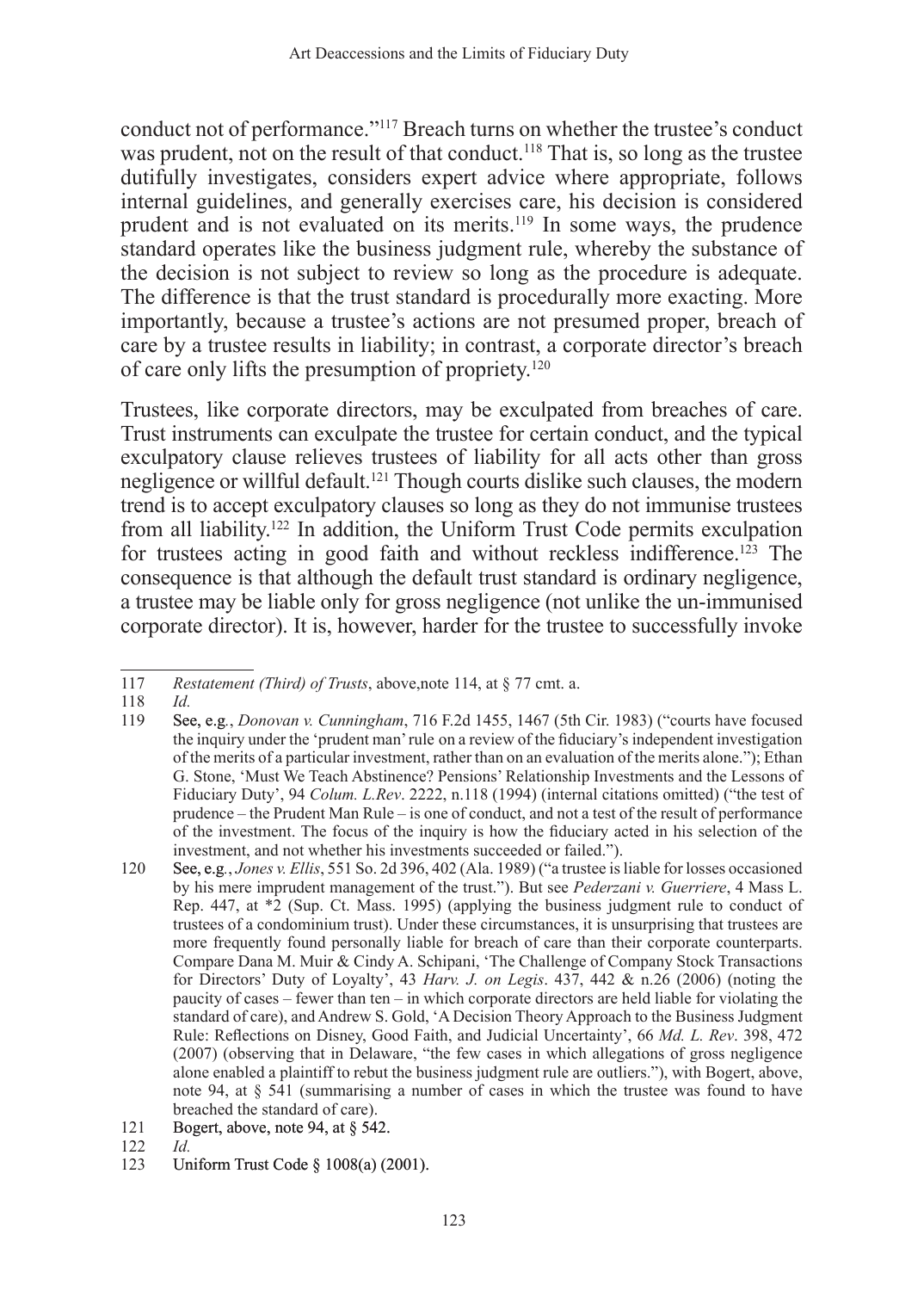immunity than it is for the corporate director. Not only must the trustee's conduct fall within the protective scope of the exculpatory clause, but courts also strictly construe these clauses against the trustee.124 Further, trustees are only indemnified for "expenses properly incurred in the administration of the trust $125$  – expenses that, "in the exercise of fiduciary judgment, are reasonable and appropriate in carrying out the purposes of the trust, serving the interests of the beneficiaries, and generally performing the functions and responsibilities of the trusteeship."126 Should the trustee breach fiduciary duty, he receives no indemnification.<sup>127</sup> Consequently, a trustee, when compared with a corporate director, is less insulated against the legal liabilities of breach and consequently has stronger incentives to refrain from breach.

# **B. Which Standard? The Debate over Non-Profit Corporate Directors**

The non-profit corporation is something of a hybrid, sporting characteristics of both corporations and trusts. Like a business corporation, it is a legal entity that exists independently of its members.<sup>128</sup> But though non-profit corporations do make profits, they cannot distribute their earnings.129 Unlike its for-profit counterpart, a non-profit corporation has no shareholders to vote for board members or to sue them.<sup>130</sup> This is because a non-profit corporation's beneficiaries, like those of a charitable trust, are the public at large; but because members of the public and professional associations have no direct financial interest in charitable trusts or non-profit corporations, they have no standing to sue.<sup>131</sup> That is, neither museum professionals nor the public can file lawsuits against the board alleging breach of fiduciary duty. Instead, the state attorney general oversees the state's non-profit organisations and may prosecute charitable trustees and non-profit directors for breaches of fiduciary duty.132

<sup>124</sup> Bogert, above, note 94, at § 542.

<sup>125</sup> *Restatement (Third) of Trusts*, above, note 114, at § 38.<br>126 *Id.* at § 88 cmt. b.

*Id.* at § 88 cmt. b.

<sup>127</sup> Bogert observes that trust property cannot be used to pay legal expenses caused by the trustee's wrongful act. *Bogert*, above, note 94, at § 809, n.43. Whether a trustee will have to pay for his legal expenses depends on the outcome of the litigation: if he prevails in a breach of trust suit, his costs are borne by the trust principle, but if he is removed, he is responsible for his own expenses. *Id.* at § 809.

<sup>128</sup> White, above, note 9, at p. 1050.<br>129 Rev. Model Nonprofit Corp. Act

<sup>129</sup> Rev. Model Nonprofit Corp. Act § 13.01 [hereinafter RMNCA].<br>130 White. above. note 9. at pp. 1050-51: see also Marion Fremon

<sup>130</sup> White, above, note 9, at pp. 1050-51; see also Marion Fremont-Smith, *Governing Nonprofit Organizations: Federal and State Law and Regulation* p. 233 (2004) (noting that non-profit corporations "lack 'watchdog' shareholders with an equity incentive to police the actions of board members").

<sup>131</sup> See Gerstenblith, above, note 10, at 199-200. Standing to sue non-profit corporations has been expanded on a limited basis, and some states recognise standing for university alumni and faculty (but not current students), and certain taxpayer claims. Malaro, *A Legal Primer*, above, note 12, at pp. 27-29. But standing remains elusive for members of the general public wishing to sue museums for mismanagement. *Id*. at pp. 30-33.

<sup>132</sup> *Id.* at pp. 23, 28.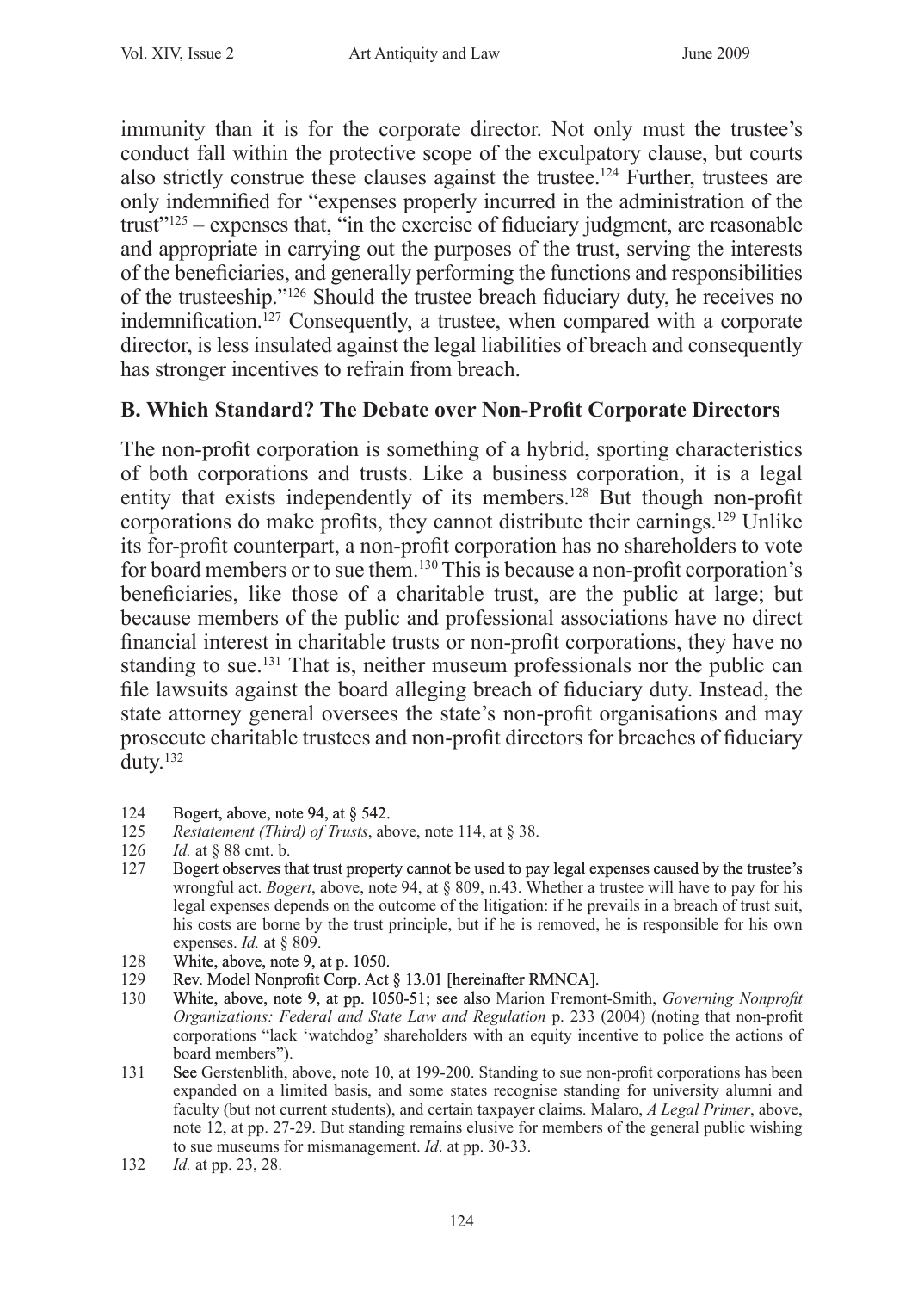Historically, non-profit directors were held to the trust standard.<sup>133</sup> When states began to regulate the non-profit sector, they often imported corporate standards wholesale<sup>134</sup> and the business judgment rule was used to evaluate the conduct of non-profit corporate directors.<sup>135</sup> Although the Model Nonprofit Corporate Act's standard of care requires directors to act "with the care that an ordinarily prudent person in a like position would exercise under similar circumstances",<sup>136</sup> there is no specified procedural requirement beyond that directors be "reasonably acquainted with matters demanding their attention, and at a minimum must attend meetings and review and understand material submitted to the board."<sup>137</sup> Today, though some states still use the trust rule,<sup>138</sup> the trend in non-profit fiduciary law is to apply the corporate standard and its attendant business judgment rule.<sup>139</sup>

A non-profit director's immunity has characteristics of both trust and corporate law. Although the RMNCA does not limit director liability, some states permit non-profit corporations to immunise their directors for conduct other than gross negligence;<sup>140</sup> in this respect, the non-profit standard is like a trust instrument immunising ordinary negligence. However, the RMNCA follows

- 136 RMNCA, above, note 129, at § 8.30(a).<br>137 Fremont-Smith above note 130 at 203
- Fremont-Smith, above, note 130, at 203.
- 138 Compare 15 Pa. Const. Stat. Ann. § 5547 (West 2008) (holding non-profit corporate directors to the trust standard), with Va. Code Ann. § 13.1-870 (2009) ("A director shall discharge his duties as a director . . . in accordance with his good faith business judgment of the best interests of the corporation."); see also Bogart, above, note 94, at § 394 (noting the uncertainty surrounding which standard to apply to assess the duties of non-profit corporate directors).
- 139 Bogert, above, note 94, at § 361; Marilyn E. Phelan, *Nonprofit Enterprises: Corporations, Trusts, and Associations* § 4.09 (2000) ("The current trend is to apply corporate rather than trust principles in determining the legal liability of directors of charitable corporations based on the concept that their functions are virtually indistinguishable from those of their 'pure' corporate counterparts."); Jaclyn A. Cherry, 'Update: The Current State of Nonprofit Director Liability', 37 *Duq. L. Rev*. 557, 560 (1999) ("Although courts have historically looked to trust law as the basis for defining director liability, most recently, courts have begun to look to nonprofit corporate law.").
- 140 See, e.g., Cal. Corp. Code § 5239(a) (Deering 2008) (providing no liability for volunteer directors of non-profit corporations if their acts were in good faith and "not reckless, wanton, intentional, or grossly negligent"); 805 Ill. Comp. Stat. Ann. 105/108.70 (LexisNexis 2009) (limiting the liability of unpaid directors of tax-exempt organizations to only acts of "willful or wanton conduct"); N.Y. Not-for-Profit Corp. Law § 720-a (Consol. 2009) (limiting liability of unpaid directors of tax-exempt organizations to only acts of gross negligence or intentional harm).

<sup>133</sup> Lee, above note 10, at p. 926.<br>134 See *id.* at p. 932 ("In most stat

See *id.* at p. 932 ("In most states, nonprofit corporate statutes closely parallel those governing business corporations and may be even more permissive.").

<sup>135</sup> See, e.g., *Stern v. Lucy Webb Nat'l Training Sch. For Deaconesses and Missionaries*, 381 F. Supp. 1003, 1013 (D.D.C. 1974) ("the modern trend is to apply corporate rather than trust principles in determining the liability of the directors of charitable corporations, because their functions are virtually indistinguishable from those of their 'pure' corporate counterparts."); *Rywalt v. Writer Corp*. 34 Colo. App. 334, 337 (Colo. Ct. App. 1974) ("The good faith acts of directors of profit or non-profit corporations which are within the powers of the corporation and within the exercise of an honest business judgment are valid.") questioned by *RTC v. Heiserman* 839 F. Supp. 1457 (D. Colo. 1993).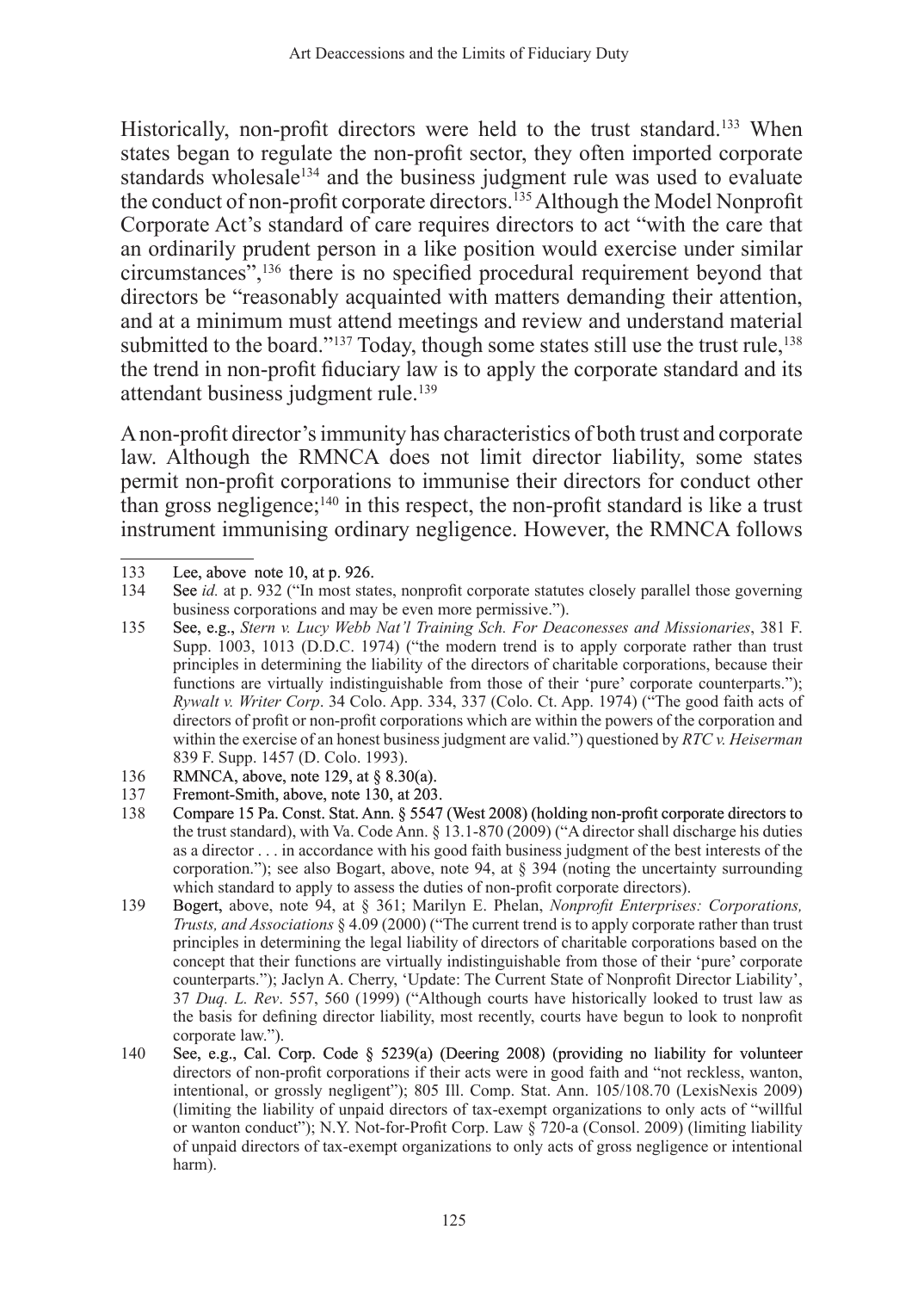the MBCA by allowing a non-profit corporation to indemnify its directors if they acted in good faith and reasonably believed their conduct did not oppose the corporation's best interests.<sup>141</sup>

Most art museums are non-profit corporations.<sup>142</sup> Thus the applicable standard of care in deaccession cases depends on the jurisdiction in which the case is brought. For example, board members of Buffalo's Albright-Knox Art Gallery were sued when they changed the museum's collecting focus and deaccessioned over 200 works of art.<sup>143</sup> Since New York law applies the business judgment rule to non-profit corporations, the judge engaged in minimal judicial review and quickly concluded that "those actions taken by a board of directors in good faith in the exercise of honest judgment and within legitimate corporate purposes cannot be overturned by a court."<sup>144</sup>

# **C. Proposing a Trust Standard of Care**

Responding to the different standards of care across states and the unique characteristics of non-profit corporations, some art-law commentators recommend applying the trust standard to evaluate the conduct of non-profit directors,<sup>145</sup> articulating three main reasons for this recommendation. First, museums with non-profit corporate status are functionally equivalent to charitable trusts:

Evaluating the conduct of museum [board members] in dissimilar ways based merely upon differences in organizational form improperly elevates form over function because the choice of organizational form has no [e]ffect on the service that museums

<sup>141</sup> RMNCA, above, note 129, at § 8.51(a).

<sup>142</sup> Malaro, *A Legal Primer*, above, note 12, at p. 4.

<sup>143</sup> *Dennis v. Buffalo Fine Arts Academy*, 836 N.Y.S.2d 498, 498 (N.Y. Sup. Ct. 2007).

<sup>144</sup> *Id.* A similar case involved the Providence Athenaeum, whose board had voted to deaccession its star holding, the Double Elephant Folio of Audubon's *Birds of America*. (Though the Athenaeum is a library and not an art museum, the deaccession analysis is similar to those applied to art museums.) Throughout the 1990s, the Athenaeum ran into financial trouble and was forced to invade its endowment to pay for operating costs. *Adams v. Providence Athenaeum*, 2004 R.I. Super. LEXIS 151, at \*14 (R.I. Super. Ct. 2004), aff'd *Adams v. Christie's*, 880 A.2d 774 (R.I. 2005). Demand on expenditures increased only after the library realised its building was falling apart – the floor had begun to sag – and rendering the entire structure hazardous. *Id*. at \*15. After considering alternatives such as cutting staff and services, embarking on a capital campaign, raising membership dues and selling the building, the board decided to deaccession the Audubon folio. *Id*. Shareholders brought suit; on appeal, the Rhode Island Supreme Court applied the business judgment rule and held that the plaintiffs failed to produce evidence to rebut the business judgment rule's presumptions. *Id*. at \*25-28.

<sup>145</sup> See White, above, note 9, at p. 1054 (contending that trust principles should be used in evaluating museum deaccessions); Gerstenblith, above, note 10, at p. 176 (arguing that regardless of the legal status of the museum, its board should be charged with trust duties); see also Lee, above, note 10, at p. 944 (advocating ordinary negligence review for non-profit corporate directors). But see Fremont-Smith, above, note 130, at 210 (observing that trust-standard advocates appear to be in the minority and that "most commentators argue that application of the business judgment rule to the decisions of nonprofit directors is justified.").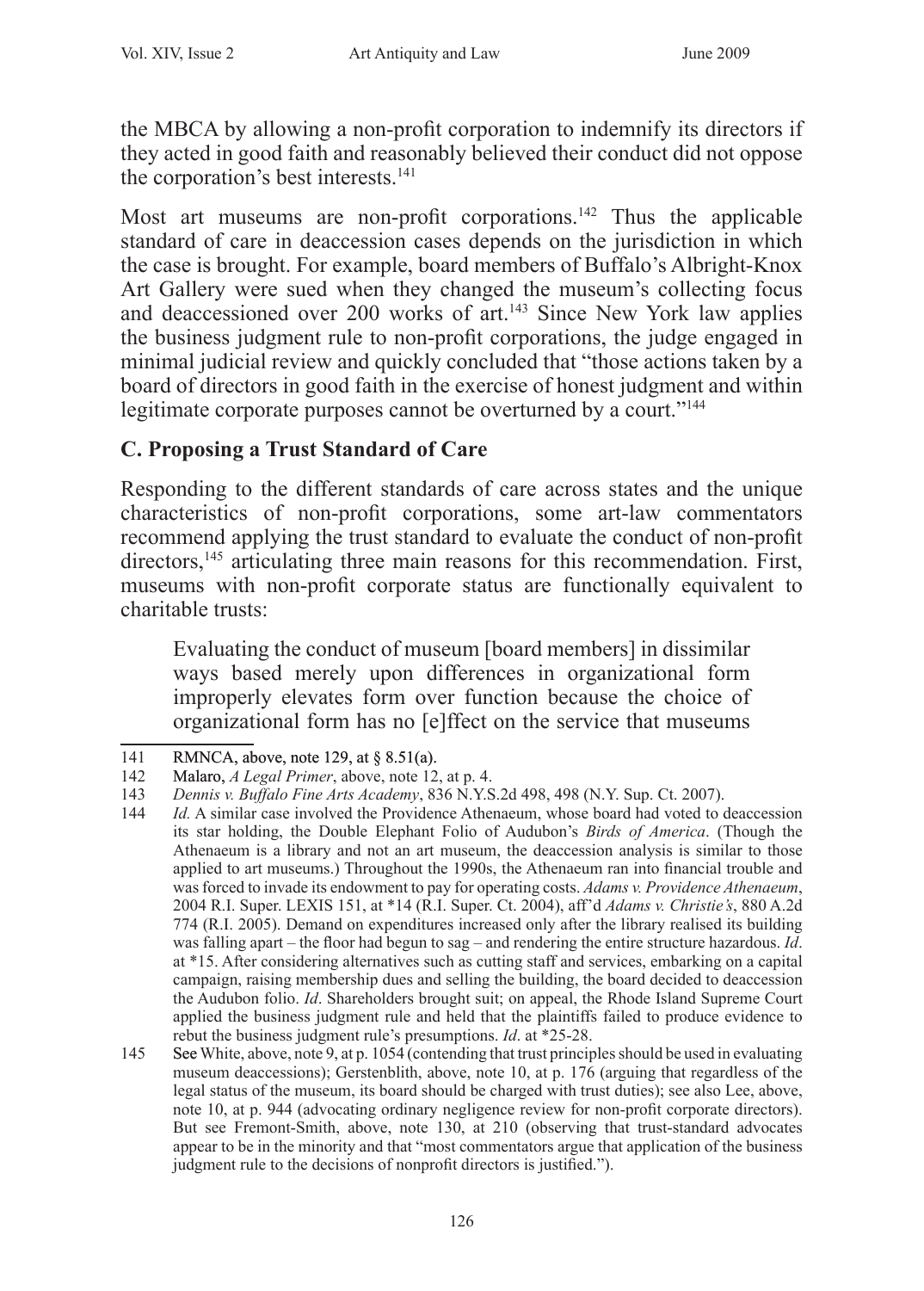provide to the public. Whether a museum is organized as a trust or as a corporation, the public requires it to protect and preserve cultural assets.<sup>146</sup>

Moreover, museums, regardless of their legal status, are usually supported by art and monetary donations from the public and these donations are considered trust assets, $147$  so board members ought to be held to the trust standard of care.<sup>148</sup>

Second, the trust standard compensates for insufficient monitoring of the non-profit's management.<sup>149</sup> The non-profit corporation's beneficiaries – the public – have no standing to sue because they do not suffer particularised or unique injuries. Enforcement of the board's legal duty is instead left to the discretion of the state Attorney General. But the Attorney General has finite resources with which he must prosecute all the state's crimes, and monitoring museum directors for breach of fiduciary duty is hardly a priority.<sup>150</sup> Moreover, short of egregious misconduct on the board's part, the business judgment rule's deference to the board makes it nearly impossible for attorneys general to prevail in court and thus discourages prosecution. Monitoring outside the litigation context is practically nonexistent: there are no voting shareholders to discipline boards for inefficiency or incompetence.<sup>151</sup> And unlike for-profit corporations, a non-profit museum's services do not have a ready market value, a proxy for an organisation's performance. Consequently, its board's performance cannot be assessed easily.152 Under these circumstances, the permissive corporate standard frees directors from much accountability and necessitates adoption of the trust standard as an extra check on directors.<sup>153</sup>

Finally, the argument goes, the business judgment rule, created to serve unique needs of for-profit corporations, is inappropriate in the non-profit context. One rationale for the business judgment rule is that exposing directors to ordinary-negligence liability discourages risk-taking. But because for-profit corporations seek to maximise their profits, risk-taking is desirable; courts,

<sup>146</sup> White, above, note 9, at pp. 1054-55.<br>147 *Id.* at p. 1056.

<sup>147</sup> *Id*. at p. 1056.

*Id.*; Gerstenblith, above note 10, at pp. 176-77. Indeed, some museums, though incorporated as non-profits, legally hold objects in trust. See *Rowan v. Pasadena Art Museum*, No. C322817 (Cal. Super. Ct. Sept 22, 1981), reprinted in *Law, Ethics and the Visual Arts*, above, note 1, 1282 at p. 1285 ("The works of art belonging in [the museum], the museum building itself, and the land which it occupies are trust property; they are the assets of defendant corporation acting as trustee."). However, the *Rowan* court still applied the corporate standard to evaluate the board's interpretation that the corporate purpose permitted deaccessions, adding that the public will be protected "by the duty of the directors . . . to act in good faith and after reasonable inquiry." *Id*.

<sup>149</sup> White, above, note 9, at p. 1055; see also Fremont-Smith, above, note 130, at p. 233 (summarising arguments for applying the trust standard of care to the decisions of non-profit directors).

<sup>150</sup> Lee above, note 10, at p. 933 and note 49.

<sup>151</sup> *Id.* at 958.

See *id.* at pp. 957-58 (discussing the self-enforcing market mechanisms that regulate the conduct of corporate directors and which are found wanting in the non-profit context).

<sup>153</sup> *Id*. at p. 958.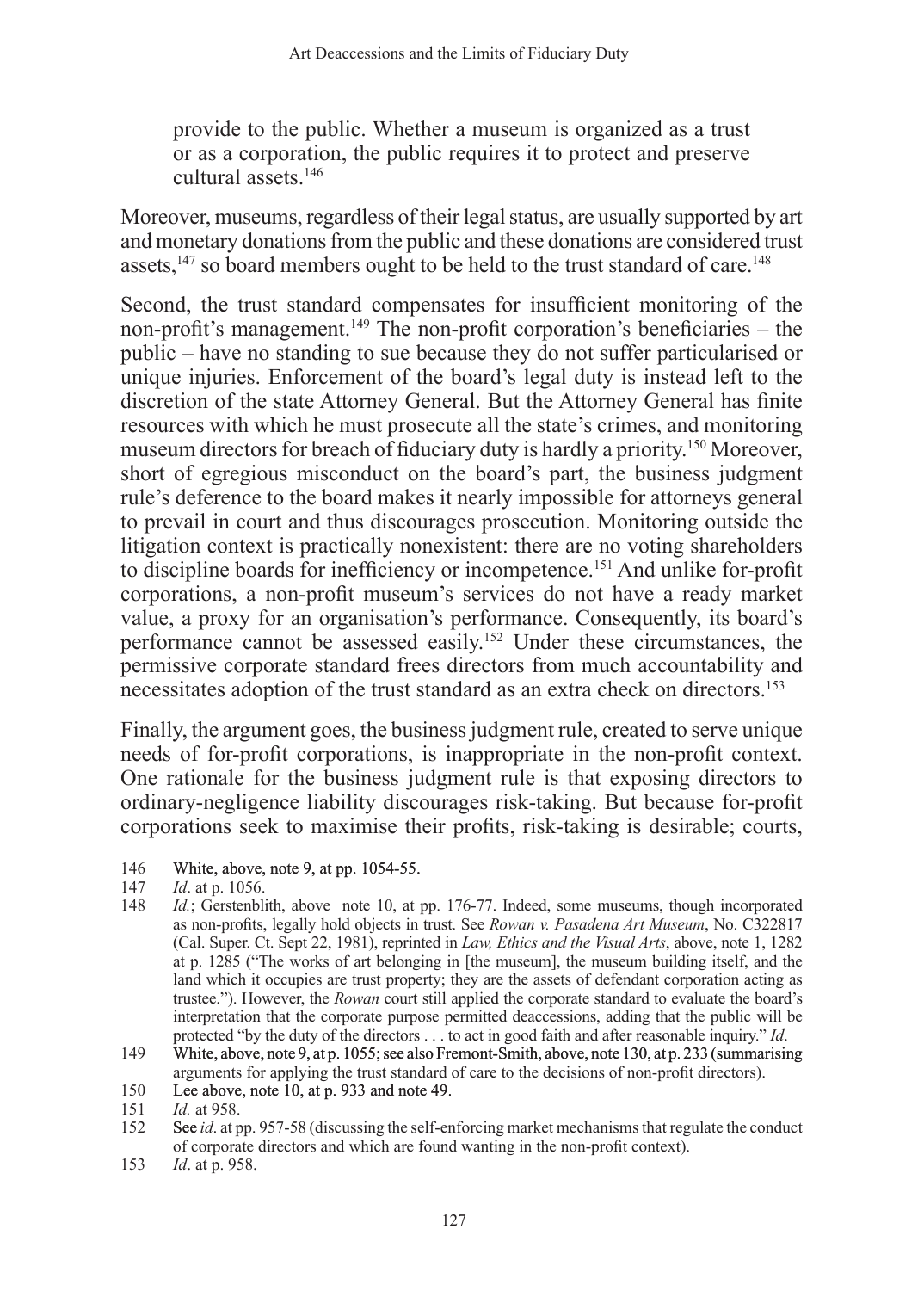which have little competence in business matters, should defer to business decisions made by the board (especially since investors can always exit by selling their shares).<sup>154</sup> Non-profit corporations, in contrast, are not in the business to maximise profits and therefore risk-taking is not a particularly desirable activity.<sup>155</sup> Indeed, non-profits should be cautious because they depend on the vagaries of donors for financial support. As such, it is inappropriate to apply the business judgment rule to non-profit corporate directors.<sup>156</sup>

## **IV. Applying the Trust Standard of Care and Recognising its Limits**

In light of the critical differences between non-profit and for-profit corporations, the conduct of museum board directors should be evaluated under the trust standard. That the business judgment rule usually works in conjunction with monitoring mechanisms absent in the non-profit setting justifies adopting the more exacting trust standard. Yet there are limits to what the trust standard can accomplish in deaccession controversies. Although the trust standard imposes higher procedural hurdles than the corporate standard, once these procedures are satisfied, the substance of the decision is insulated against challenge. This section applies the trust standard to previously unavailable deaccession policies of some prominent American art museums and in so doing, maps the limits of the trust standard.

The problem with the trust standard is that it is not a demanding rule  $-$  it appears demanding only when juxtaposed with the even more permissive corporate standard. Trustees need to do only what the prudent man in like circumstances would have done to fulfil his fiduciary duty. Prudence is determined by procedural adequacy. So long as the trustee performs certain tasks such as making reasonable inquiries and following internal procedures, he satisfies the prudence requirement.<sup>157</sup> To be sure, a small component of the trust standard is substantive: trustees have the duty to maintain the safety of the trust property and to make it productive.<sup>158</sup> In the overall analysis, however, the substantive component has little purchase if the procedural requirements are met. In *Attorney General v. Olson*, <sup>159</sup> the defendants were trustees of some real estate and du Pont stocks; these assets were to be used to establish a museum.<sup>160</sup> The trustees, who had little investment experience, consulted a bank and decided to diversify the investment. Unfortunately, sale of the du Pont stock resulted in a \$17,000 loss, which the trial judge found would

159 346 Mass. 190 (Mass.1963).

<sup>154</sup> *Id.* at p. 946.

<sup>155</sup> *Id.* at pp. 946-47.

<sup>156</sup> *Id*.

<sup>157</sup> See discussion below, Part III.A.

<sup>158</sup> Bogert, above note 94, at § 611; *First Alabama Bank of Montgomery v. Martin,* 425 So. 2d 415, 427 (Ala. 1982).

<sup>160</sup> *Id.* at 192-93.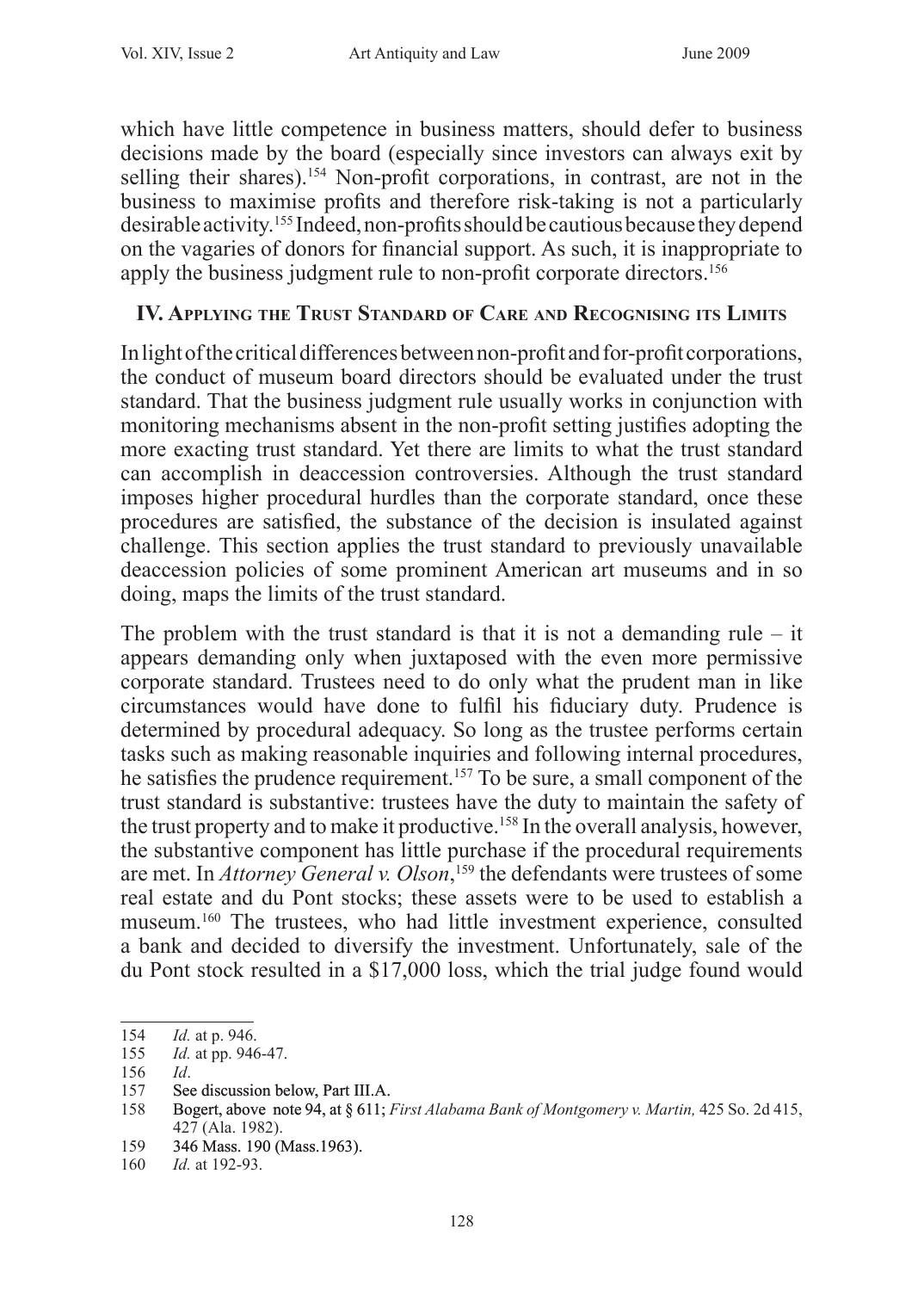have been worth \$700,000 more had the trustees not sold the stock.<sup>161</sup> On appeal, the court held the trustees did not breach their fiduciary duty because they had properly consulted experts and had acted cautiously by diversifying; the fact that their action resulted in loss to the trust property was irrelevant.<sup>162</sup> Thus, so long as a trustee successfully completes the procedural checklist, the merits of the final decision will avoid scrutiny. As one court remarked:

Trustees are bound in the management of all the matters of the trust to act in good faith and employ such vigilance, sagacity, diligence and prudence as in general prudent men of discretion and intelligence in like matters employ . . . The law does not hold a trustee, acting in accord with such rule, responsible for errors in judgment.<sup>163</sup>

Under the trust standard of care, most art deaccessions would be found satisfactory. Museums establish detailed deaccession procedures requiring their boards to investigate, seek advice, and exercise care before voting on a deaccession – precisely the procedures required by the trust standard. Art museums, pursuant to AAMD's ethics code, do not permit board members to contemplate deaccession unless and until a curator proposes deaccessions; the proposal must almost always be first approved by the museum's professional staff – the Director and other curators – before it can be considered by the board.<sup>164</sup> Prior to voting, board members must listen to curators explain why

<sup>161</sup> *Id.* at 198.

*Id*. In contrast, if trustees fail to satisfy the procedural steps, they are likely to breach their duty of care. There is some evidence that failure to follow internal standards alone is insufficient for liability; rather, the question is whether the trustee acted prudently. *First Alabama Bank*, 425 So. 2d at 426-27. One rather egregious example is *Estate of Collins*, 72 Cal. App. 3d 663 (Cal. Ct. App. 1977). There, the trustees breached their fiduciary duty by failing to exercise caution and diversify mortgage investments, failing to obtain an appraisal for the land parcel in question, and failing to investigate the financial status of the sellers. *Id*. at 649.

<sup>163</sup> *Costello v. Costello*, 103 N.E. 148, 152 (N.Y. 1913).

<sup>164</sup> See, e.g*.*, *Metro. Museum of Art, Procedures for Deaccessioning and Disposal of Works of Art* (Feb. 2005) [hereinafter *Met Deaccession Procedures*] (specifying that curators must recommend the deaccession to initiate the process); Indianapolis Museum of Art, 'Deaccession Policy' (Feb. 2008), available at <http://www.imamuseum.org/explore/deaccessions> [hereinafter 'Indianapolis Deaccession Policy'] ("The curator will present the deaccession proposal to the Director for approval prior to beginning the formal procedures."); Los Angeles County Museum of Art, Collections Management Policy (on file with author) [hereinafter LACMA Collections Policy] (encouraging all curators in the relevant department to review the proposal, after which the Director and two-thirds of the curatorial department must concur before the proposed deaccession may be placed on the acquisition committee's agenda); MOMA Deaccession Procedures, above, note 62, at p. 1278 ("The Staff Acquisition Committee proposes deaccessioning to the Painting and Sculpture Committee simultaneously with the presentation of the work which it hopes to acquire by exchange or sale."); PMA Deaccession Policy, above, note 62 (providing that the deaccession procedure begins with a curator identifying a potential object for deaccession and requiring the curator's proposal for deaccession to be approved by the Director, the curators, and the curatorial advisory committee before the Committee on Collections can consider the deaccession); see also AAMD Professional Practices, above, note 26, at p. 15 ("The process of deaccessioning and disposal must be initiated by the appropriate professional staff"); College Art Ass'n of America, 'Resolution Concerning the Sale and Exchange of Works of Art by Museums',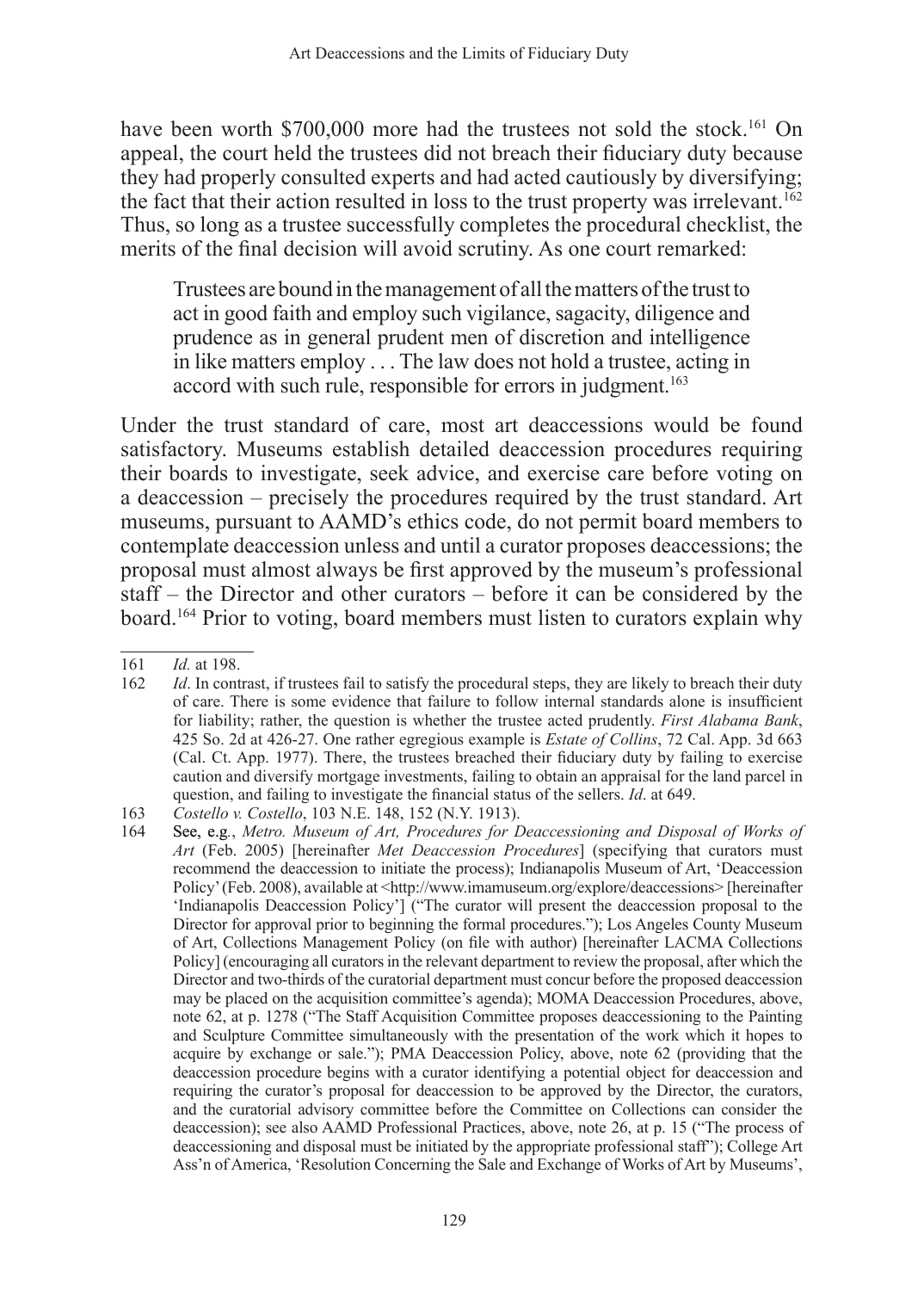the object should be deaccessioned.<sup>165</sup> At Boston's Museum of Fine Arts, objects proposed for deaccession must be brought to the board meeting or otherwise be on hand for inspection.<sup>166</sup> Independent appraisal reports must be presented to the board.167 Many museum deaccession procedures mandate outside consultation and even approval.<sup>168</sup> The Baltimore Museum of Art compels board members to consider the anti-deaccession view by requiring every deaccession proposal to include any dissenting opinions by the museum's curators and all such dissents "must be presented prominently at each sequential stage of the deaccession process, including presentation to the Director, to the applicable Accessions Committee, to the Executive Committee, and to the Board."169 The BMA also requires two-thirds majority votes each from the Accessions Committee, the Executive Committee, and the full board before an object can be deaccessioned.170 Deaccession procedures force board members to exercise caution by, as MOMA does, requiring the acquisition committee's unanimous consent rather than majority vote.<sup>171</sup> Museums may provide additional voting for particularly valuable objects. At the Metropolitan, the acquisition committee's vote to deaccession an object

reprinted in *Law, Ethics and the Visual Arts*, above, note 1, at p. 1280 ("Trustees must, however, invest the professional staff with the primary responsibility for developing the judgments involved in the disposal of a specific work of art.").

- 165 See, e.g*.*, Met Deaccession Procedures, above, note 164 (requiring curators to present their recommendations to the acquisition committee, including the curator's evaluation of the work); LACMA Collections Policy, above, note 164 (requiring the Director's signed recommendation for the deaccession and written curatorial justifications must be submitted to the acquisition committee at least one week before the committee meeting); PMA Deaccession Policy, above, note 62 (requiring the curator recommending the deaccession to prepare a written statement explaining why the object should be deaccessioned).
- 166 MFA Boston Collection Policy, above, note 62. The Los Angeles County Museum of Art similarly provides that objects proposed for deaccession must be available for viewing by acquisition committee members at least one week before the committee meets to discuss the proposed deaccession. LACMA Collections Policy, above, note 164.
- 167 Art Institute of Chicago Deaccession Policy, above, note 62 (requiring every object proposed for deaccession to receive outside appraisal); Indianapolis Deaccession Policy, above, note 164 ("The Museum will seek a written opinion of the recommendation to deaccession from an outside expert for significant objects. Evaluations based on photographs will not be accepted for the purposes of deaccession."); LACMA Collections Policy, above note 164 (two outside appraisals for proposed deaccessions valued at \$10,000 or more); PMA Deaccession Policy, above, note 62 (mandating at least one appraisals from independent outside experts if the value of the object under consideration is less than \$50,000 and at least two such appraisals if the value is \$50,000 or more).
- 168 Examples of art museums requiring outside consultation include the Art Institute of Chicago and the St. Louis Art Museum. Art Institute of Chicago Deaccession Policy, above note 62 (requiring at least one outside expert's written recommendation supporting the deaccession for every object appraised at more than \$5,000); Bonnetti, above, note 30.
- 169 Baltimore Museum of Art, Deaccession Overview, Policy & Procedures (Mar. 2001) (confidential and unpublished material; on file with author). The BMA's policy is revised periodically and this is the most recent version.
- 170 *Id.*
- 171 MOMA Deaccession Procedures, above, note 62, at 1277; see also LACMA Collections Policy, above, note 164 ("Because of its complex legal and ethical nature, the deaccession process requires even greater deliberation than the acquisition of objects").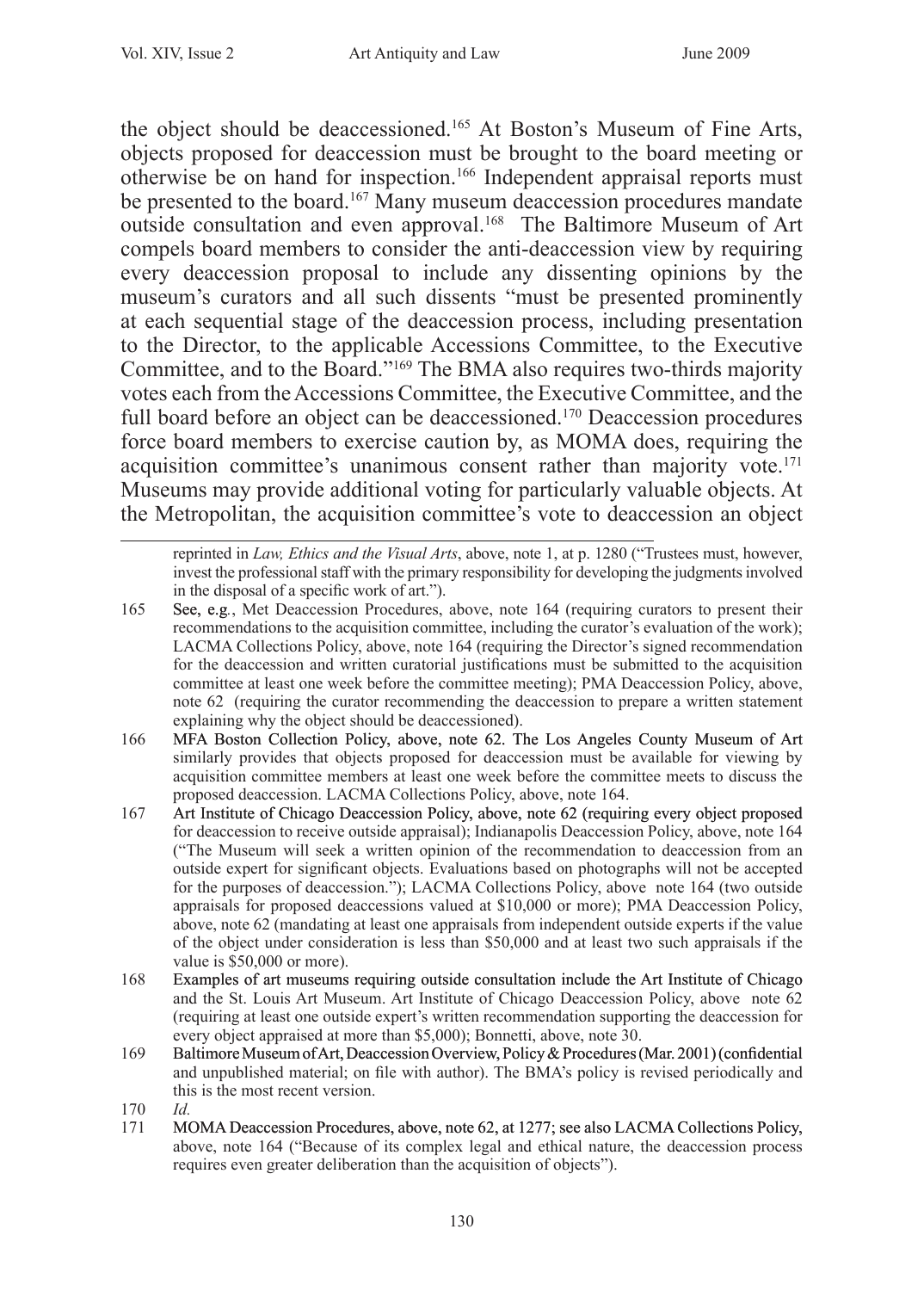worth more than \$50,000 is merely a recommendation; either the entire board or its executive committee must approve the deaccession before it becomes final.172 Like the Los Angeles County Museum of Art, some museums' policies recommend waiting periods before the committee votes.173 The Albright-Knox's deaccession vote came only after a three-and-a-half year process that included consultation with scholars and museum professionals.174 These steps satisfy the trust requirements of investigation, advice-seeking, and exercise of care, caution and diligence. Thus, given current museum deaccession procedures, so long as museum boards adhere to their museum's procedures, few would run foul of the trust standard of care.

Beyond procedural safeguards, however, the trust standard provides no analytic framework for evaluating deaccessions on the merits. Once the procedural steps are satisfied, the trust standard is indifferent to the choice between, say, deaccessioning some excellent post-Impressionist works versus passing on an important Velasquez, or the choice between selling a collection of Old Masters to buy better contemporary art versus maintaining the collection and forgoing some acquisitions. Courts, standing in the shoes of a prudent man exercising care and skill and diligence, cannot answer these questions because these choices, having survived the museum's mandatory procedures, fall within the range of actions a prudent man would undertake. After courts are satisfied a fiduciary has properly and prudently exercised care in arriving at his decision, they refrain from evaluating its merits.175 The trust standard, in short, ensures that one is more informed about one's options, but not which option one ought to choose.

But suppose courts wished to attack the substance of a deaccession decision. If so, the basic substantive components of prudence – that trustees must ensure the safety and productivity of the trust asset – in fact work against courts. To determine what prudence entails, courts cannot evaluate a decision in isolation but instead must look at collection management as a whole.176 Deaccession,

<sup>172</sup> Met Deaccession Procedures, above, note 164. At LACMA, proposed deaccessions of works worth \$500 or more require the executive committee's approval, and works worth \$100,000 or more require approval of the entire board. LACMA Collections Policy, above, note 164. The Philadelphia Museum of Art permits the Committee on Collections to approve deaccessions of objects valued at less than \$50,000 but requires the full board's approval to deaccession objects valued at \$50,000 or more. PMA Deaccession Policy, above, note 62.

<sup>173</sup> See LACMA Collections Policy, above, note 164 (recommending a three-month waiting period between the Director's decision to place the deaccession proposal on the acquisition committee's agenda and the committee action). MOMA similarly requires the Painting and Sculpture Committee to consider the proposed deaccession on two separate occasions before the matter can be brought to the Board of Trustees for final approval. MOMA Deaccession Procedures, above, note 62, at 1277.

<sup>174</sup> Huntington, above, note 36.<br>175 See above text accompanyin

<sup>175</sup> See above text accompanying notes 157-163.<br>176 See Chase v. Pevear, 383 Mass, 350, 364 (Ma

<sup>176</sup> See *Chase v. Pevear*, 383 Mass. 350, 364 (Mass. 1981) ("in deciding what is prudent, the cases 'warrant some regard being had to the administration of the fund as a whole<sup>"</sup>").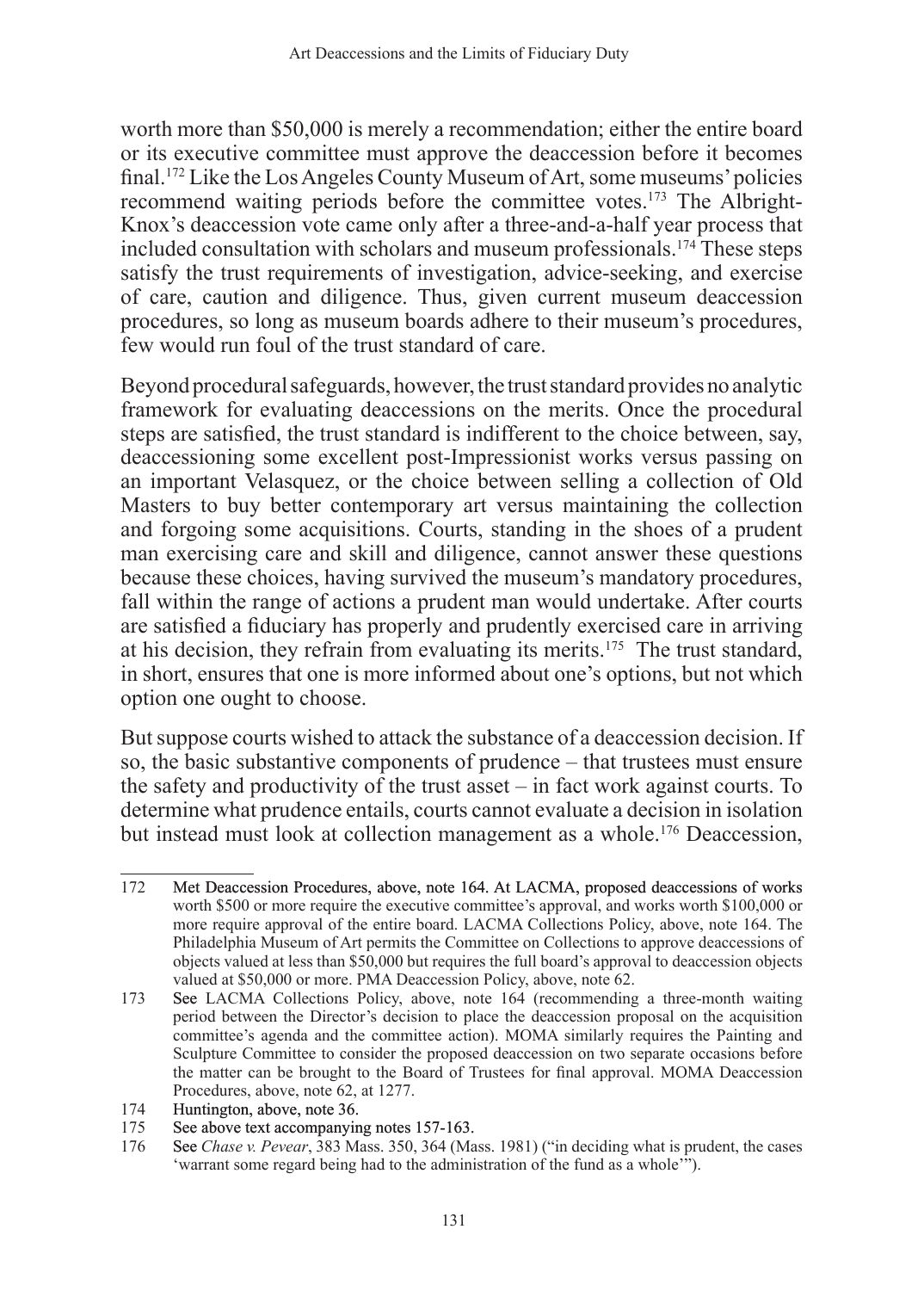after all, is simply a tool with which museums manage their collections.<sup>177</sup> Museum boards – as trustees or as directors – have fiduciary obligations to the entire collection, not just to the painting to be deaccessioned.<sup>178</sup> They must act as prudent men would in their stewardship of the collection. Board members should ensure the safety of trust property by making sure the museum stays solvent and able to pay for maintenance and conservation; they should ensure the collection's integrity and continuing relevance by refining its holdings and avoiding clutter.179 What is substantively prudent in a particular deaccession is measured against the collection's overall needs. When, under the trust standard, museums cannot afford to pay for basic operating costs to safeguard the collection, or when museums are on the brink of financial collapse, or even when museums have the rare opportunity to purchase a masterpiece, prudence would likely advise a deaccession.<sup>180</sup>

## **V. Beyond Legal Rules: Substantive Limits on Deaccessions**

Judicial restraint in reviewing art deaccessions does not shield the merits of the deaccession from all scrutiny. The trust standard limits court review to procedural adequacy. Non-legal restraints such as professional ethics, self regulation, and public opinion complement law's procedural restraints by imposing *substantive* limits on art deaccessions.

Professional ethics codes set forth substantive standards of conduct that impose higher standards than those required by the law.<sup>181</sup> The trust standard permits museums to deaccession to replenish operating budgets – prudent men may think it judicious to sell a work of art when the budget runs low; indeed, this is hardly a hypothetical outcome given it is how numerous works of art end up at auction in the first place. In contrast, the AAM and AAMD forbid deaccessioning for this purpose. Should a member museum violate this rule, professional censure swiftly follows and can impose costly consequences on the museum. Both the Fogg Museum and the Phillips Collection changed their deaccession plans after AAMD objected. The National Academy Museum presents a more sobering example. After the museum deaccessioned some paintings and used the proceeds to pay for operating expenses, the AAMD publicly censured the museum, calling on its members to "suspend any loans of works of art to and any collaborations on exhibitions with the National

<sup>177</sup> See discussion above Part II.<br>178 See Boyd, above, note 52, at

<sup>178</sup> See Boyd, above, note 52, at p. 356.<br>179 Lauren McBrayer and John J. Steele

<sup>179</sup> Lauren McBrayer and John J. Steele, �The Art of Deaccession: An Ethical Perspective', *Legal Probs. Museum Admin* 348 (ALI-ABA 2005) ("museum professionals are 'caught in a tug-ofwar between the clear fiduciary duty to maintain the museum's solvency and their murky legal and ethical obligations to the public not to treat works of art as fungible objects").

<sup>180</sup> Cf*.* White, above, note 9 (arguing that courts should approve use of deaccession proceeds for operations if the board satisfies the trust standard).

<sup>181</sup> Malaro, 'Museum Governance', above, note 59, at p. 17 ("The law, as a rule, sets a lower standard than that required by ethical codes").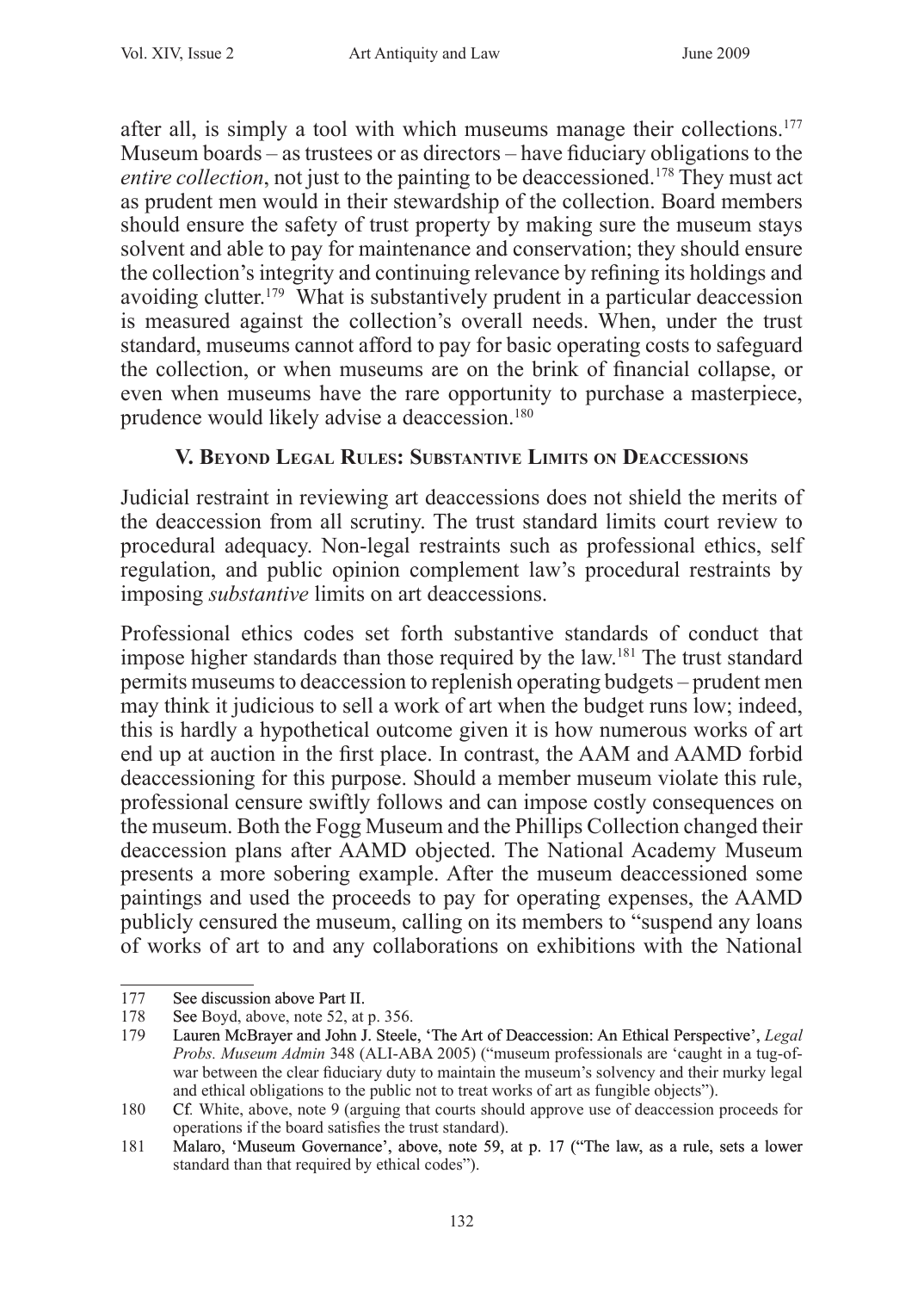Academy."<sup>182</sup> As museums depend on loans and exhibitions to attract visitors, the National Academy's Director described AAMD's call for a loan embargo as "a death knell" for her museum.<sup>183</sup>

But, one may object, it is all very well to complain and censure museums after the fact; the more pertinent inquiry is whether non-legal rules have any prophylactic effect in deterring museums from cannibalising their collections. Anecdotal evidence suggests they do. Here it is instructive to compare the role of non-legal, professional rules in deaccessions at stand-alone art museums with those at university art museums. Because many university art museums are not AAMD or AAM members,<sup>184</sup> and because university boards are fiduciaries of the entire university, the museum profession's ethical rules are of little consequence when a university board considers its fundraising options. Whereas stand-alone art museums' deaccessions in recent memory (with the exception of the National Academy) were made to pay for acquisitions, recent university art museum deaccessions were all made to raise money for the university's endowment or operating costs.<sup>185</sup> Though no causal inference follows from this observation, it is nevertheless indicative that AAM and AAMD museums take the ethical guidelines seriously.

To be sure, even for stand-alone museums, ethical standards are not legally binding and their effectiveness depends on self-education, self-motivation and peer pressure.<sup>186</sup> Enforcement of ethical standards "cannot be effective without a consistent and voluntary commitment from a sizable portion of the profession."187 The museum profession, notwithstanding occasional lapses, possesses the necessary commitment, one rooted in museums' institutional identity. Museums are, at heart, custodians of their collections and are supposed to hold their collections in trust for perpetuity.188 As such, it is a "fundamental professional principle" that objects from the collection can be deaccessioned only to fund acquisitions and improve the collection.<sup>189</sup> Trading in the

<sup>182</sup> AAMD Press Release on National Academy, above, note 50. The National Academy withdrew from AAMD after noting the association of its decision to use the proceeds for operating expenses. *Id.* Since then, the National Academy has met with the AAMD to revise its governance practices, including greater fiscal oversight and institution of a long-term fundraising program. Press Release, 'Ass'n of Art Museum Directors, Joint Statement of the Association of Art Museum Directors and the National Academy' (Mar. 11, 2009), available at <http://www.aamd. org/newsroom/documents/JointStatementAAMDNationalAcademy3-11-09.pdf>.

<sup>183</sup> Finkel, above, note 46. For more on loans, see below, text accompanying notes 193-196.

<sup>184</sup> See Sonia von Gutfeld, 'Breaking Up is Hard to Do: Panelists Debate Museum Deaccessioning', <http://www.law.columbia.edu/media\_inquiries/news\_events/2008/march2008/deaccession\_ rev> (last visited 21 Feb. 2009).

<sup>185</sup> See above, note 47.

<sup>186</sup> Malaro, 'Museum Governance', above, note 59, at p. 17.

<sup>187</sup> *Id.*

<sup>188</sup> Ledbetter Interview, above, note 49.<br>189 AAMD Press Release on National

AAMD Press Release on National Academy, above, note 50 (explaining that museums "collect works of art for the benefit of present and future generations"); see also Press Release, Ass'n of Art Museum Directors, 'Statement Concerning Randolph College and the Maier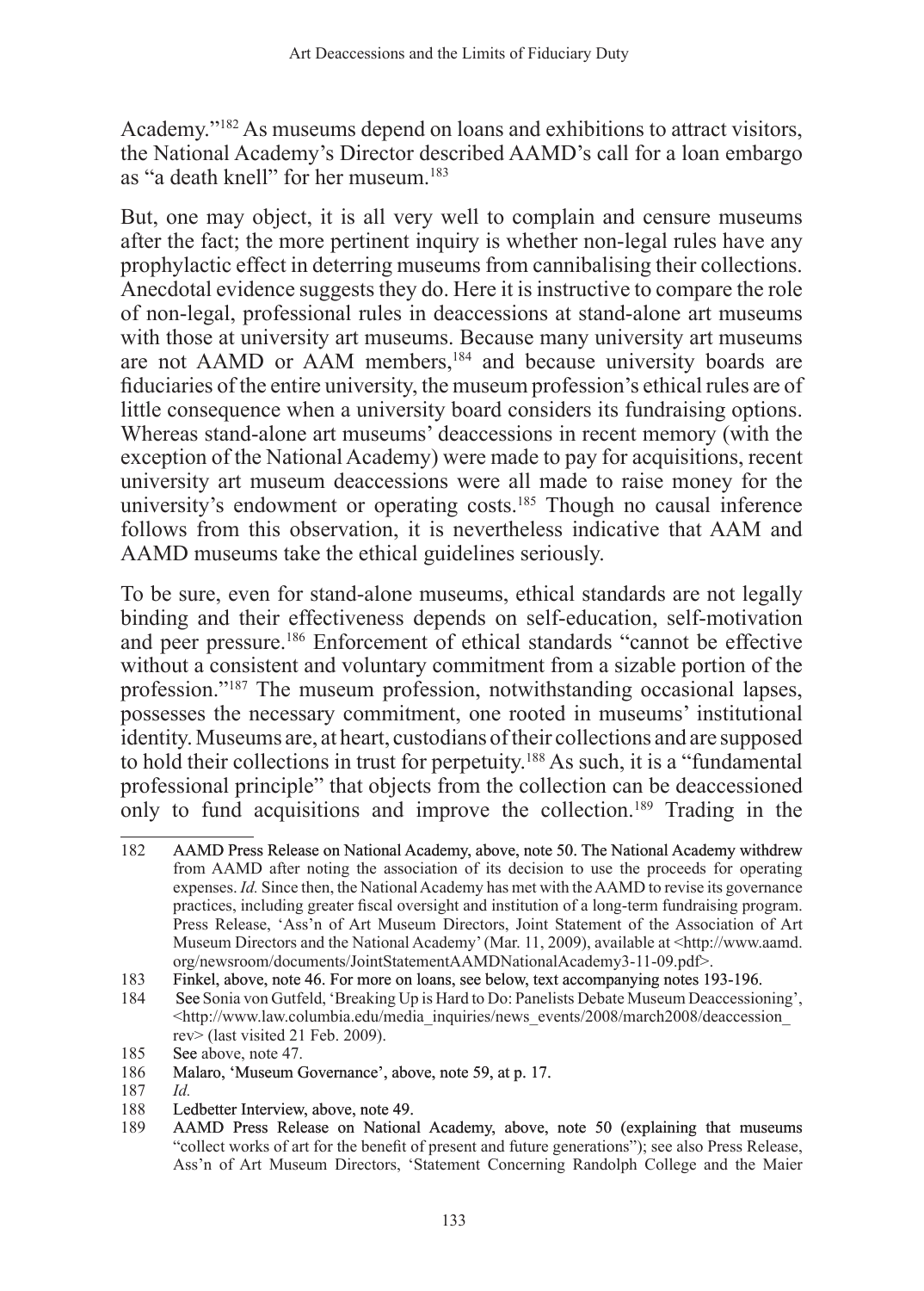collection to save the custodian endangers museums' fundamental identity, making museums art and antiques dealers rather than cultural custodians.<sup>190</sup> Museum professionals, particularly curators who initiate the deaccession process, tend to be "invested in the idea of art's intrinsic value" and better able to resist the urge to cannibalise the art collection.<sup>191</sup> Further conducive to enforcement efforts is the size of the professional community. The art museum profession is a relatively small world; Directors and curators tend to know each other – from school, conferences, collaboration on exhibitions – and peer disapproval of improper deaccessions is felt more keenly.192

A related concern is the fear that the checks and balances of the board-Director relationship may fail. Possibly the Director (and curators) will succumb to the board's view that the collection is just another asset to be sold when funds run low, or the board may be unduly persuaded by a charismatic Director's proposal to deaccession. But to accept this argument is to ignore the synergistic values of legal and non-legal rules. Directors, who must approve deaccession proposals before the board can consider them, are vulnerable to professional criticism. They are AAMD members and thus directly governed by the association and its ethics rules. Should they propose or approve of a deaccession contrary to AAMD's ethics code, professional stigma may impede the Director's career prospects. More significantly, professional reputation, coupled with the rule that Directors approve deaccession proposals before boards can even consider them, allow non-legal protections to safeguard the initiation of deaccessions, well before fiduciary law is triggered. And should Directors flout non-legal rules and propose unethical deaccessions, the board's consideration is informed by fiduciary law. Though boards may find themselves persuaded by the Director's charisma, the trust standard provides procedural safeguards that ensure deliberation – that is, time to reflect on the decision in a clear, cool-headed way.

Though not legally enforceable, ethical standards and professional condemnation nevertheless bear legal significance. This is especially salient when museum loans each other artworks because the board's fiduciary duties apply not only to deaccessions but to all aspects of collection management,

Museum of Art' (3 Oct. 2007), available at <http://www.aamd.org/newsroom/documents/ MaierMuseumStatement\_October2007.pdf>.

<sup>190</sup> Ledbetter Interview, above, note 49.<br>191 Finkel, above, note 46. Sociologists c

<sup>191</sup> Finkel, above, note 46. Sociologists characterise communities of professionals, such as curators, as having a shared sense of identity and values. See William J. Goode, 'Community Within a Community: The Professions', 22 *Am. Soc. Rev*. 194 at p. 194 (1957). Further, a professional community maintains its norms and identity by putting "its recruits through a set of adult socialization processes and maintain[ing] procedures for continuing social controls over the practicing professional." *Id.* at p. 196.

<sup>192</sup> Telephone Interview with Kim Rorschach, Director, Nasher Museum of Art at Duke University, in Durham, N.C. (10 Nov. 2008).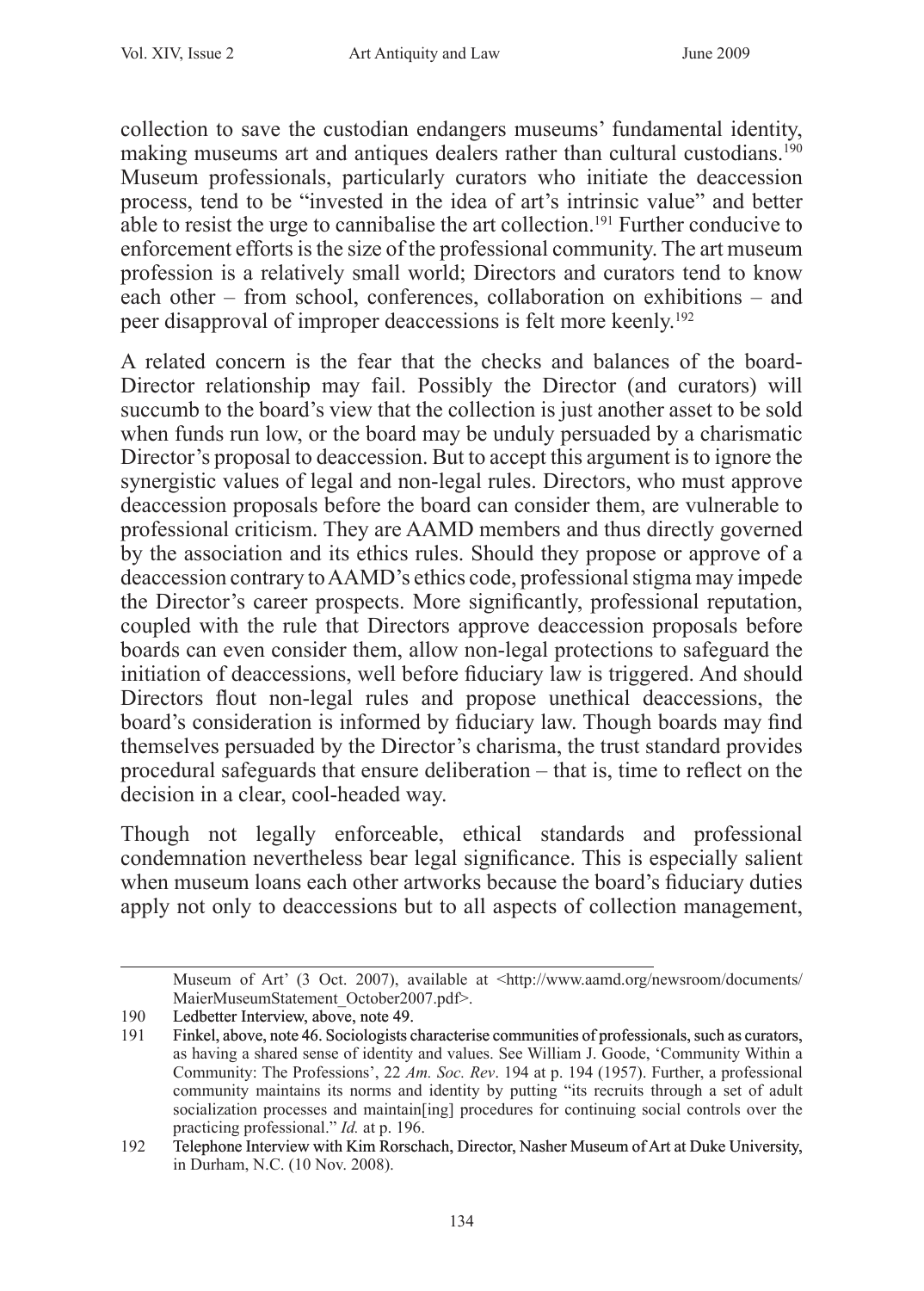including loans.193 Prudence advises that when making outgoing loans, lending museums must reasonably ensure that loan objects receive adequate care at the borrowing institution.<sup>194</sup> If, however, the borrowing institution has been publicly censured by a professional association for poor management practices (such as improper use of deaccession proceeds), then it becomes much harder for the lending museum to show it acted prudently in making the loan. For instance, the AAM's rescission of the Museum of Northern Arizona's accreditation indicates that that museum's management no longer merits the profession's seal of approval, while the AAMD's request that its members suspend all loans to or exhibitions with the National Academy signals the profession's distrust of the museum's management priorities. Professional condemnation, in other words, measures prudence. Of course, given the importance of loan reciprocity,<sup>195</sup> one wonders whether a museum can afford to refuse loans if the offending museum is one like MOMA or the Metropolitan that holds prominent collections from which the first museum hopes to borrow. And the clubbiness of a small professional community may make it difficult to turn down loan requests from one's former professor or good friend. But as a legal matter of fiduciary duty, museum boards must take professional condemnation seriously when contemplating loans to other museums. This consideration gives the ethical component of deaccessions its legal edge.196

Museums also have built-in incentives to retain their art. The reputation that one is a deaccession cookie-jar raider<sup>197</sup> scares away potential donors. Art museums that ransack their collections to raise money will soon find themselves without the very objects that define their existence. And without

<sup>193</sup> Final authority to approve loans typically belongs to the board. See, e.g*.*, LACMA Bylaws, above, note 69, at Art. IV, § 14(b) (investing in the acquisitions committee the power to approve major loans as defined by a minimum monetary value); Met Collections Policy, above, note 87 (requiring board approval of all loans above a certain value); see also Malaro, *A Legal Primer*, above, note 12, at p. 261 (explaining that the authority to make loans rests in the museum's board and that the board must retain oversight of outgoing loans when it delegates such authority to the museum's professional staff). Statistics on number of loans are hard to come by. But at the Philadelphia Museum of Art's 2009 'Cezanne and Beyond' show, fewer than twenty works on exhibition were from the PMA's own collection and everything else was loaned from other museums or private collectors.

<sup>194</sup> See *id.* at p. 262 ("If a museum has a history of poor experience with a borrower, prudence would dictate a stringent review before any new loans are negotiated.").

<sup>195</sup> AAMD guidelines recognise that "[m]useums rely on one another for loans to exhibitions" and consequently, "a spirit of cooperation and collegiality that recognizes this interdependence should inform all decisions relative to such loans . . . ." AAMD Professional Practices, above, note 26, at p. 6.

<sup>196</sup> But this impact is somewhat limited to art museums, which depend greatly on loans. Ledbetter Interview, above, note 49. For institutions that rely less on loans (such as history museums), the legal bite of ethics codes is less evident. *Id.*

<sup>197</sup> This term was coined by Stephen Weil, former deputy director of the Hirshhorn Museum and Sculpture Garden and a prolific commentator on art deaccessions. See Stephen E. Weil, 'The Deaccession Cookie Jar', in *A Deaccession Reader*, above, note 4, at p. 91.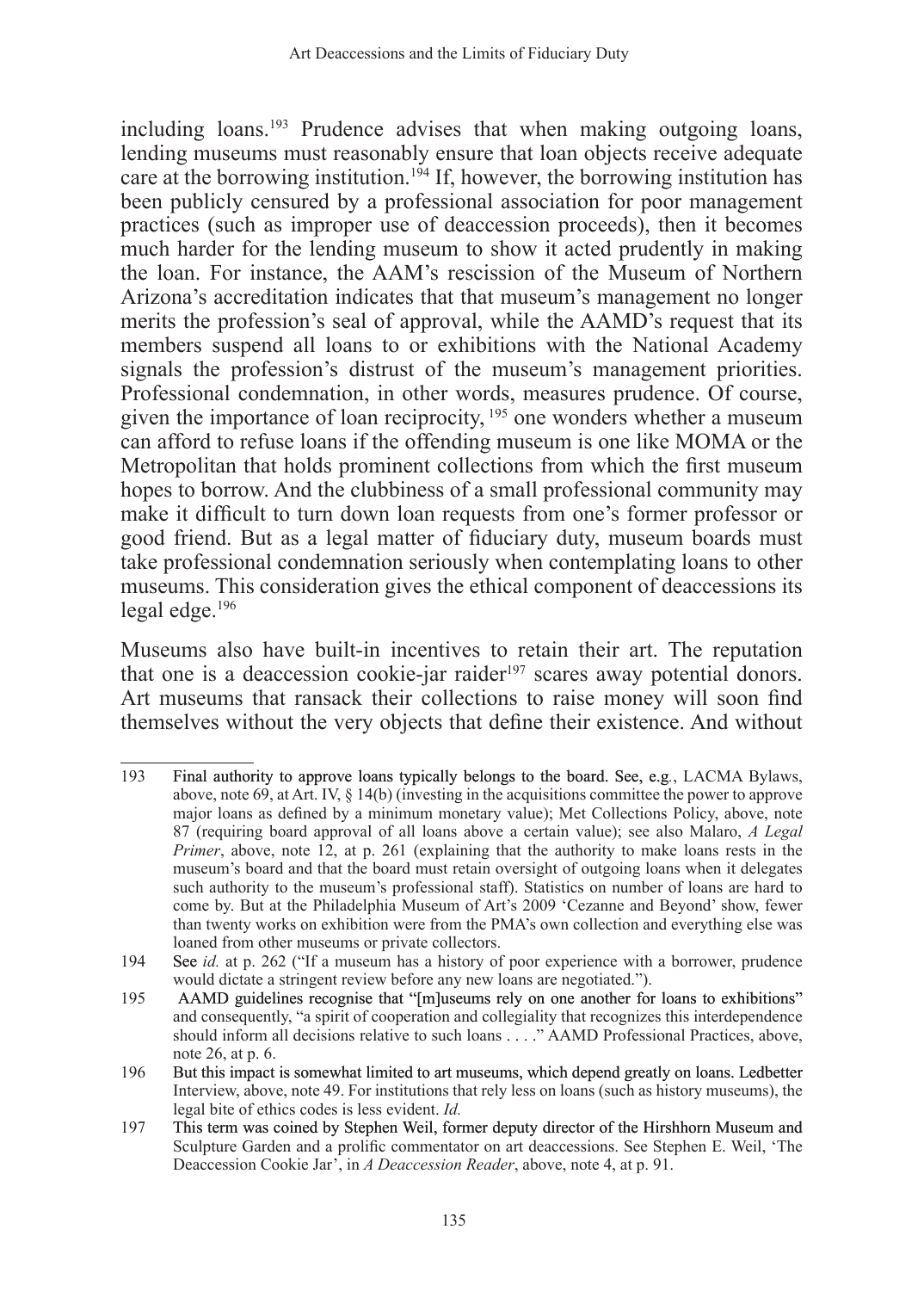artwork on its walls, a museum would find it harder to attract visitors and donations. Moreover, art museums compete with other non-profit organisations for outside funding, and they will not succeed if they are perceived to be capable of financial self-help: if a museum can raise money simply by selling a few paintings, a donor may prefer to give to another organisation unable to support itself.<sup>198</sup> "[T]he use of deaccessioning proceeds to meet a museum's operating expenses" – and even other expenses such as acquisition – "would appear to be an inherently self-defeating strategy."199 Thus art museums' selfinterest in attracting and keeping donors counsels against selling from the collection and, at the very least, encourages careful study of the costs and benefits of deaccessioning.

Even when economic crises hit, driving down donations and corporate sponsorship, temptation to cash in the artwork to fund operations is tempered by two practical considerations. First, in hard times, art prices collapse, making deaccession a less attractive option. During the current economic meltdown, the contemporary art sales at Christie's and Sotheby's consistently either brought lower-than-expected prices or the artwork failed to sell altogether.<sup>200</sup> Second, museums are forced to rely more on their own permanent collections when money becomes tight. Since the 1970s, art museums have relied on blockbuster exhibitions to bring in more visitors and more money.201 In good times, such exhibitions can count on generous corporate sponsorship and loans from other museums. But in bad times, art museums are obliged to look more to themselves to put on the exhibitions to bring in the cash. When the cost of terrorism insurance increased in the aftermath of September 11, art

<sup>198</sup> *Id*. at p. 89.

*Id.* at p. 91; see also Robert R. Macdonald, 'Collections, Cash Cows, and Ethics', *Museum News*, Jan./Feb. 1995, at p. 43 ("Who will donate to artistic . . . materials to museums . . . that view their collections as ready resources of available cash to be used for the institution's operations?"). One recent illustration is Brandeis University, whose decision to sell the Rose Art Museum's entire collection to make up for endowment losses upset former donors. One, who gave both cash and artwork, said the school's decision "makes me feel disposable, like a plastic fork." Grant, above, note 43. "What Brandeis did certainly doesn't encourage being a donor", observed the son of a pair of Rose donors. *Id.*

<sup>200</sup> See, e.g*.*, Carol Vogel, 'Mixed Results for Contemporary Art Sale at Christie's', *N.Y.Times*, 12 Nov.2008, available at <http://www.nytimes.com/2008/11/13/arts/design/13auction. html> (reporting that the sale had been estimated at \$227 million but brought in only \$113.6 million, and that almost one-third of the works failed to sell); Carol Vogel, 'A Dreary Night for Contemporary Art at Sotheby's', *N.Y.Times*, 11 Nov. 2008, available at <http://www.nytimes. com/2008/11/12/arts/design/12auction.html> (reporting that the auction, estimated to bring in \$202.4 million, resulted in only \$125.1 million and that 20 of the 63 lots offered did not sell). A lacklustre art market limits museums' disposal options. Brandeis University, on the market to sell over 7,000 objects, faces unenviable choices. Observers agreed the school should not immediately auction the artwork, both because of the slumping art market and because placing most of the objects in the market increases supply and decreases price. Grant, above, note 43. Private sales are even less attractive because they may invite lawsuits claiming the school forwent the possibility of obtaining higher prices at auction. *Id.*

<sup>201</sup> Andrew McClellan, *The Art Museum from Boullée to Bilbao* p. 183 (2008).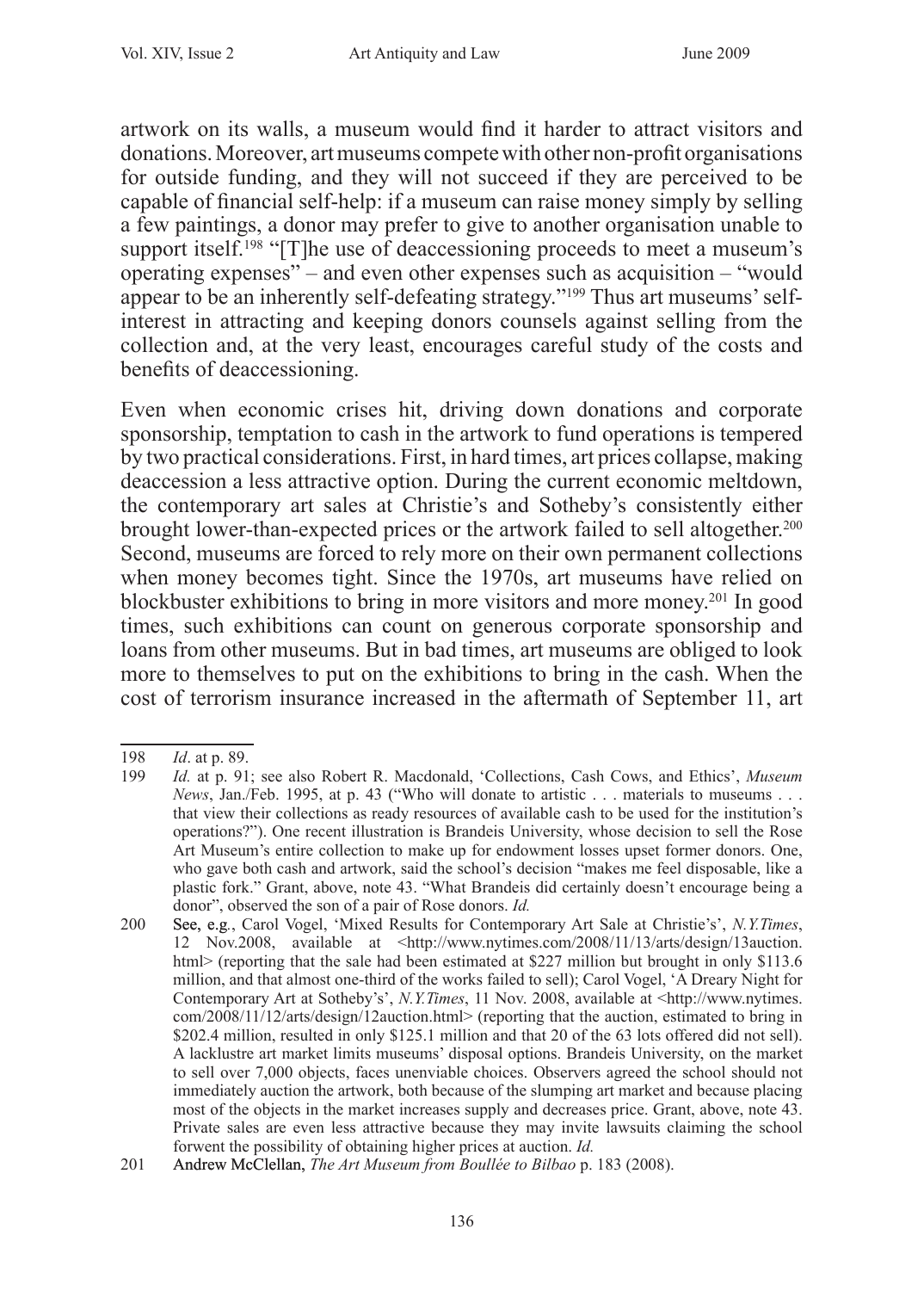museums, facing a drop in loans, put on creative exhibitions that drew from their permanent collections.202 Although falling art prices and greater selfreliance cannot wholly counteract the temptation to sell from the collection, they do diminish incentives for reckless and unethical deaccessions.

Finally, the court of public opinion checks the discretion of board members and art museums. Public outrage following the de Groot deaccession drove the Metropolitan to agree to notify the state attorney general of all major deaccessions. The museum also agreed that all subsequent deaccessioned works would be disposed of by public auction.<sup>203</sup> In general, if an art museum wishes to sell an object for money, it will use the art market – probably auction<sup>204</sup> – where the deaccession will be scrutinised by the media and the public.205 As art museums have become increasingly aware that their legitimacy depends on public confidence,<sup>206</sup> the spectre of public disapproval encourages museums to practise self-restraint and caution in deaccessions. MOMA's Director explains that to retain the public's confidence: "museums must be perceived to be acting both responsibly and for the common good .

. . that art museums – at a minimum – inspire confidence in the public that they have made considered judgments" about the contents of the collection.<sup>207</sup> Consequently, museums may be more reluctant to deaccession for fear of a public backlash that undermines their own legitimacy.

#### **VI. A Normative Assessment of the Trust Standard of Care**

The conclusion that even the heightened trust standard cannot prevent or undo deaccessions is distressing to those who believe that museums should not treat artwork as widgets to be cashed in whenever acquisition or operations funds run low. Deaccessioning, for many, is "unpalatable . . . as it involves contemplating each work of art in a museum collection as a fungible asset" – a conception antithetical to the belief that art has an intrinsic value independent

<sup>202</sup> Carol Vogel, �Museums Fear Lean Days Ahead', *N.Y. Times*, 19 Oct. 2008, available at <http:// www.nytimes.com/2008/10/20/arts/design/20muse.html>. Art museums felt the 2008 recession keenly, because failed investment banks such as Lehman Brothers had been stalwart supporters of exhibitions, and because museums' endowment funds, which pay for operating expenses, plummeted with the market. *Id*.

<sup>203</sup> **Hoving,** *Making the Mummies Dance*, above, note 3, at p. 306.<br>204 As one art dealer observed going to auction avoids legal diffic

As one art dealer observed, going to auction avoids legal difficulties for fiduciaries because it "shows people, 'See, we got the highest price possible,' even if the top bid is lower than what someone else might have paid privately. Auctions are transparent, and no one can question it." Grant, above, note 43.

<sup>205</sup> Ledbetter 'Interview', above, note 49; see also Grant, above, note 43 (quoting the Director of the Indianapolis Museum of Art, who explained his museum prefers auctions to private sales because it "puts the act of deaccessioning in the public eye. The public trust issue is more important than the small gain that might be made in selling another way.").

<sup>206</sup> The public's diminishing confidence in museums has prompted Directors of several prominent art museums to examine the public purpose and authority of museums. Their essays are collected in *Whose Muse? Art Museums and the Public Trust*, above, note 14.

<sup>207</sup> Lowry, above, note 23, at p. 143.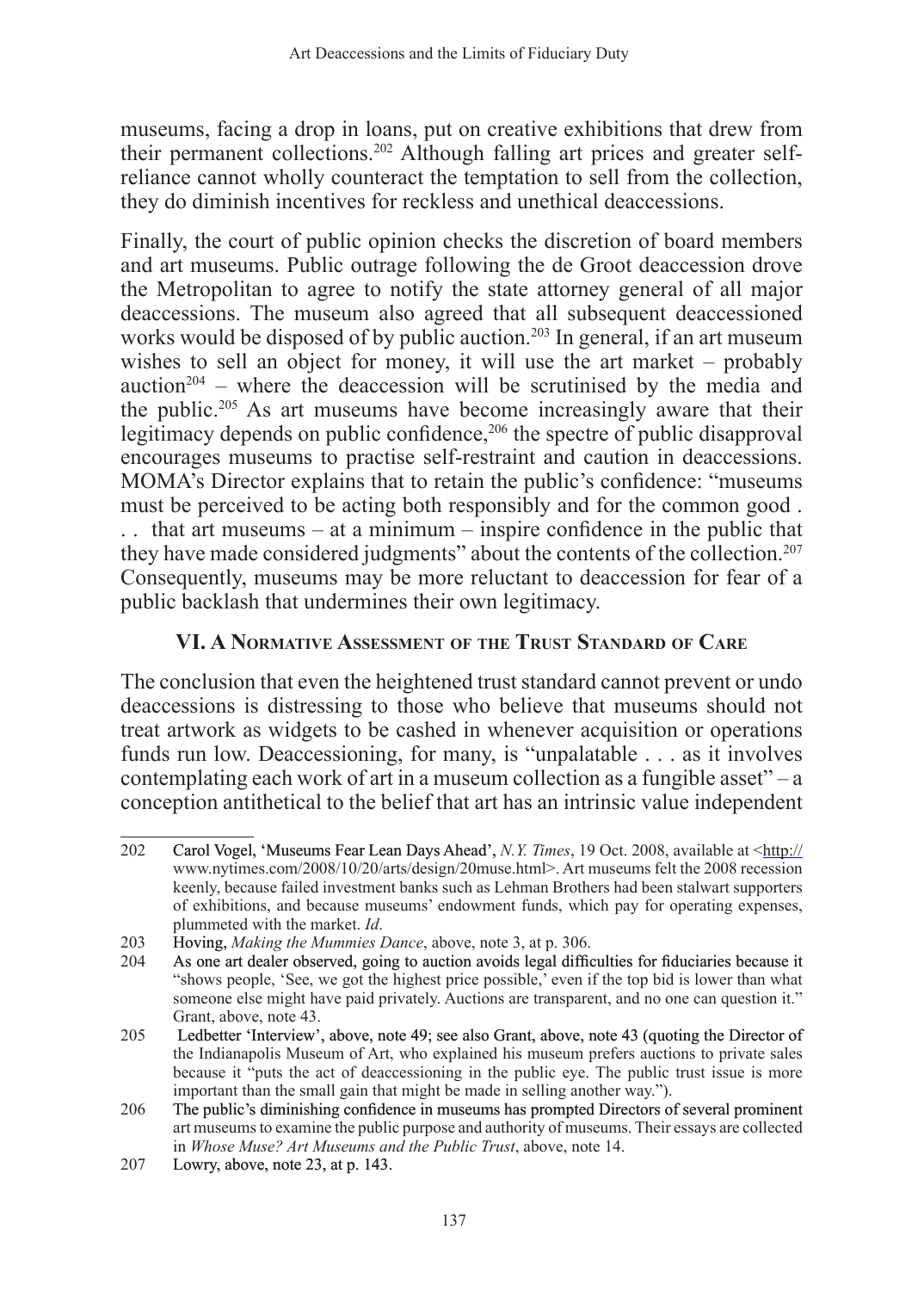of its market worth.<sup>208</sup> Moreover, museums give the public an opportunity to view works of art in person – to experience their power firsthand and leave "" at a different angle" to that in which we came, changed somewhat from who we were, or thought we were, before we experienced them."209

While these sentiments are admirable, fiduciary law does not provide the means to achieve them. There are inherent limits to a trustee's fiduciary obligation: the law focuses on the care and diligence with which the decision was made, not the merit of the decision itself. Yet this limitation is precisely why the trust standard of care should be the standard for board members of non-profit corporate museums. Just as museum boards should be held to higher standards in the absence of shareholder monitoring, so too must they have discretion to manage the collections in their charge. By levying more exacting procedural requirements while preventing courts from second-guessing decisions on their merits, the trust standard strikes the right balance between holding boards accountable and protecting their discretion. Moreover, that courts do not evaluate the merits of deaccessions does not mean boards are free to do what they please – non-legal restraints from the professional community and the public complement legal rules by imposing substantive limits on deaccessions.

Compared with corporate law, the trust standard is the better rule because it ensures sound procedures for deaccession decisions. Museums, unlike forprofit corporations, lack shareholders to vote for directors or bring derivative lawsuits; consequently, museums and their boards are subject to considerably less monitoring even as they manage millions of dollars of artwork. In the absence of external monitoring, the law should encourage non-profit boards to exercise more care than that demanded by the corporate standard. The trust standard ensures additional care by specifying what it takes to be informed rather than leaving the board to decide how to become reasonably informed. The trust standard further reconfigures the incentive structure by first, directly imposing liability for breach of care rather than merely removing the presumption of propriety and second, limiting the fiduciary's immunity. By making it harder for boards to escape personal liability<sup>210</sup> and thus forcing them to internalise some of the costs of breaching their duties of care, the trust standard encourages boards to act with scrupulous care. Additionally, from an enforcement perspective, the trust standard's clarity and procedural focus makes it easier for attorneys general to prosecute boards for fiduciary breaches – instead of deference under the

<sup>208</sup> White, above, note 9, at p. 1042. Further rankling anti-deaccessionists is the recent spate of deaccessions: in the space of just five years, the Los Angeles County Museum of Act sold 42 Impressionist and modern works from its permanent collection; MOMA sold a cubist Picasso; and the Museum of Fine Arts in Boston sold two important pastels by Degas. Rosenbaum, above, note 34.

<sup>209</sup> James Cuno, �The Object of Art Museums', in *Whose Muse? Art Museums and the Public Trust*, above, note 14, at p. 54.

<sup>210</sup> See above, Part III.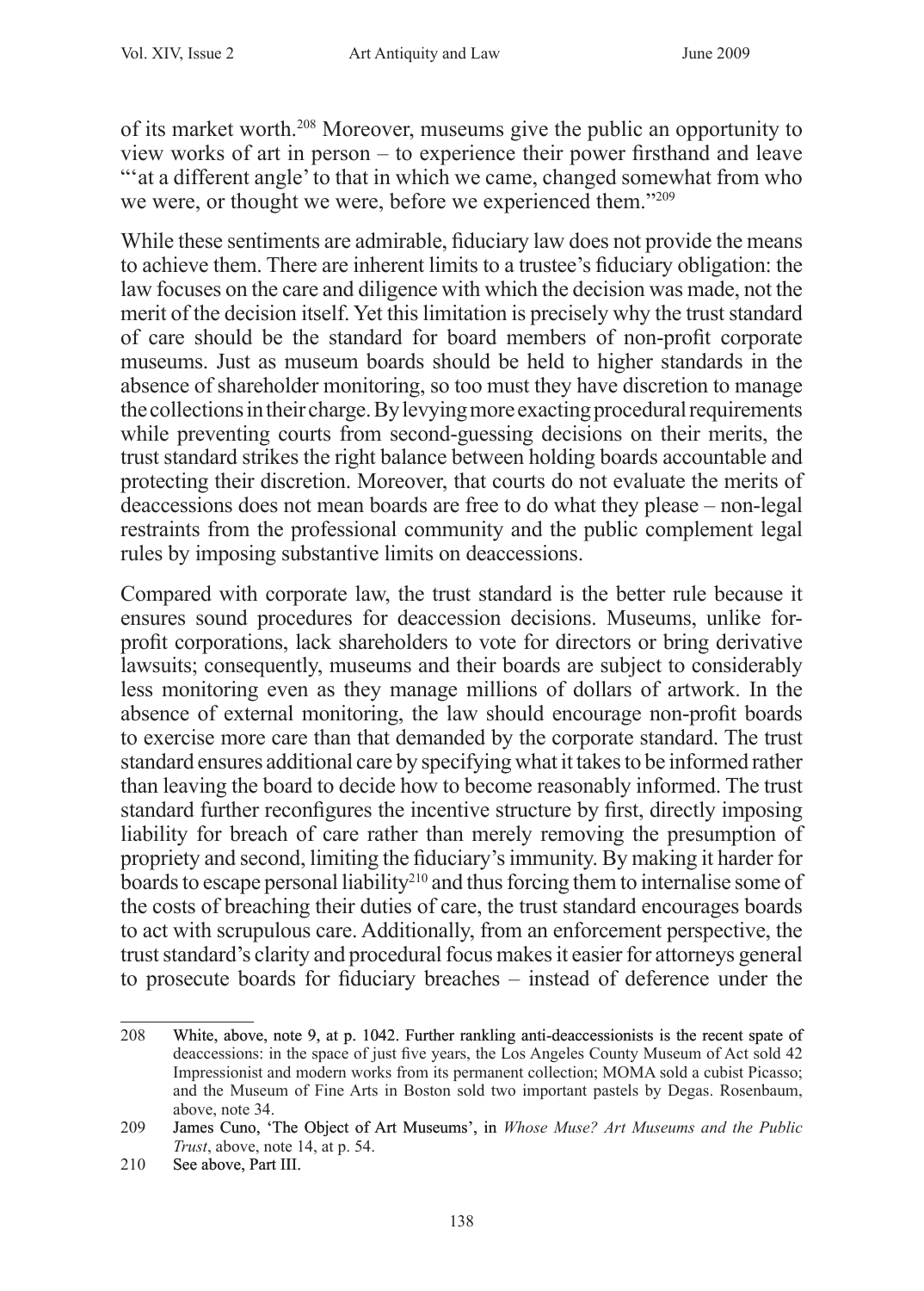business judgment rule, the new review standard asks whether boards satisfied the trust standard's procedural checklist before deaccessioning an artwork, a more manageable burden of proof.

The trust standard, however, rightly prevents courts (and Attorneys General) from second-guessing deaccessions on substantive grounds and meddling in museum management.<sup>211</sup> Deaccession is not a stand-alone museum practice.212 It is part of a carefully calibrated system in which interference with one element necessarily disrupts the balance of the whole. In collections management, deaccession is a necessary culling tool that compensates for the liberal and unwise acquisitions practised by American art museums even today.213 Limiting deaccessions would therefore present art museums with the following choices: continue to acquire freely but be burdened by artworks that cannot be disposed of, or change the acquisition policy. Either outcome represents a serious interference with museum autonomy. If courts may veto deaccessions, they are effectively given a voice in overall collection policy and management. Yet most American museums are private institutions, each free to collect what it pleases and to choose which paintings will hang on its walls.<sup>214</sup> As with the corporate world, autonomy and decentralised decisionmaking by private actors are the hallmarks of American arts and culture. The American art museum is not a vehicle for the government's cultural policy, and courts should not be allowed to interfere with museum management.

Instead, institutional competence counsels that the task of second-guessing deaccessions is better left to the community of museum professionals and to the public. The scope of judicial review distils into two questions: who decides and what they decide. Courts are experts in matters of procedure and are competent to determine whether or not a board made decisions using adequate procedural safeguards. But courts are not experts in the administration of art museums, which "requires connoisseurship, discernment, and knowledge in dealing with works of art, as well as the judgment and experience necessary for the operation of a complex organization."215 Competence in collecting and managing art belongs to museum professionals and the public. Unlike judges, whose expertise is in law and not art, professional associations such as the AAMD are uniquely qualified to evaluate deaccessions on the merits because they are experts in collection management and because they are responsible for maintaining the profession's ethical integrity. Likewise, the public can question deaccessions because they are the beneficiaries whom museums serve.

<sup>211</sup> The trust standard also prevents Attorneys General from politicising deaccession prosecutions. If, for example, the attorney general thinks the museum ought not to have deaccessioned religious art to focus on conceptual art, the trust standard, which does not authorise review on deaccessions on their merits, stops Attorneys General from prosecuting the board.

<sup>212</sup> See discussion above Part II.B.<br>213 See Andrews above note 16

<sup>213</sup> See Andrews above, note 16.<br>214 See discussion above Part II

<sup>214</sup> See discussion above Part II.<br>215 AAMD Professional Practice

AAMD Professional Practices, above, note 26, at p. 4.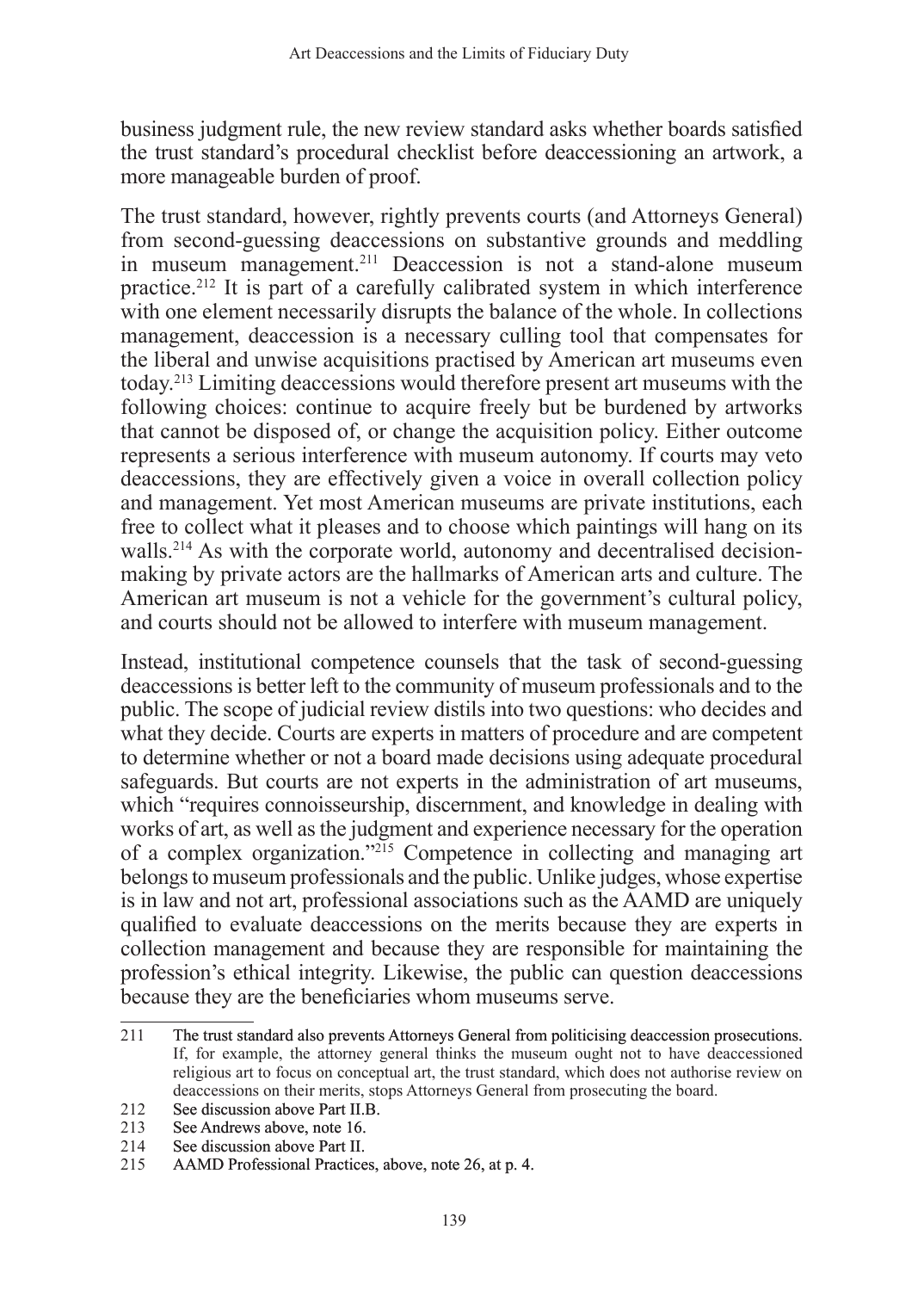Non-legal rules are, of course, imperfect and fierce criticism from the profession and the public cannot deter or undo all deaccessions. Yet the alternative, having *legal* rules governing the substance of deaccessions, is even less attractive. Central to the rationale for adopting the trust standard is to ensure board members take proper care and be informed in their decisions. It is not to allow judges – who have repeatedly asserted their ignorance of art and inability to evaluate artistic merit $216 -$  to decide on artistic and financial matters in which they have no experience. Disparate competence between courts and museum boards is especially acute considering that deaccession decisions are usually made by the board's acquisition committees, <sup>217</sup> whose members have extensive understanding of the museum's collection precisely because they are responsible for acquiring some of it in the first place.<sup>218</sup> These committees also know something about art because they tend to be staffed by knowledgeable collectors in their own right.<sup>219</sup> Of course, courts must sometimes make artistic judgments, but that intervention should be minimal.<sup>220</sup> The same logic justifies the business judgment rule in corporate law:221 courts should not interfere with management decisions because of "the

- 216 A typical court disclaimer of artistic knowledge and appreciation asserts: "We are not art critics, [and] do not pretend to be . . . ." *Martin v. City of Indianapolis*, 192 F.3d 608, 610 (7th Cir. 1999) (applying the Visual Artists Rights Act). In an early copyright case establishing the doctrine of aesthetic non-discrimination, Justice Holmes wrote, "[i]t would be a dangerous undertaking for persons trained only to the law to constitute themselves final judges of the worth of pictorial illustrations, outside of the narrowest and most obvious limits." *Bleistein v. Donaldson Lithographing Co.*, 188 U.S. 239, 251 (1903).
- 217 An exception is the Metropolitan, where deaccessions for objects is worth more than \$50,000 must be voted on by the full board or the executive committee votes; but the acquisition committee does provide a recommendation for or against the deaccession. 'Met Deaccession Procedures', above, note 164.
- 218 At the Metropolitan, proposals for acquisitions had to explain how the object will complement the collection. See Hoving, 'The Chase', above, note 1, at pp. 7-10.
- 219 Among the members of the Metropolitan's acquisition committee are prominent and experienced art collectors such as Leonore Annenberg (Impressionist and post-Impressionist art), Joseph Hotung (Chinese jade), Florence Irving (Asian art), Joyce Menschel (photography), Andrew Saul (modern and contemporary art), Shelby White (classical antiquities) and Jayne Wrightsman (French decorative arts). Met Annual Report 2007, above, note 40, at p. 2; see also above, note 82. Likewise, MOMA's Painting and Sculpture Committee has "a number of collectors familiar with both quality and price of modern works, but also scholars in art history who are independent of [MOMA's] staff and [board]"; moreover, MOMA's board, whose approval is required for deaccessions, is composed of many art historians and museologists. MOMA Deaccession Procedures, above, note 82, at p. 1278.
- 220 Copyright law is instructive on this point. Although courts require creativity as a condition precedent to finding subject-matter eligibility for copyright, "the requisite level of creativity is extremely low; even a slight amount will suffice." *Feist Publ'n Inc. v. Rural Telephone Serv. Co*., 499 U.S. 340, 345 (1991). The low threshold is satisfied if, for example, the author exercises her judgment in the selection of data for a factual compilation. See, e.g*.*, *Key Publ'n, Inc. v. Chinatown Today Publ'g Enter.*, 945 F. 2d 509 (2d Cir.1991). Even though judges do look for creativity, the doctrine of aesthetic non-discrimination still applies and the finding of creativity is not an exercise of judging artistic merit.
- 221 See, e.g*.*, *AC Acquisitions Corp. v. Anderson, Clayton & Co*., 519 A.2d 103, 111 (Del. Ch. 1986) (observing that the business judgment rule recognizes "the limited institutional competence of courts to assess business decisions.").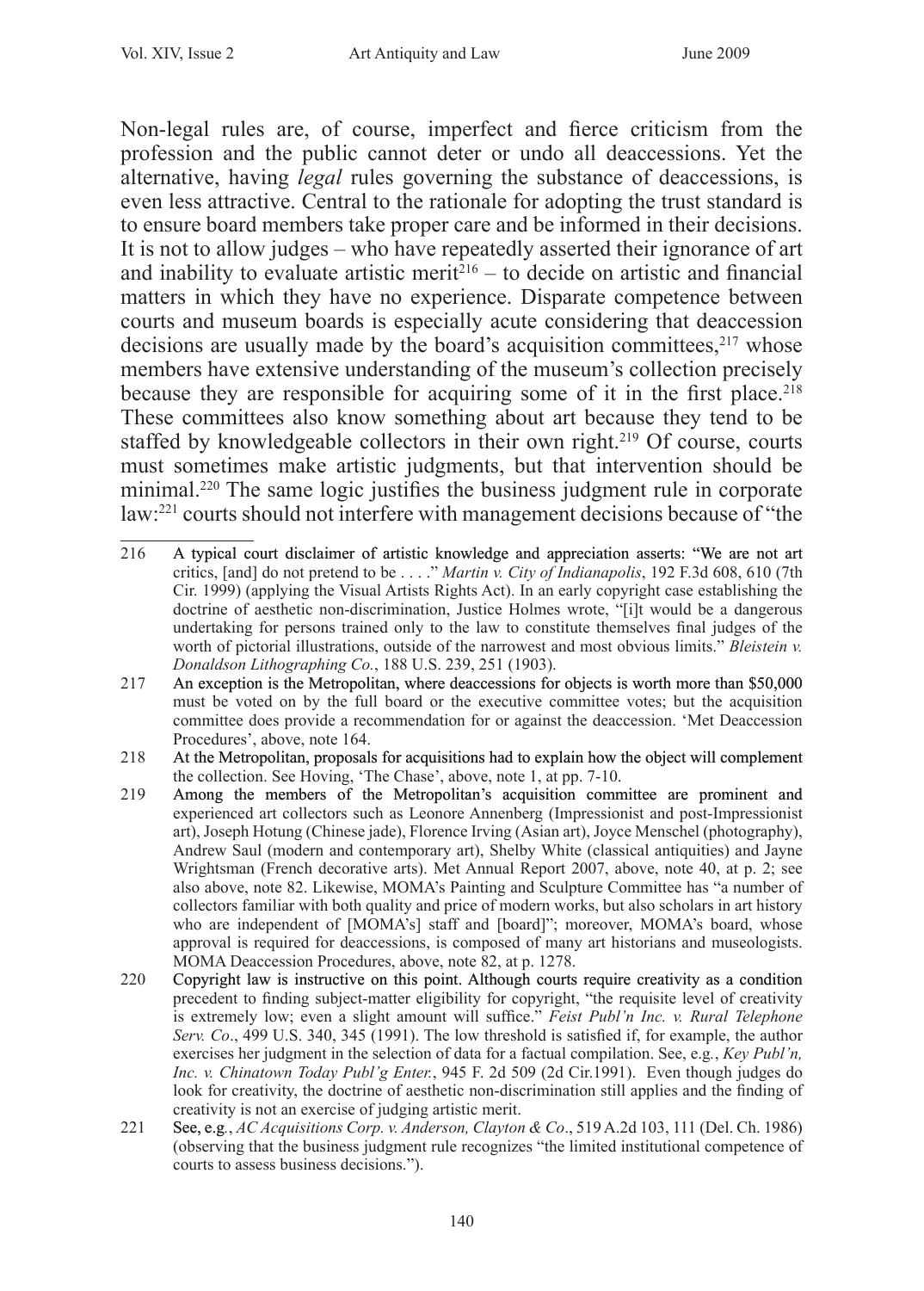judiciary's lack of capacity to do so and to concerns about 'hindsight bias'."<sup>222</sup> The board, which knows the collection best, is best able to make artistic and financial decisions for the collection. If courts know little about art or finance, their intrusion can scarcely improve upon the board's decision.

Here one may wonder: if the museum profession is competent in evaluating the deaccession's merits, why not incorporate professional standards into the law? 223 Why not add to the trust standard a prohibition of all deaccessions to pay for operations?224 This proposal should be rejected for three reasons. First, incorporating professional ethics into the law is impracticable. Museums are not the only non-profit corporations, a category that encompasses organisations as diverse as hospitals, advocacy groups, professional associations and realestate organisations. To integrate each profession's ethics into trust law would sacrifice advantages of a bright-line rule such as uniformity and administrative ease. Moreover, to stay current, the law must change every time the profession decides on a new norm. Second, this scheme cannot be enforced. Even if the judiciary were permitted to scrutinise the merits of deaccessions, unless standing is expanded to permit professional associations or the general public to bring suit against museum boards – a highly unlikely scenario<sup>225</sup> – courts would have few opportunities to hear such cases. Finally, borrowing from professional norms compromises the trust standard. Prudential considerations sometimes counsel fiduciaries to sell a few works of art to save the rest of the collection. In deliberating whether to deaccession to increase the operations budget, board members presumably weigh the harm of professional censure against the benefits of preserving the collection. The board's decision represents its own judgment of how to manage a museum. But should the board be exposed to legal liability for such a deaccession, it will almost certainly refuse to sell. This decision is compelled by law and does not reflect the board's own judgment. Moreover, such a rule prevents the board from properly discharging its fiduciary duty to the rest of the collection.226 It is an outcome that upsets

<sup>222</sup> Aaron D. Jones, �Corporate Officer Wrongdoing and the Fiduciary Duties of Corporate Officers under Delaware Law', 44 *Am. Bus. L.J*. 475, 482 (2007).

<sup>223</sup> A New York State Assemblyman, in collaboration with the state's museum association, recently proposed a bill that would prohibit museums from using deaccession proceeds to pay for operating expenses. Leg. Bill Drafting Comm'n. 10608-01-9 (N.Y. 2009), available at <http:// graphics8.nytimes.com/packages/pdf/arts/03182009-bill.pdf>; see also Robin Pogrebin, 'Bill Seeks to Regulate Museums' Art Sales', *N.Y. Times*, 18 Mar. 2009, at C1.

<sup>224</sup> See Rosenbaum, above, note 34 ("Legislators and government regulators should hold museums to the often ignored standards for disposal spelled out in the published guidelines of the Association of Art Museum Directors: poor quality, redundancy, or problems with title, authenticity or condition.").

<sup>225</sup> See above, note 131.

<sup>226</sup> For instance, New York's proposed deaccession bill would require museums to make good-faith efforts to sell deaccessioned works to other museums. Leg. Bill Drafting Comm'n. 10608-01-9 (N.Y. 2009), available at <http://graphics8.nytimes.com/packages/pdf/arts/03182009-bill.pdf>. This would impede museums' ability to obtain the best price by going to auction, as buyermuseums usually cannot afford those prices.